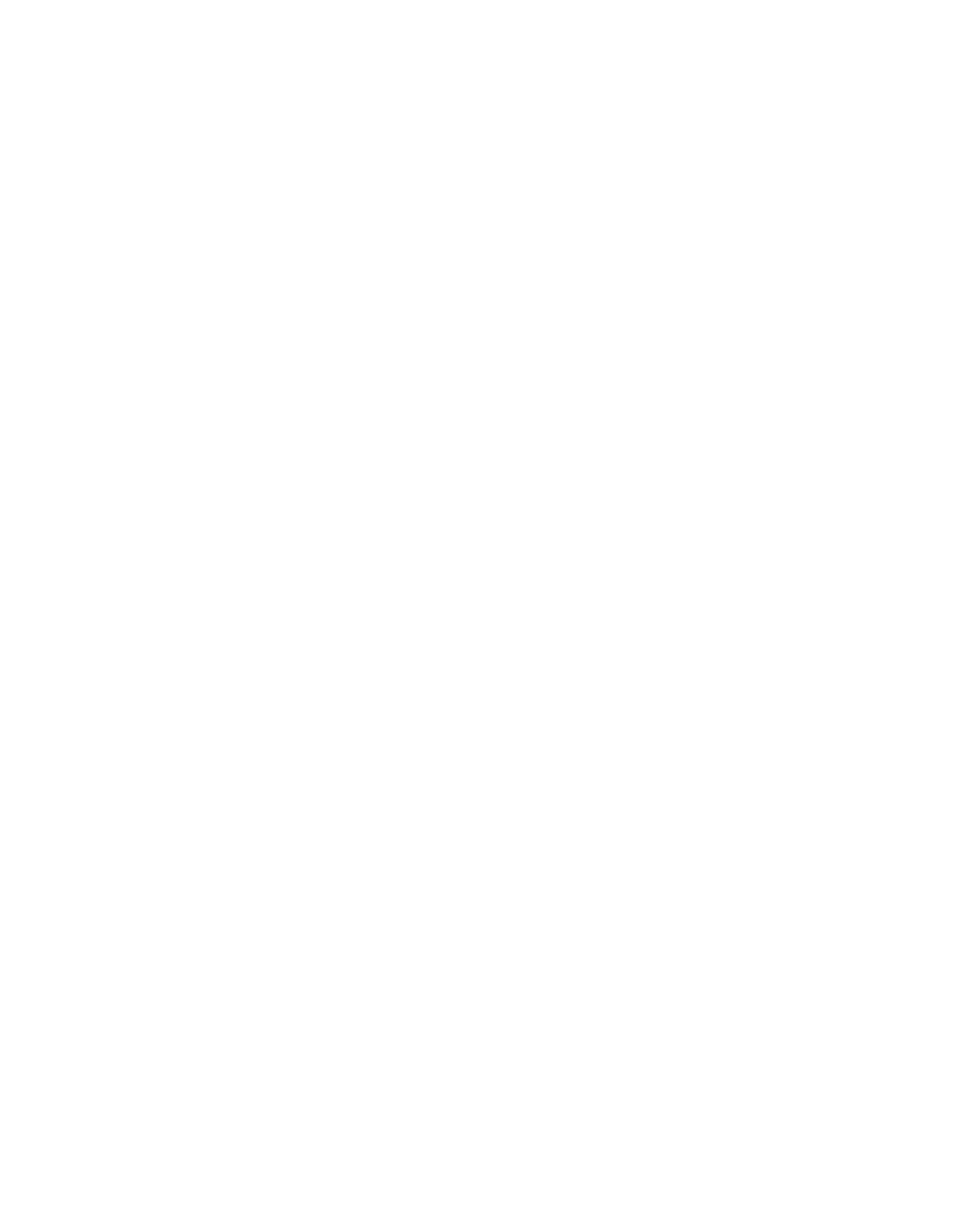# <span id="page-2-0"></span>**Praise for The Secret Blend**

"The Secret Blend is one of the best books on relationships I have ever read. I will never look at coffee or friendship the same! What a brilliant concept!"

> —Debra White Smith, best-selling author of *the Seven Sisters* series

"Buy ten copies of Stan Toler's book and give nine away. Then get together with those nine people over a cup of coffee and share how The Secret Blend has changed your life."

> —Dr. Neil T. Anderson, author of *Victory over the Darkness*

"In a world moving at the speed of light, we need to be reminded of simple lessons that make each day rewarding. The seven lessons of The Secret Blend will help you enrich your life beyond your wildest expectations."

> —Leslie Yerkes, founder and president of Catalyst Consulting Group and coauthor of *Beans: Four Principles for Running a Business in Good Times or Bad*

"In The Secret Blend, Stan Toler helps us focus on what matters most: our relationships with the people in our lives. As we share in the truths that Joe learns at Mac's coffee shop, we experience a deeper awareness of our own thirst for true friendships and how to obtain them. I can't wait to share this book with my friends!"

> —Andy Andrews, author of the New York Times bestseller *The Traveler's Gift*

"The Secret Blend is a get-rich book that will increase your net worth in all the right places. My good friend, Stan Toler, is a man who knows the ups and downs of life. So if you'd like more joy and fulfillment in your life, then The Secret Blend is just the cup of refreshment you're looking for. It's good to the last page!"

—Martha Bolton, former staff writer for Bob Hope and author of more than fifty books, including *Didn't My Skin Used to Fit*?

"A college professor once told me, 'Everybody has at least one book in them.' Stan Toler has a lot of books in him, and The Secret Blend is probably his greatest, his signature book. Stan realizes that relationship is the strength of ministry and the power of a personal Christian walk. If you want to get close to Stan's heart, learn the secret of his success, and discover how you can build your life on relationship, this is a must-read."

> —Elmer L. Towns, vice president of Liberty University and dean of the School of Religion, Liberty University, Lynchburg, Virginia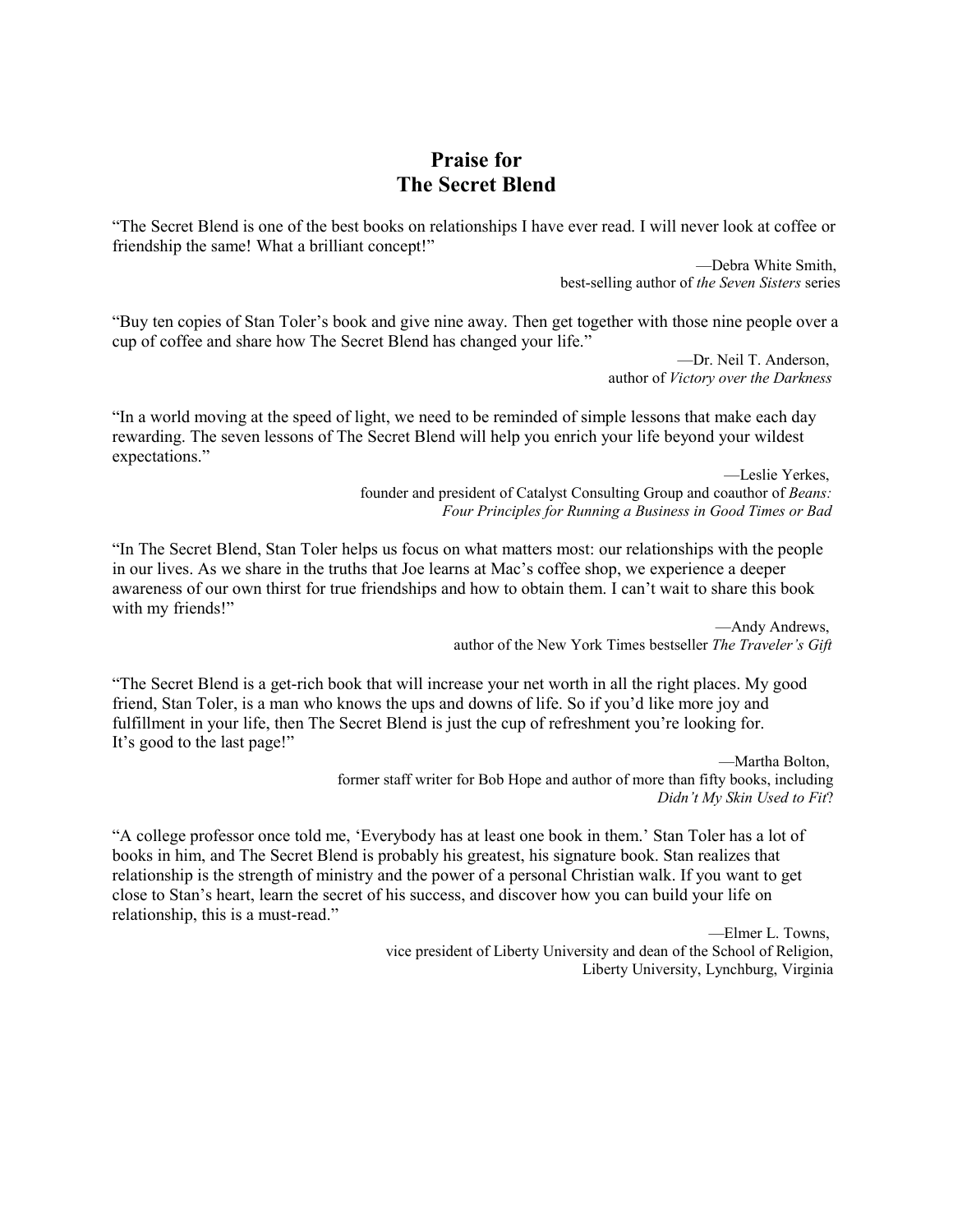# THE SECRET BLEND

A PARABLE OF RICH **RELATIONSHIPS** 

# STAN TOLER

WITH FOREWORD BY JOHN C. MAXWELL

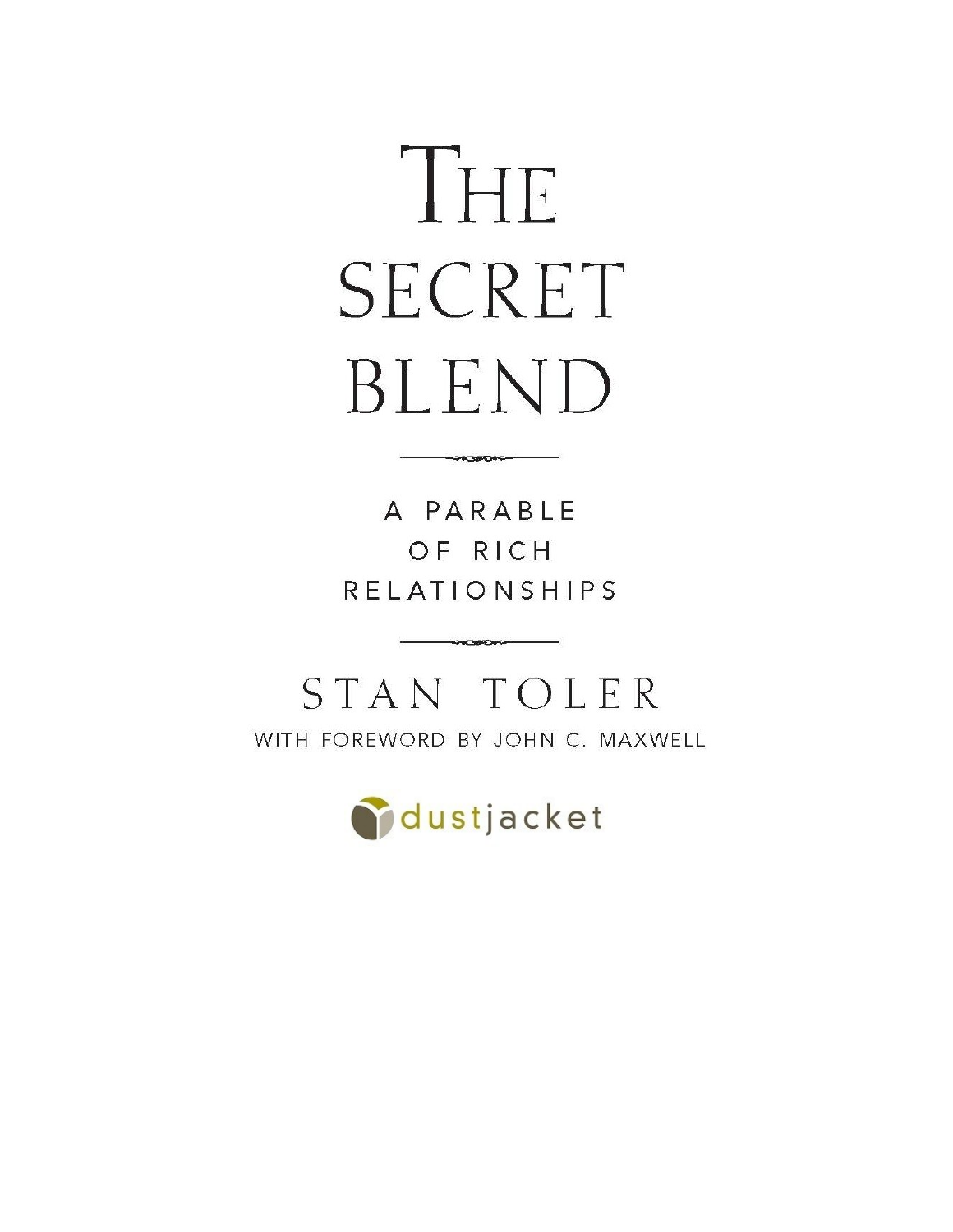<span id="page-4-0"></span>Copyright © (2011, 2014) 2015 by Stan Toler Published by DustJacket Press PO Box 721243 Oklahoma City, OK 73172 www.dustjacket.com ISBN 9781943140794

All rights reserved. No part of this publication may be reproduced, stored in a retrieval system, or transmitted in any form or by any means—for example, electronic, photocopy, recording—without the prior written permission of the publisher. The only exception is brief quotations in printed reviews.

The characters and events in this book are fictional, and any resemblance to actual persons or events is coincidental.

Cover Design: Kevin Williamson Interior Design: Sharon Page

Unless otherwise indicated, all Scripture quotations are taken from the *Holy Bible, New International Version*® (NIV®). Copyright © 1973, 1978, 1984, 2011 by Biblica, Inc.™ Used by permission. All rights reserved worldwide.

Scripture also quoted from the *New American Standard Bible*® (NASB), © copyright The Lockman Foundation 1960, 1962, 1963, 1968, 1971, 1972, 1973, 1975, 1977, 1995. Used by permission. All rights reserved. http://www.lockman.org.

The Internet addresses, email addresses, and phone numbers in this book are accurate at the time of publication. They are provided as a resource. DustJacket Press does not endorse them or vouch for their content or permanence.

Electronically Published by DustJacket Press at Smashwords

#### **Smashwords Edition, License Notes**

This eBook is licensed for your personal enjoyment only. This eBook may not be re-sold or given away to other people. If you would like to share this book with another person, please purchase an additional copy for each person you share it with. If you're reading this book and did not purchase it, or it was not purchased for your use only, then you should return to Smashwords.com and purchase your own copy. Thank you for respecting the hard work of this author.

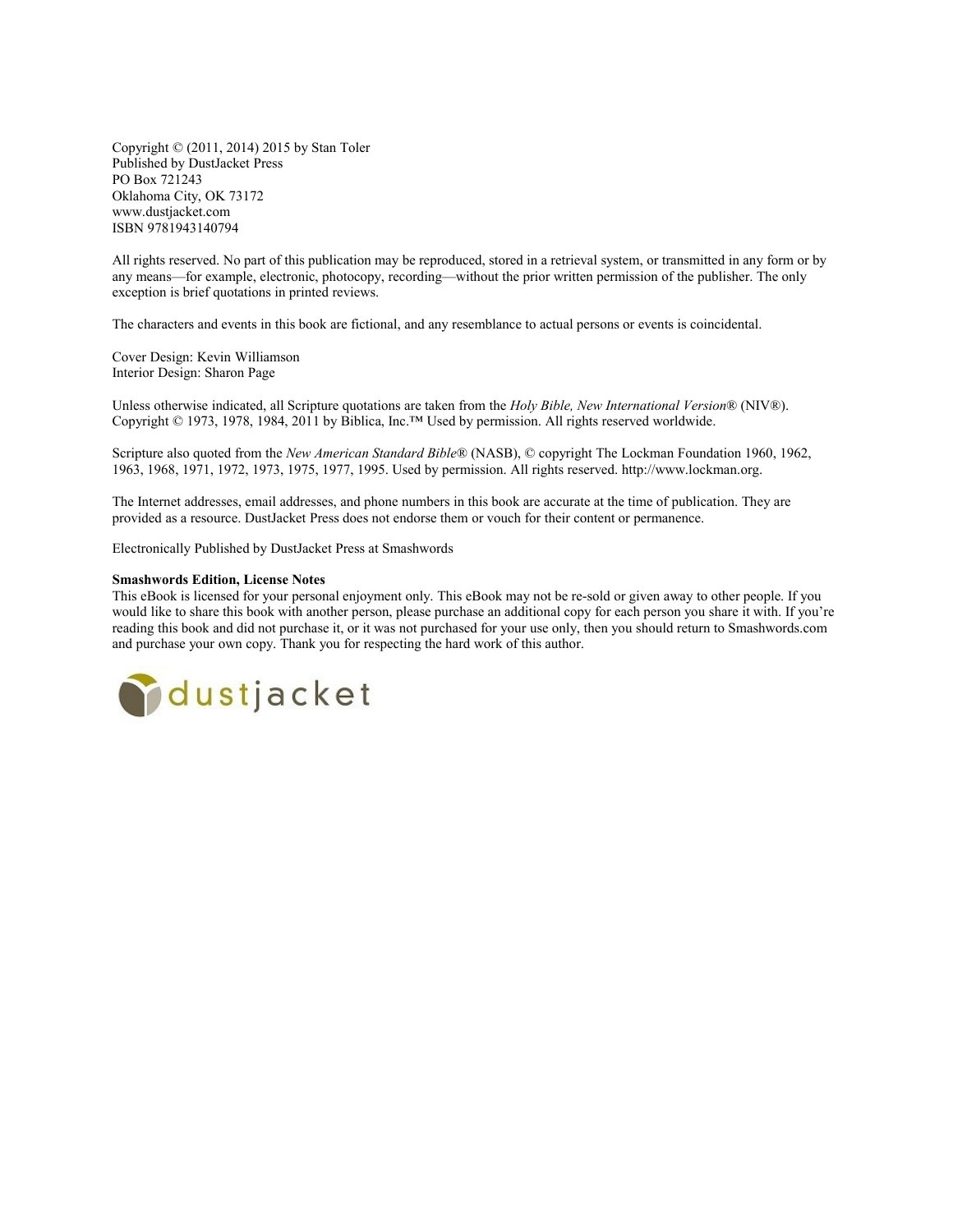## <span id="page-5-0"></span>**Contents**

**[Cover](#page-0-0)** [Praise](#page-2-0) [Title Page](#page-3-0) [Copyrights Page](#page-4-0) [Dedication](#page-5-0) [Foreword](#page-7-0) **[Acknowledgements](#page-8-0)** [Chapter One](#page-9-0) [Chapter Two](#page-12-0) [Chapter Three](#page-16-0) [Chapter Four](#page-18-0) [Chapter Five](#page-21-0) [Chapter Six](#page-23-0) [Chapter Seven](#page-25-0) [Chapter Eight](#page-27-0) [Chapter Nine](#page-29-0) [Chapter Ten](#page-31-0) [Chapter Eleven](#page-33-0) [Chapter Twelve](#page-36-0) [Chapter Thirteen](#page-39-0) [Chapter Fourteen](#page-41-0) [Chapter Fifteen](#page-43-0) [Chapter Sixteen](#page-45-0) [Chapter Seventeen](#page-47-0) [Chapter Eighteen](#page-49-0) [Chapter Nineteen](#page-51-0) [Chapter Twenty](#page-54-0) [Chapter Twenty-one](#page-56-0) [Chapter Twenty-two](#page-58-0) [About the Author](#page-60-0)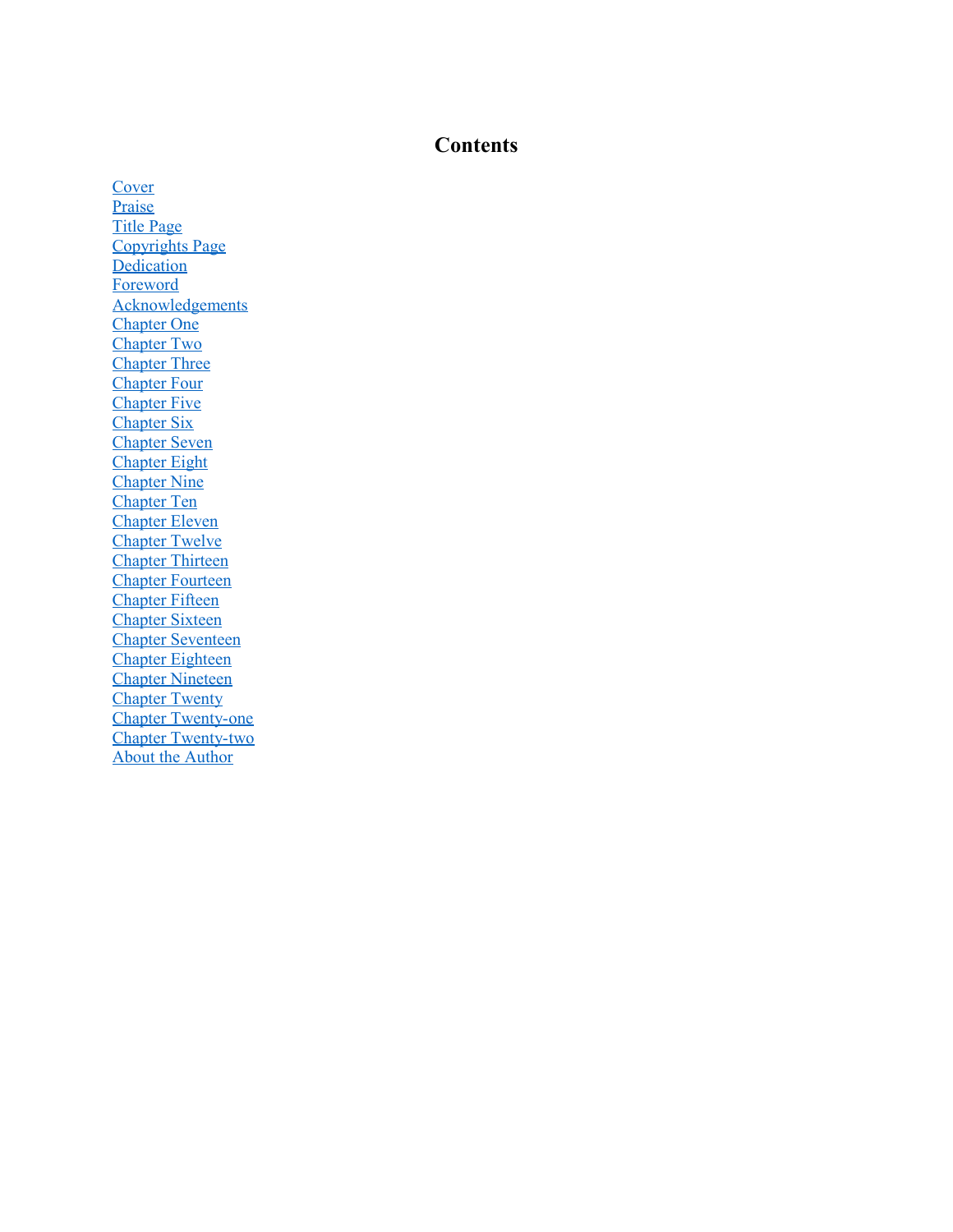*To Linda, my best friend and wife of forty-one years. Love, Stan*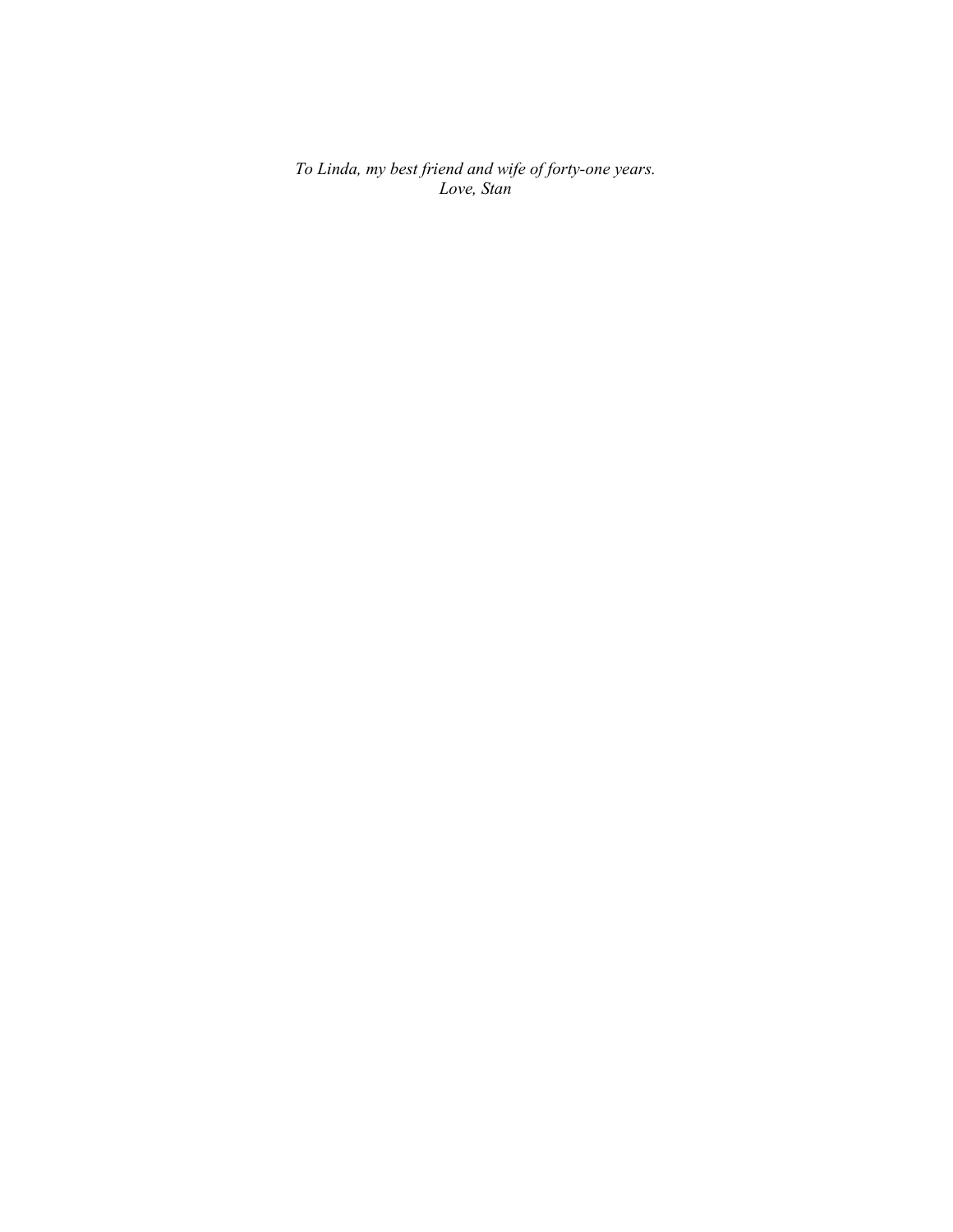### <span id="page-7-0"></span>**Foreword**

*The Secret Blend* is a great book. Having said that, I do have to confess that it's very hard for me to write an unbiased foreword for Stan Toler's new book. And really, would he have honored me with the privilege of writing this if I wasn't going to say it's great? First of all, Stan and I go way back. We were boyhood friends. My dad, Dr. Melvin Maxwell, was his college president and encouraged him to follow his call to the ministry. Anyone mentored under my dad's ministry was one of his boys for life; that makes Stan and me brothers.

Stan and I attended college together. When I started out in the ministry as pastor of a church in Ohio, the first staff member I ever hired was Stan. That began a fruitful professional association.

Through the years we have had countless opportunities to work together and maintain the closest of friendships. So you can forgive me for gushing about this book. Stan truly is one of my closest friends. But there's another reason I'm highly biased about how great this book is. Stan may not agree with me, but I'm claiming credit for the whole thing—well, at least it was half my idea.

Stan and I were sitting in a restaurant with our mutual friend, Dr. Elmer Towns, talking about what makes each of us unique in our approach to life, the hallmark of our service in this world. We were encouraging one another to keep growing and to keep doing what we were best at. Not surprisingly, Stan urged me to keep my focus on leadership development. He implored Elmer to stay the course with his writing on spiritual disciplines.

When it was Stan's turn to sit under the microscope, Elmer and I said at almost the same instant, "Stan, you need to write a book about relationships." We both knew that no one cares more about people than Stan does. People instinctively and instantly know it— and they love Stan in return. He probably has more good relationships than any other person I know! He's simply the best.

So when Stan puts on paper an absolutely entertaining story to teach us how to become truly rich, you need to understand that he knows what he writes about—and now I'm being perfectly objective. If the quality of our relationships is the most accurate measure of our wealth, Stan Toler truly is a fabulously rich man.

If you follow the simple but profound wisdom of this book, you, too, will become wealthy beyond anything you've ever experienced. Enjoy!

> —John C. Maxwell, founder of The John Maxwell Company and author of *The 21 Irrefutable Laws of Leadership*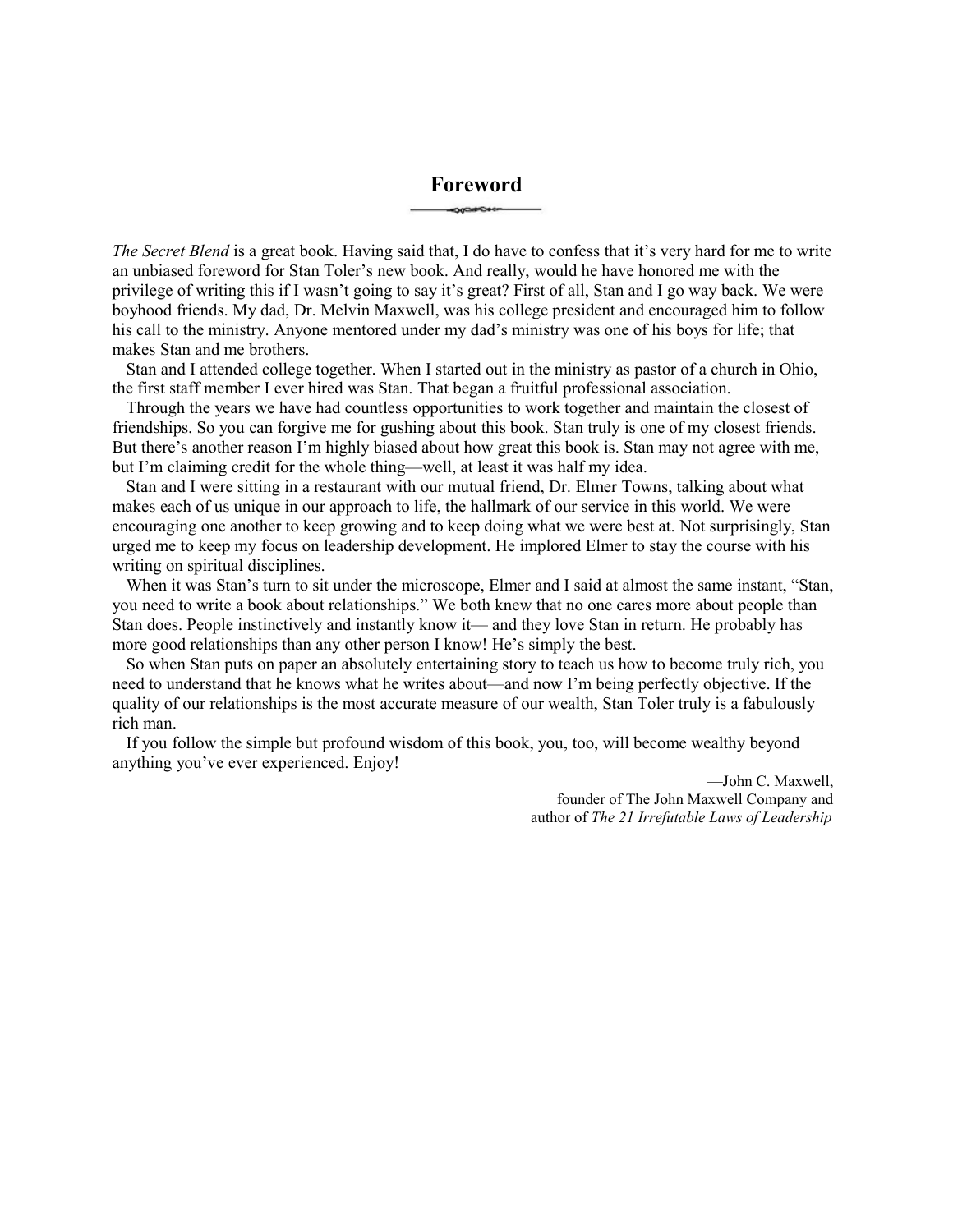## <span id="page-8-0"></span>**Acknowledgments OUTDIRER**

 $\overline{\phantom{a}}$ 

Special thanks to Jeff Dunn for creative insight and editorial assistance. Much gratitude to Jerry Brecheisen, Debra White Smith, and Jim Wilcox for editorial support and ongoing friendship. God bless you all!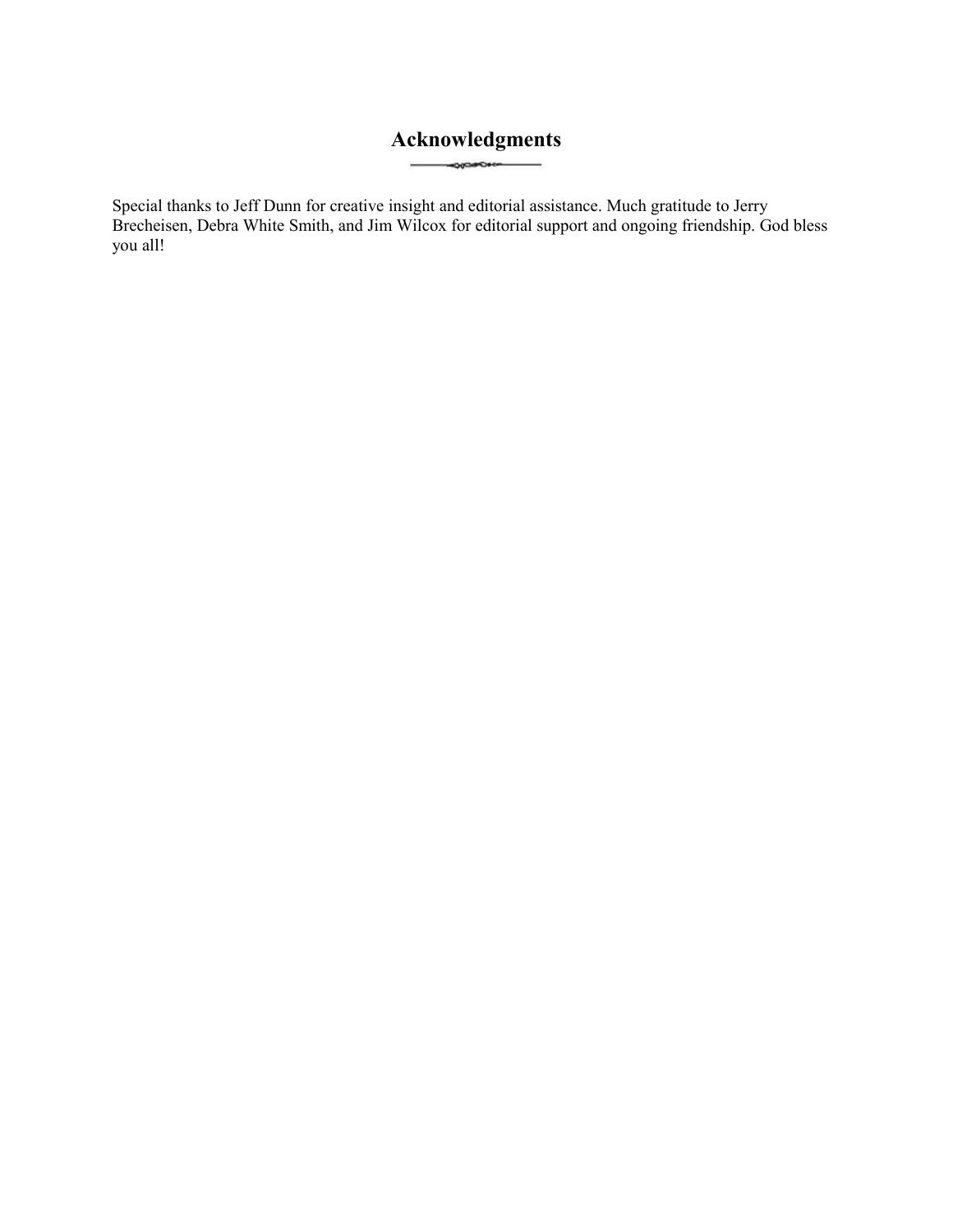<span id="page-9-0"></span>**RAIN** pelted the sidewalks of Seattle. Not your gentle, springtime, garden-variety rain. This was a downpour, a drencher, an old-fashioned gully washer. This was a rain that seemed to say out loud, "I'm miserable, so you may as well be too." It had started early that morning and didn't seem to have any plans to let up. The steady runoff was too much for the street drains to handle, so the water pooled on the asphalt, giving way only when a car invaded its borders.

One car on the road that morning was no stranger to dismal weather. This car had seen it all: light rain, heavy rain, snow, blizzards, hail, sleet, ice. The only weather condition the car seemed to have avoided was two sunny days in a row. The driver was also used to days without sunshine, having lived all his life here in the Northwest, but that didn't mean he was accustomed to the rain.

He felt the dampness inside his car. Perhaps it was because his car was ten years old and the driver's side window had an arthritic condition that kept it from climbing all the way to the top of the window casing. The rain spotted the weakness and exploited it fully. But somehow this morning it felt as if the rain were coming up from the ground, through the flooring of the old car, into his very bones.

Thus was Tuesday in the life of Joe Conrad.

*It could be worse*, he thought—and soon it would be if he didn't get something warm into his body. Although his morning beverage of choice was a diet cola, the dismal damp of this morning spoke to his very being and demanded a cup of hot coffee. "Yes!" he responded to the demand. So Joe Conrad turned right onto Ventura Street, remembering that gas station only a block out of his way where they would surely grant him a cup of steaming black coffee.

And they would have been glad to, had it not been for the robbery that had taken place earlier in the morning.

Joe pulled into the station's parking lot only to be met by a police officer in a yellow rain slicker. Yards of yellow tape were strung around—from the fence post by the station all the way to the old-fashioned, serve-yourself gas pumps. "DO NOT CROSS." The officer slowly made his way to Joe's car, one hand in the parka's side pocket, the other holding a cup of coffee—which immediately caught Joe's attention.

"What's going on?" Joe shouted through the window opening.

"This store is closed for now, sir," the policeman answered. Then, after a casual sip from the coffee cup, the policeman added quite formally, "We're investigating a crime. You'll have to move along."

"I just want a cup of coffee," Joe pleaded. "I'll only take a second."

"Sorry," the officer replied firmly. "We've got police work to do here."

Joe obediently drove back onto Ventura. *Well, coffee would have been great, but maybe I'll just settle for a cola.*

Then he remembered his neighbor talking about a new coffee shop. *Where was it?* He vaguely recalled something about it being near the dry cleaners, farther down Ventura. *I'm this far out of my way. One or two more blocks won't hurt.*

When he got to the strip mall where the dry cleaners was located, Joe was momentarily taken aback. There was the coffee shop. A sign in big, bold, neon letters read, "Mac's Place." Underneath, in smaller letters, it said, "Coffee, Tea, and Kindness." He thought, But where is the dry cleaners? Then it dawned on him: The coffee shop was where the cleaners had been. *They didn't last long, Joe observed.*

*But then again, what business does anymore?*

He parked and waited a couple of minutes before getting out of his car. He hoped the rain would settle down at least to a steady downpour before he made a dash to the glass door at the front of the shop. While he waited, he rehearsed the day ahead. One more get-together with his team to make sure all bases were covered, then a midmorning meeting with his new, and potentially best, client. If their marketing committee liked what they saw this morning— and signed off on the deal, making it official—Joe would be a wealthy man by this afternoon—at least wealthy by his standards. Joe's share of the nearly ten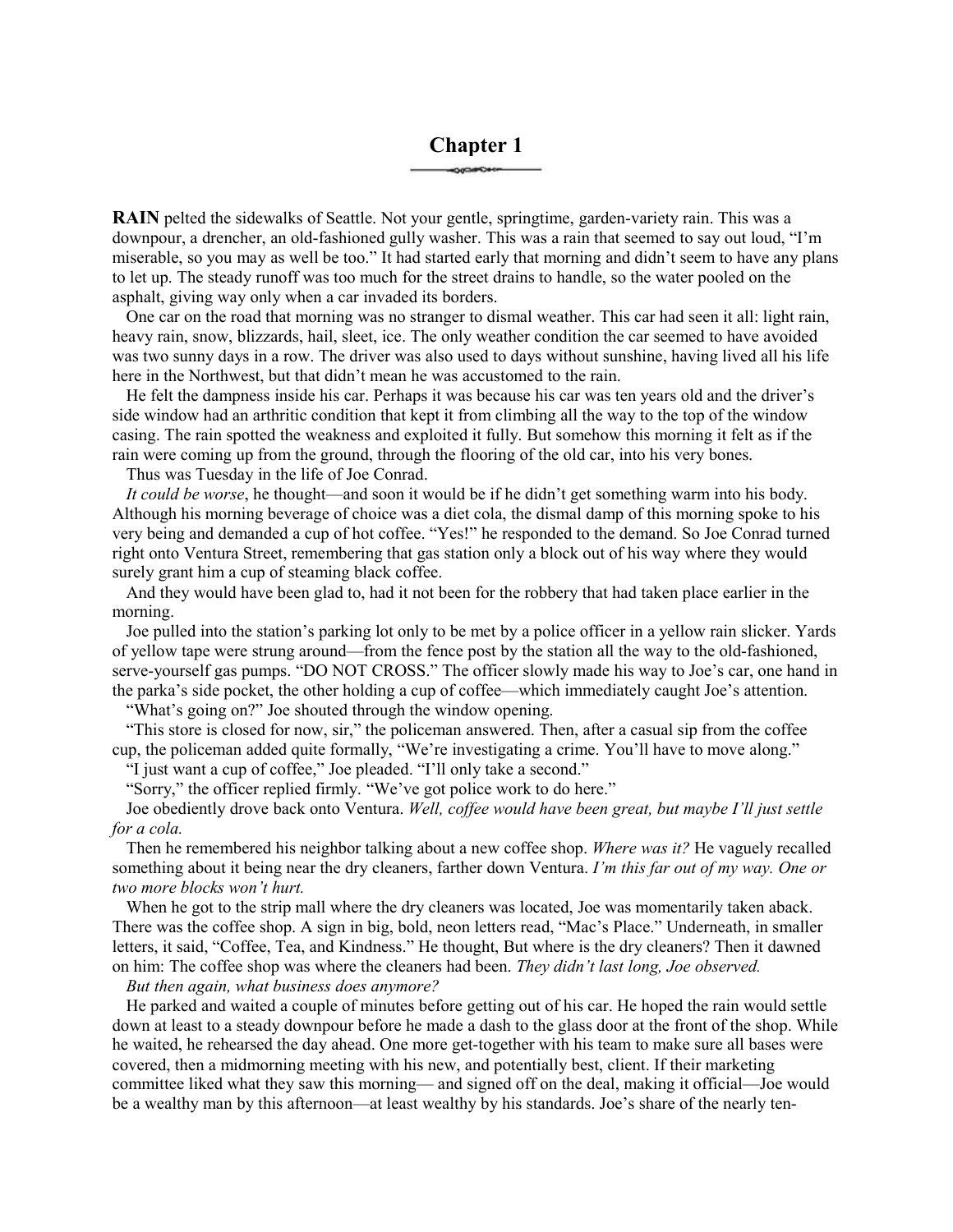million-dollar advertising campaign he was proposing would come to more than a hundred grand, plus a nice bonus that his boss had all but promised him. He needed this contract. He needed the money. But right now what he really needed was a good cup of coffee to raise his falling body temperature and his sagging spirits.

The deluge didn't let up, so Joe made a dash for the door anyway. It was only twenty feet or so to the coffee shop's entrance. But the shortness of the distance was no match for the magnitude of the rainwater. Joe got soaked—through his sports coat to his freshly ironed dress shirt*. Great! Just great!* he thought. His entrance couldn't help but attract the attention of those already sitting at the half-dozen or so tables scattered around the shop. A real wood fire was burning in a large stone fireplace, and two women sat in chairs in front of the fire, each with an oversized coffee mug in her hand. A man and woman sat at one of the tables—*husband and wife, perhaps*, Joe guessed. Heads nearly touching, they were talking quietly over their hot drinks. A father and daughter shared another table, looking concerned about some schoolwork that was most likely due later that morning. At yet another table sat three men: one in a suit, the other two in jeans and sweatshirts, each with a similar-looking black book in front of him.

"Would you like a towel?" asked a friendly voice from behind the counter.

"Excuse me?" Joe responded to the voice, noticing for the first time the beautiful carved-wood bar in front of him. Stacked in front of it were light brown burlap sacks, opened at the throat and overflowing with darker brown coffee beans. Shiny chrome pots lined the counter. Small cards hung from small, simulated-gold chains over each spout. Each card had a name: Mac's Blend, Kenya Peaberry, and Assam Golden Tip Tea. Beside each pot were two stacks of cups; on the left were dark green ceramic mugs, and on the right were beige paper cups with the store's logo imprinted on them.

"You look like you might need a towel to dry off," repeated the man behind the counter. "That's a hard rain a-falling," he said with a chuckle, enjoying his little takeoff on a Bob Dylan song.

Joe looked at the character behind the bar, wondering what kind of person would be quoting Dylan to new customers. The man appeared to be in his fifties—Joe was thirty-two—and was tall and lanky, but not too thin. He wore khaki shorts and a T-shirt that bore a large logo of Mac's Place, along with a few stains. His hair was a mop of red, and its owner seemingly allowed it to wander freely, like a two-year-old grandson in a toy store.

"Er, yes, that would be great," Joe finally said. The man handed him a thick bar towel, neatly folded. Joe quickly unfolded it and dabbed at the water on his face, then his hands, and then his hair.

"Thanks. I probably need a complete change of clothes," the wetlike- a-mop customer tried to explain.

"Can't help you there," said the coffee man. "We don't do extra clothes in this shop. Besides, you'll get just as wet when you go back outside. I'd be happy to loan you an umbrella. You can bring it back next time you come in."

"Well, I'm not a regular customer. I don't even drink coffee that often," Joe struggled. "For some reason, I just had a craving for coffee this morning."

"Sure. By the way, the name's Mac." He extended a hand toward Joe.

"I'm Joe," he said as they clasped hands firmly.

"Welcome to Mac's Place, Joe. Would you like a cup of our Mac's Blend?"

"Uh, sure," Joe answered hesitantly. "Is that just regular coffee?"

"There really is no such thing as regular coffee," Mac replied in a friendly way. "All coffees are unique, just like people. Even the same variety of coffee bean can be different from tree to tree. Like coffee, we all have our own experiences that make us into who we are. But that's what makes this world great, isn't it?"

Joe looked at Mac, ready to answer his question. There wasn't time. Mac was speaking again.

"I think you'll like the flavor of Mac's Blend—it's our house blend. It has a slight hint of . . . well . . . I don't want to spoil it for you. I'll let you tell me."

"I'm in kind of a hurry this morning," Joe replied even though he didn't have to be at the office for another forty-five minutes or so. He just didn't feel like talking about coffee—or people, for that matter. Besides, coffee was coffee, wasn't it? *Who does he think I am? One of those Seattle coffee connoisseurs?*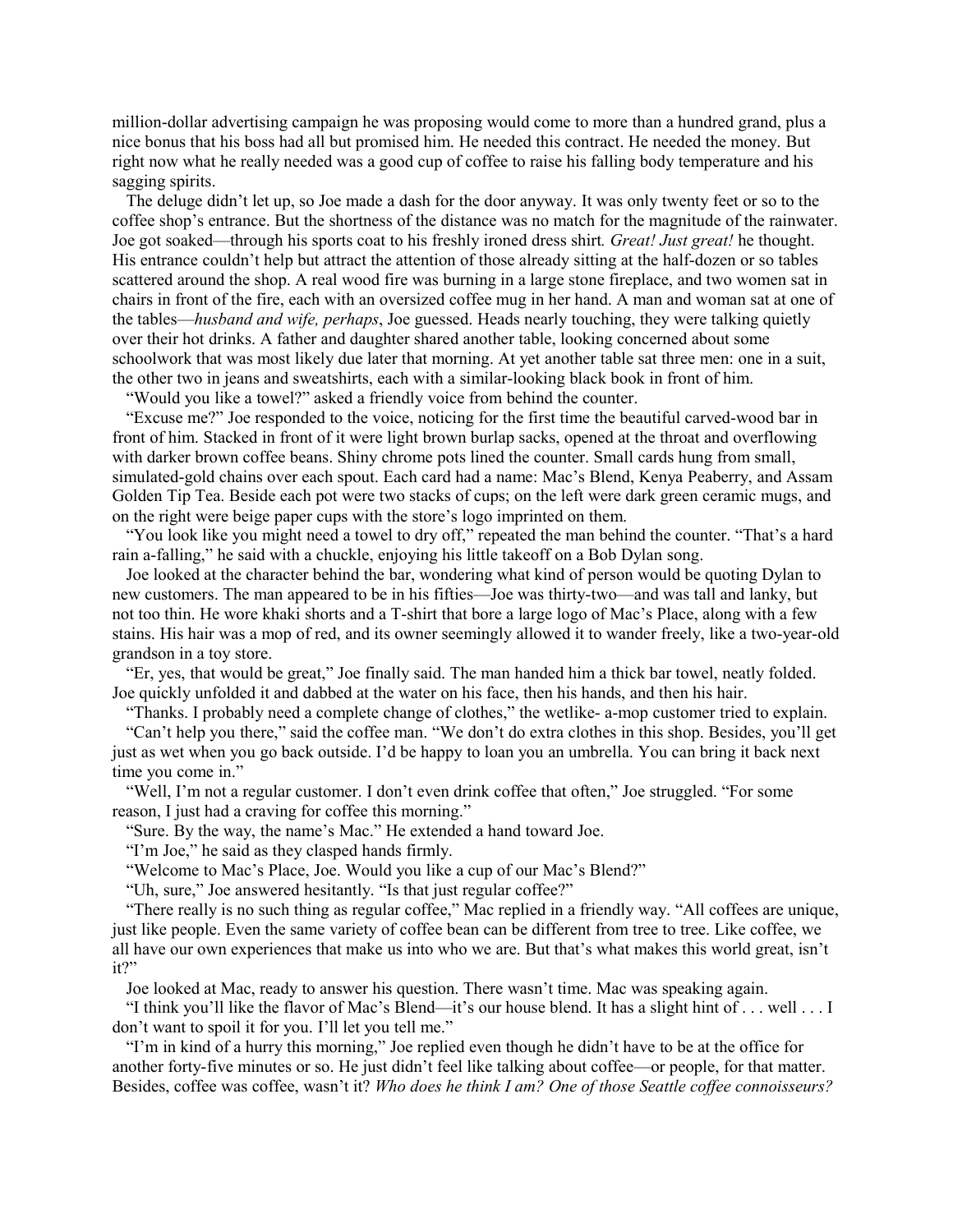*I just need a little warmth on the inside. But I'll have to admit that a little coffee conversation might be a small price to pay for some hang time near that fireplace.*

"Then you'll want this to go," Mac said as he filled a large paper cup from one of the pots and fixed a plastic lid on it. "There you are."

"How much?" asked Joe, reaching for his wallet.

"No charge to our first-timers," said Mac with one of those I-know-something-you-don't looks. "Really, I don't mind paying," Joe responded.

"We rely on repeat business," Mac smiled again. "We think that if you like how that first cup tastes, you'll come back often. Take it with my compliments. And here's a coupon for you to use the next time you come by."

"Oh," he added, "be sure to hang on to that towel. You'll probably need it when you get to work, too."

Joe thanked Mac once again as he took the hot cup of coffee and a brightly colored piece of paper which he stuffed into his pants pocket—and braced himself for the run to his car.

And, just as Mac had suggested, he was glad for the towel once he got to his office building. The rain was coming down even harder. He reached his desk with the hot coffee in his left hand, while he dried himself with the towel in his right hand. He hung his thoroughly soaked sports coat on his chair, hoping against hope it would dry before his highly important meeting. As he transferred his car keys from his coat pocket to his pants pocket, he felt a piece of paper. *Am I supposed to call someone? Am I supposed to get milk from the store on the way home?* When he pulled out the damp, bright yellow piece of paper, he realized it was the coupon from the coffee shop.

"One free cup coffee or tea" read one side of the paper.

Joe turned it over to see if there was something on the back. There was. And what was written on the back of that yellow slip of paper would change Joe's life forever.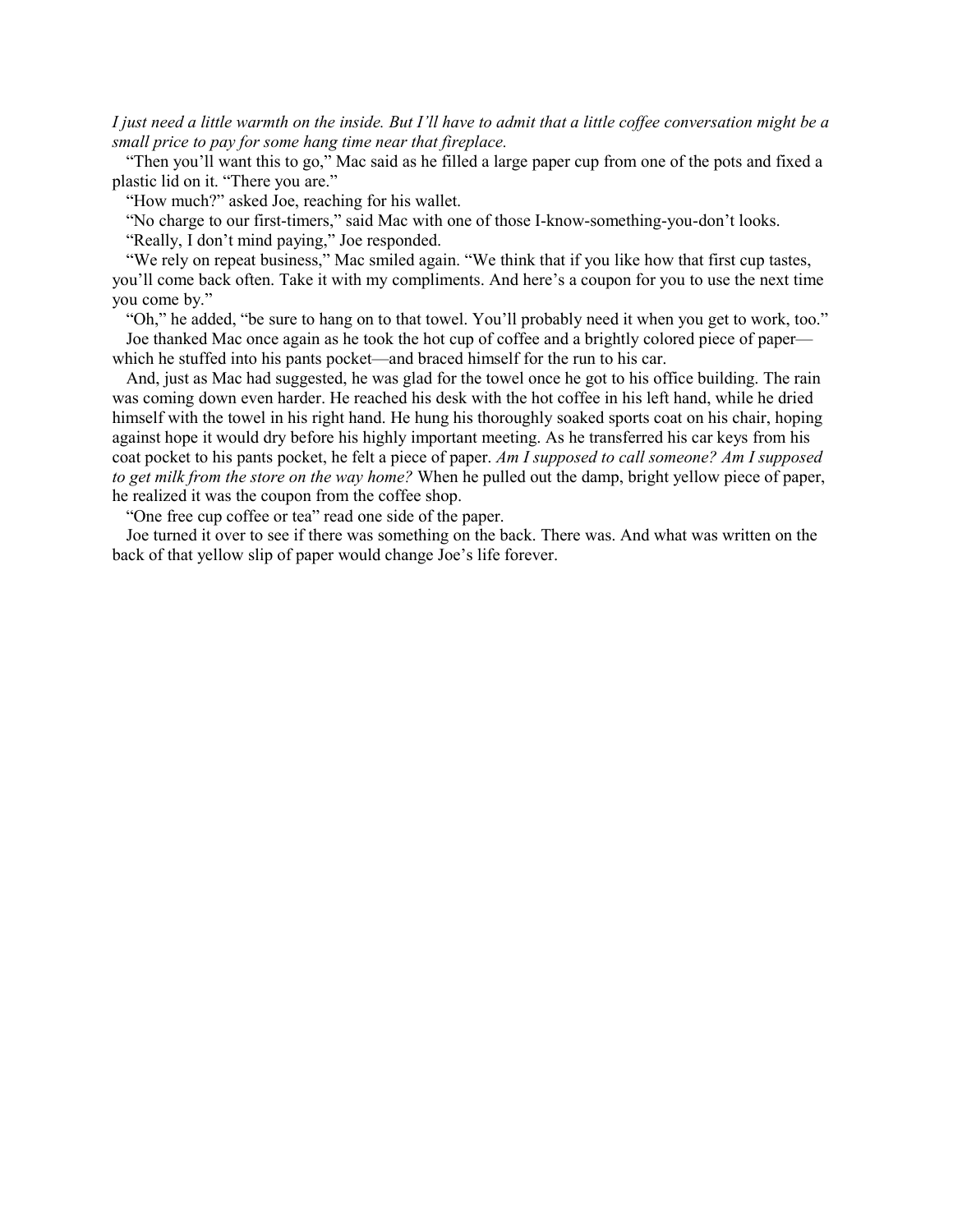<span id="page-12-0"></span>**"NEXT,** we want to show you the storyboards for the initial TV campaign." Amanda Wright was the media director assigned to Joe's creative team. She was twenty-five, perky, if not outright cute, and polished beyond her years as a presenter. Joe thought she was married or at least had a steady boyfriend. Though they had worked side by side for the past two years, he knew very little about her, except that she was an excellent media director.

Amanda adjusted the easel that stood at the front of the conference table and held six poster boards. Each had a scene from a sixty-second television commercial sketched on it with colored markers. Amanda described the action as D'Juan Dixon and Leslie Phelps, two creative assistants, read the male and female role lines from the script. Amanda changed the boards to keep up with the story line. In this way, the marketing team from AguCo Foods could "see" the commercial that Joe's team was proposing for its new line of Tex-Mex restaurants.

AguCo was one of the largest food conglomerates in the nation. Its holdings included soft-drink bottlers and distributors, packaged- food companies, full-service and fast-food restaurants, and an industrial food division. AguCo was also nationally acclaimed for supplying prepared meals to schools, hospitals, and corporate cafeterias. It was looking for a "cutting edge" ad agency to promote its new La Papa Caliente (The Hot Potato) fast-food chain. Joe's agency, Stuart Creative Media, had never made a presentation to a client as big as AguCo. It had some regional campaign successes under its belt, but nothing of this magnitude. The agency had never managed a campaign with a budget of more than three million dollars. If it landed the AguCo contract, there would be a three-year deal, with the first year's budget set at one million dollars and promised increases in years two and three. This would make Stuart Creative Media a "player" in the Northwest, allowing it to attract other major companies.

Joe and his team—Amanda, D'Juan, Leslie, Mark Johns (media planner), and Maria Alicia Hernandez (administrative assistant)— had prepared nearly six weeks for this meeting. The marketing team from AguCo would not make the final decision. Technically, they had to make a recommendation to the AguCo board of directors, but in reality, that was a rubber stamp. This presentation could determine if Stuart Creative was edgy enough to reach the target audience AguCo wanted for its La Papa Caliente stores: Sixteen- to twenty-four-year-olds who could be persuaded to try "Fresh-Mex" tacos and burritos, as well as potatoes fully loaded and crowned with Mexican spices and sauces.

The conference room had an impressive blond oak table, twelve chairs (each in a different style, just to give an impression of eclecticism), a white board on one wall, and a credenza with snacks and drinks (all AguCo brands, of course) against another wall. A third wall of sparkling clean glass revealed a sighinspiring view of the Seattle skyline. Everyone (except Amanda, who was standing at the easel) was seated around the large table. Most had selected flavored bottles of water, but Leslie and Maria Alicia were drinking hot herbal teas. Joe was still working on the last tepid ounces of coffee from Mac's Place.

The coupon was still in Joe's pocket. He had stared at it for several minutes when he first arrived at his office that morning and had reread the back at least five times since. He acted as if he just couldn't believe what was written on the back of the coupon! Even now, in the middle of the most important presentation of his career (of his life!), he couldn't shake the words on that slip of paper out of his mind.

At first Joe thought it might be some marketing ploy for a new coffee drink, probably loaded with rich cream and seductive flavors. *Weren't those fancy coffee places always coming up with strange new drink combinations? For people like those two aristocratic brothers on TV who always ordered lattes and cappuccinos at their snobby little coffee hangout. This was probably just Mac's way of getting customers to buy a new "richer-tasting" coffee.* 

*But that couldn't be it—I didn't notice any of those large, silver machines that foamed milk and all that. Then he thought, It's probably a multilevel marketing scheme of some sort. Of course! "Do you want to earn up to a million dollars a week in your spare time? Just sell our product to all your neighbors and get them to sign up as representatives too."* He had fallen for one of those get-rich-quick-and-easy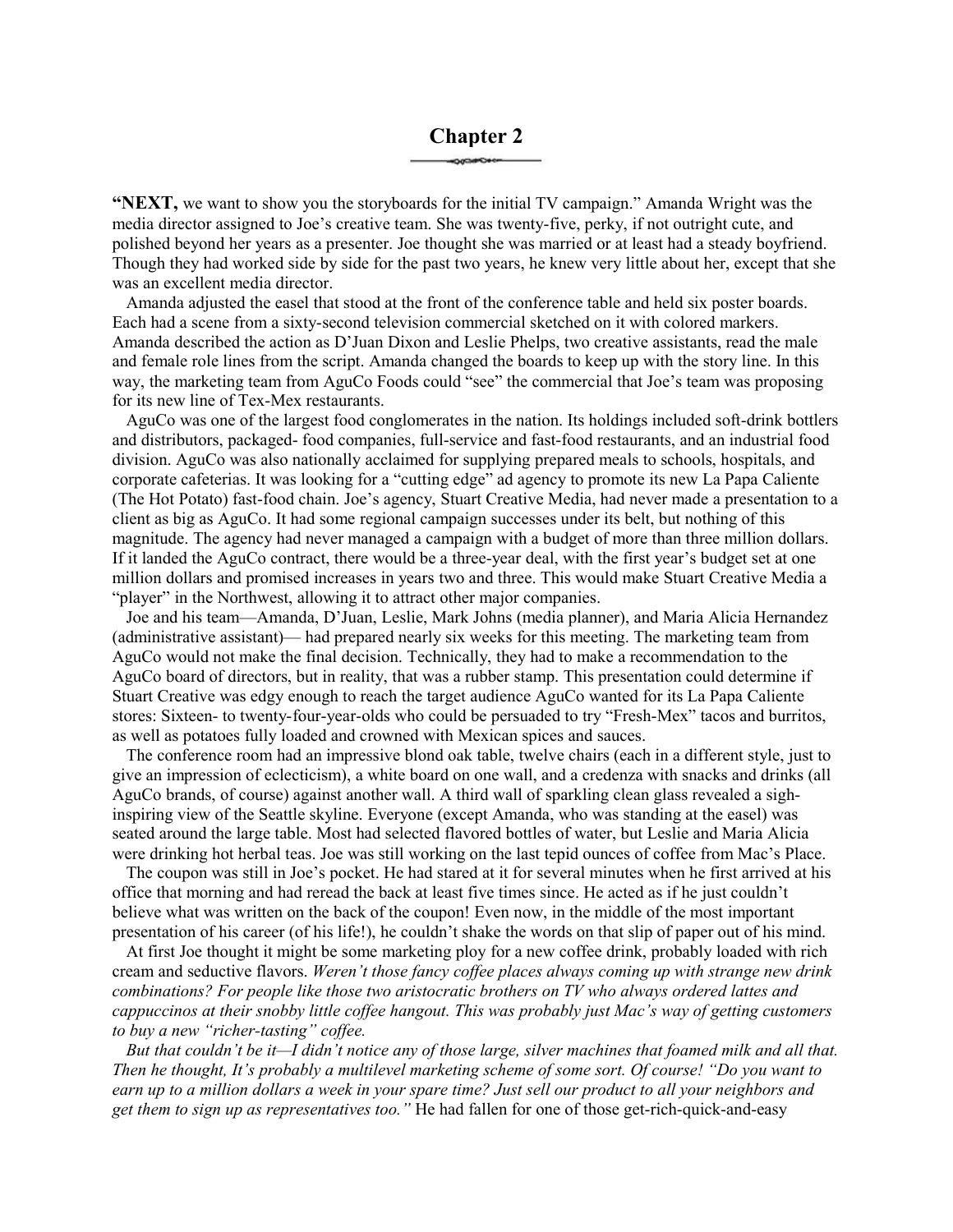pyramid gimmicks when he was in college. He knew better now. By the time Joe had imagined all the worst-case scenarios, he was ready to throw the coupon away.

But something told him to keep it.

After all, he had a free cup of coffee or tea coming the next time he went to Mac's Place—if he went there again.

Now, as he sat at the conference table quietly listening to Amanda wow AguCo with the television campaign, Joe's mind played with the words on the back of the coupon.

*Am I as rich as I want to be? Of course not! I need a lot more!*

Suddenly Joe became aware of an embarrassing silence. No one was speaking, and all of his colleagues —and several of the AguCo representatives—were looking directly at him. He realized Amanda had finished her part of the presentation. It was his turn. *What am I supposed to be talking about? How could I have allowed my mind to wander like this? Think. Say something.*

"Uh, thanks, Amanda. That'll be some TV campaign, won't it?" As he struggled to form sensible words and phrases, he quickly rehearsed the presentation again in his mind to find his place. And he found it.

"Now, if you'll open the packet in front of you marked 'Campus Pranks,' we will look at the direct marketing plans we have developed." As he spoke, confidence crept back into his voice, focus to his eyes, and singleness of thought to his mind. Coffee coupons and get-rich schemes were pushed far from him. The room relaxed, Joe went strong to the finish, and AguCo had found its ad agency.

\*\*\*

"Joe, that's wonderful!" Marcy reacted to the news of the successful presentation. The love of her life was on the verge of the greatest deal of his life. But as she questioned him about the details,nJoe noticed that Marcy's recurring habit of looking past his eyes as she talked—almost looking over his shoulder, as if the real recipient of her words were positioned three feet behind him—had resurfaced.

Joe had tried his best to understand Marcy's inability to focus on him when they talked. Even when they were dating in college and would sit together in the snack shop talking, Joe often felt as though Marcy were building a relationship with the jukebox behind him.

Joe knew that Marcy had come from a family where the father was absent most of the time. And when he was home, he was often intoxicated. His physical blows were typically aimed at Marcy's mother, but the equally destructive verbal blows were reserved for Marcy and her younger brother. When Marcy was twelve, her father moved out. And later her mother had surgery to remove the scar—the one caused by a broken beer bottle. Marcy's scars weren't as easily removed. She kept them hidden, like a well-kept secret deep inside.

She felt so ashamed of the part she thought she had played in the breakup of the home, even though it wasn't her fault. And her shame resulted in a terribly low self-image. She just couldn't look people in the eyes.

It wasn't until they had been married for more than three years that Marcy would finally look Joe in the eyes when they talked. Now, after nearly ten years together as husband and wife, she was back to her old ways.

"Well, it's not official yet," he continued rather grimly as he sorted through the mail in his hands. "The AguCo board still has to give its okay. And it's a pretty tough bunch—always worrying about the bottom line . . ."

Then he suddenly paused and threw the envelopes into the air. He grabbed Marcy by both arms. "JUST KIDDING. WE GOT IT! WE GOT THE ACCOUNT!"

He grabbed Marcy in a bear hug and swung her around, "WE GOT THE AGUCO DEAL! YOUR LOVING HUSBAND HAS JUST LANDED THE BIGGEST DEAL IN HIS FIRM'S HISTORY!

"I BE BAD! I BE BAD!" Joe boasted, as he pumped a fist in the air—and Marcy tried to pretend that he wasn't acting like a junior higher.

"Yes, Joe, you're bad—but in a good sort of way."

Joe suddenly realized he was the only one at the victory party. Marcy's mood had drastically changed. "What's wrong, honey?"

"I haven't had that great a day—not like yours at least."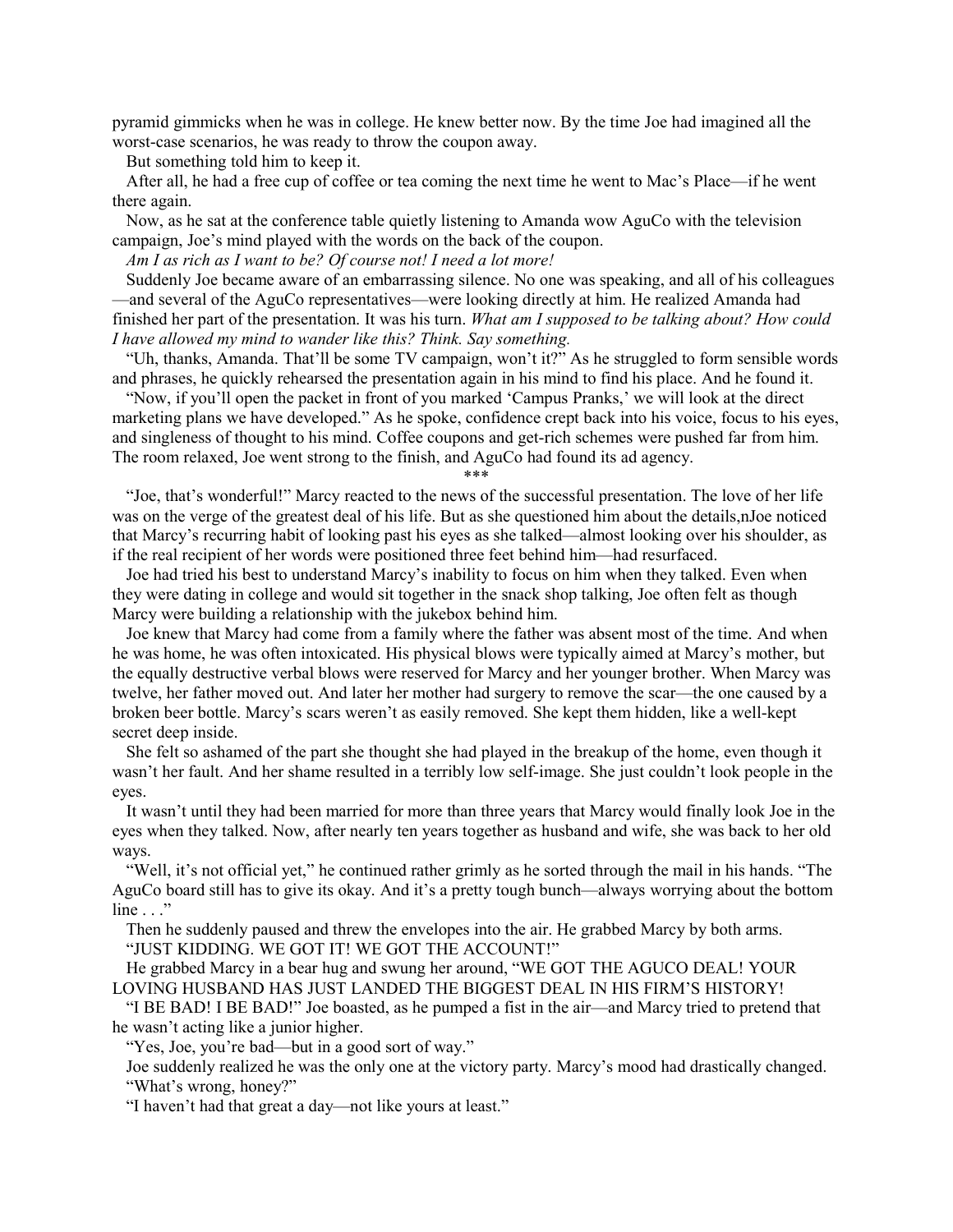Joe took Marcy's hands in his. "Tell me about it."

Marcy began a long and detailed description of the day on the medical-surgical wing of St. James Hospital where she worked as a nurse.

Every single patient reaction.

Every harsh word spoken by her coworkers.

Every tiring effort—Marcy didn't leave anything out.

Joe tried to listen politely, but he grew restless, and deep inside his agitation was beginning to boil. Marcy's complaints weren't new.

Thankfully, she had accepted a new schedule that enabled her to work three twelve-hour shifts a week and be paid for forty hours. But the new schedule hadn't erased the old problems—too few staff, too many hours, too little pay. Joe hit the Replay button in his mind.

"Listen, Marcy." He tried to put the right amount of pathos into his voice and also tried (unsuccessfully) to take some of his own excitement out. "I know you've had a rotten day. Let's go out to eat tonight. We can celebrate the AguCo deal and . . . uh . . . help you relax after your hard day."

"No, Joe, I'm too tired," Marcy replied with unusual sadness. "You can go out if you want to. I'm going to take a bath and warm up some of that casserole we had last night."

Joe deflated like a popped balloon. The excitement he had brought home had suddenly rushed out of him, only to be replaced with a mixture of anger and disappointment. One of those monumental arguments was taking shape. One of those *barnburners*— one of those in-your-face, "You always" arguments. He just wasn't in the mood for it. Not tonight. Not after landing the biggest deal of his life.

"Okay, Marcy. But I really don't feel like casserole tonight. I think I'll go get some fish and chips." He hated fish. But Joe had to get out of the house, and fish was the first thing that came to his mind.

He started driving in the direction he knew best, the route he took to work each morning. He turned onto Skyline Drive, heading for the fish shop, but when he got there, he found it was closed. The note on the door said simply, "Death in family. Back tomorrow." Relieved that he didn't have to eat the dreaded fish, he settled instead for a fast-food hamburger and a milkshake. The food was good, but he still felt terrible.

Hoping that Marcy would go to bed if he stayed out awhile longer, Joe drove around aimlessly. Eventually he found himself on Ventura Street, passing the filling station where he had tried to get a cup of coffee that morning. The yellow police tape was still stretched around the property, and Joe noticed that with the parking lot empty of cars, several teens had decided it was as good a place as any for skateboarding.

Joe's thoughts wandered back to the rainy start to his day and his desire for coffee. The smiling face behind the carved-wood counter came to mind. The kind man who had given him a cup for free. He had asked him—*what was it?* Oh yes—to identify the flavor of the coffee. He had never tried those flavored coffees before. Coffee should just taste like coffee, but there was a terrific flavor to Mac's House Blend. He remembered that morning—drying himself in his office, sipping from the paper cup, and discovering that he liked the taste very much. It had reminded him of some other taste, something his mother used to make.

#### *What did that coffee taste like?*

He remembered. He could even smell the cobbler as he envisioned his mother carefully taking it out of the oven. He remembered that it was warm and gooey and had just the right balance of tartness and sweetness to it.

#### *Blackberry. Mom's blackberry cobbler. That's the taste.*

He smiled at the memories. *I wonder if Mac's Place is still open*.

Thankfully, it was. Joe pulled into the same space he had parked in that morning, but now, instead of racing the rain to the shop, he got out of the car and walked leisurely to the door. With Mac's towel in his hand, he entered and inhaled the rich coffee scent. Mac was just putting a chrome pot on the counter.

"Blackberries!" Joe almost shouted. "The coffee tasted like blackberries."

"Very good, Joe," Mac replied like a kindergarten teacher, a broad smile spreading over his face. "Most people don't have a sensitive enough palate to get that without some help. I take it you liked it?"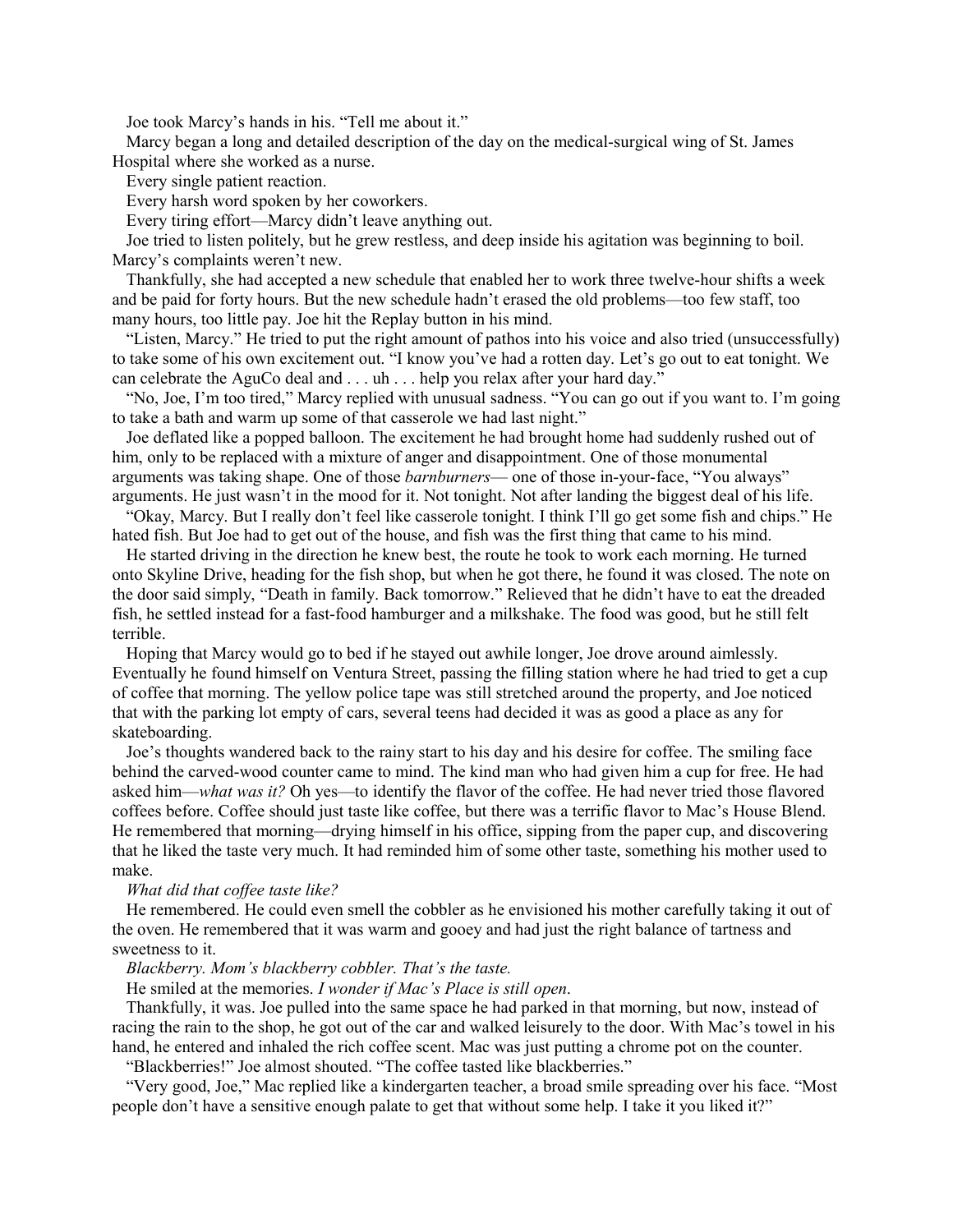Joe handed the towel back to Mac. "Yes, it was good . . . no . . . *very* good."

"Glad you liked it. It's actually a blend of Kenyan and Hawaiian Kona coffees. I use the Kona as a base and mix in enough Kenyan to bring out the flavor. You must have an advanced set of taste buds."

Searching for something to say in response, Joe answered, "I guess I know what I like and what I don't like."

"How about another cup?"

"Sounds good to me, Mac. But I'm going to pay for this one."

"I'll be glad to let you—unless, of course, you want to use the coupon I gave you this morning."

Joe hadn't thought about the coupon, not since that embarrassing moment in his sales meeting. Now the puzzling words came rushing back to him. *Are you as rich as you want to be?* Ask Mac.

"No," he said. "I'll hang on to the coupon for another time. But let me ask you something." Joe didn't wait. "What does that saying on the back of this coupon really mean?"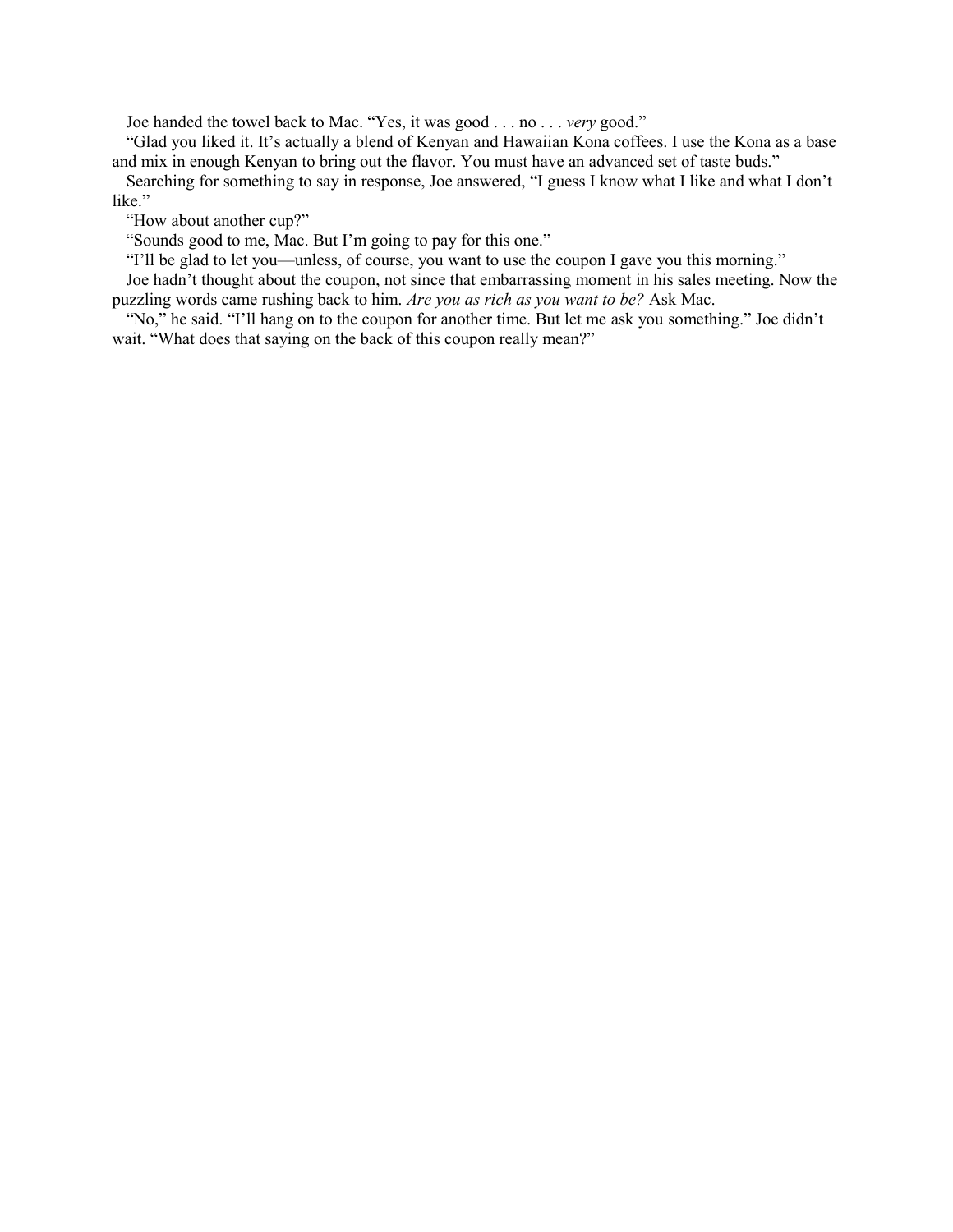<span id="page-16-0"></span>**MARCY** was probably asleep upstairs. Alone in the former basement— now a finished family room— Joe was overwhelmed by the almost deafening vacuum of sound. No television playing. No musicon the stereo. He didn't even hear the faint but irritating sound of the bamboo wind chimes that hung on the deck. All he heard were the words Mac had spoken to him in front of the fireplace in the coffee shop more than two hours before. Like a CD stuck on Repeat, Mac's words echoed over and over again in Joe's mind. It was as if Mac were sitting in this same darkened room. Joe played back the events:

"What does this mean, Mac?" Joe pointed to the words on the back of the coupon.

"Just what it says, Joe. Are you as rich as you want to be?"

"Of course not! People never get as much money as they want."

"This has very little to do with money, Joe. True riches seldom do, you know."

Joe remembered asking with a slight hint of accusation in his voice, "Is this one of those buy-realestate-with-no-money-down things? I'm really not interested in that, to tell you the truth. I get it. You sell Mary Kay."

"Absolutely not, Joe. Nothing like that whatsoever."

"Not some multilevel marketing scheme?"

"Well," Mac hesitated. "I guess you could call it multilevel." He paused, seeming to be weighing his words. "Yes, it most definitely would be multilevel." Mac's face brightened. "Very good, Joe. I've never had it explained like that before."

Joe remembered his reaction.

"Well, Mac, I think I'd better just get a cup of coffee and be going. I'm really busy in my current job. I really don't have extra time to put into a business venture right now."

Mac shrugged—more to himself than anyone else. Reflecting on Joe's words, he took a large paper cup and directed Joe to a selection of chrome pots at the far end of the bar.

"These are our decafs, Joe. You might want to stay away from the caffeine this late in the evening—it might keep you awake. Try the decaf Sumatra. I think you'll like the hint of roasted nut in the flavoring."

"I had always thought decaf coffee was . . . well . . . flavorless," Joe replied apologetically, not wanting to admit that his knowledge of coffee was pretty much limited to "with" or "without" cream and sugar.

"On the contrary," replied Mac. "If processed correctly, decaffeinated coffees should taste just as good as regular coffees. The best processing plant is in Hamburg, Germany. That's where I get our beans processed. Then they're shipped directly to the private roasting house I use. The cup you're about to drink went through the decaf process this past Wednesday. It was roasted yesterday, and ground and brewed less than twenty minutes ago. If you were to sample the decaf Sumatra along with regular Sumatra, I doubt that even you, Joe, with your excellent palate, could tell the difference."

As Joe looked at Mac, the motherboard of his brain began processing. *This man doesn't appear to be a huckster. He really seems knowledgeable. Why, then, would I have a problem believing Mac could give me financial advice?*

"I'll try a cup of that, thanks." Joe reached for his wallet to pay for the coffee. "How much is it, please?"

"One dollar even," Mac said.

"Well, I know you'll never be as rich as you want to be only charging a buck for a large coffee. Even the gas stations charge more than that." Joe had expected the usual three to four dollars that the boutique coffee shops in Seattle charged.

"Joe, being rich has nothing to do with money. As a matter of fact, I became a richer man this morning by giving you that first cup of coffee."

Joe had nearly reached the door. He stopped and, with a puzzled look, turned to the coffee shop owner. "Okay, Mac, just how did you get richer by giving me a cup of coffee?"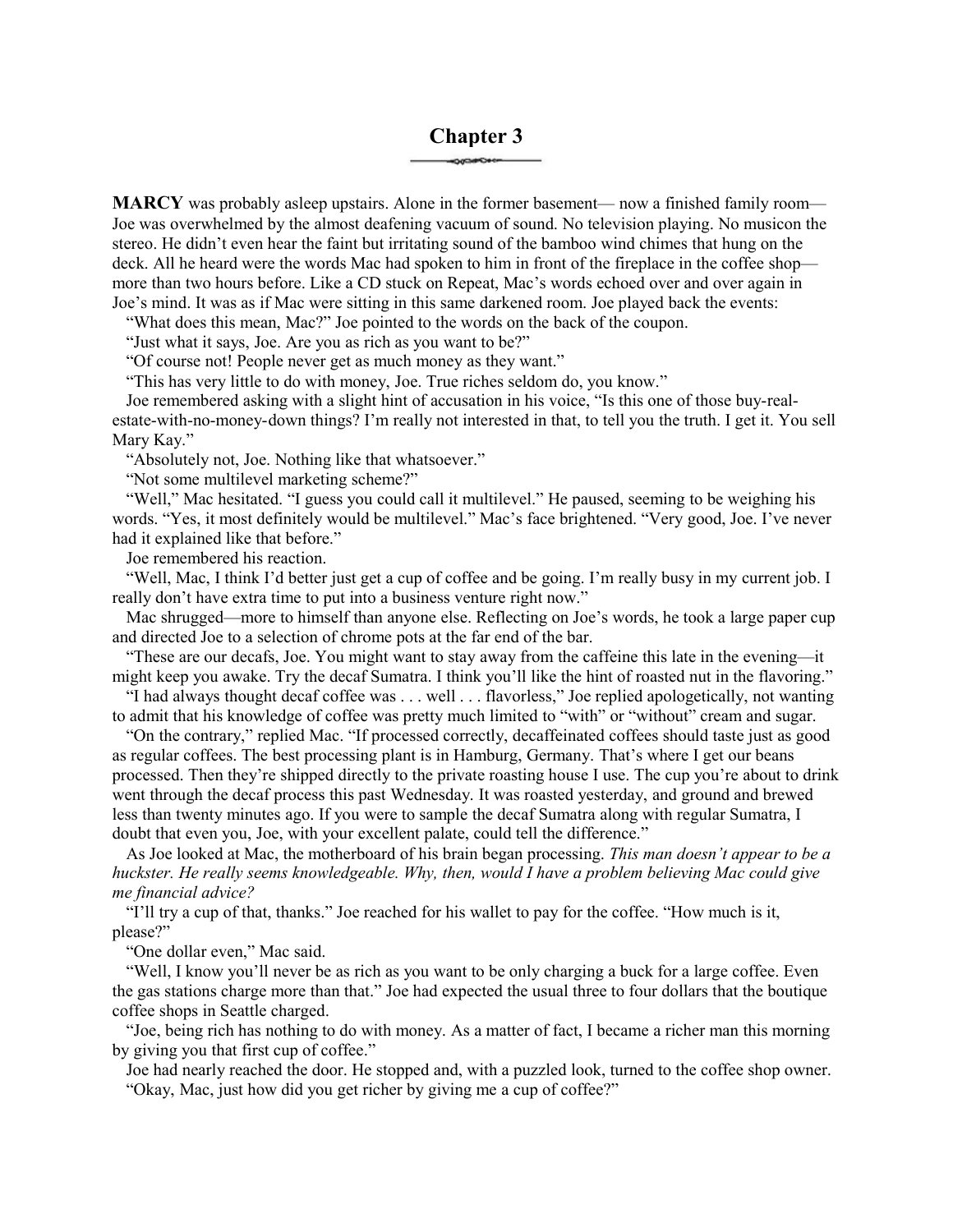"It's simple," answered Mac with laughter in his voice. "Because when I met you this morning, I gained another friend."

\*\*\*

The day's events continued to replay.

The fire was dying, so Mac skillfully placed another log on the heap of coals and gave the pile a stir with the poker. By now Mac and Joe had taken seats in overstuffed leather chairs facing the fire, with their feet propped on a common footstool. Joe was sipping his decaf Sumatra; Mac was drinking plain tap water from his Seattle Mariners mug. Outside it had started to drizzle once again.

Curiosity, and a sense of confidence in this man he had just met that morning, caused Joe to pull out the coupon once again and ask Mac to explain more clearly what it meant.

"Joe, true riches, the things that really make a man wealthy, cannot be bought and sold. You can't buy them in a market or trade them as a commodity. You can't deposit them in the bank. And you won't hear commentaries about them on the financial news programs.

"Just the same, these true riches cannot be lost in a recession or a depression. As a matter of fact, in financial downturns, the real wealth I'm describing only increases in value. No, my friend, money is not wealth. Not real wealth anyway."

There was something in Mac's voice, in his eyes, that made Joe hunger to know what these "true riches" really were. It was as if Mac were a pirate and had shown Joe a secret map for finding buried treasure.

"Then what's this real wealth you're talking about?" Joe asked excitedly.

"If you really want to know, I'll share it with you. It won't come easily. It will seem hard to understand at times. And it will be even harder to apply in your life. It won't bring overnight results. As a matter of fact, it will take the rest of your life to acquire this wealth. Only after you're dead and gone will the vast holdings of your riches be evaluated.

"Having heard this, do you still want to know how to obtain true riches?"

Joe looked at Mac, astonished. Mac's eyes still had a dance in them, but his smile had been replaced with a look of utmost seriousness.

"Well, to tell you the truth—and I mean no disrespect—I mean, you really don't look rich. Do you have your treasure buried somewhere?" Joe added this last remark to make his comment sound less harsh, but Mac answered in a quiet voice that commanded Joe's entire attention.

"Joe, I have more wealth than you can possibly imagine—and more than I'll ever deserve. And I'm offering you the chance to gain your own treasure. Are you up for it?"

Joe could tell Mac was serious about this subject. He didn't know why, but the strength of Mac's conviction made it impossible for him to back out now.

"Yes, Mac, I want to know what you consider to be true riches."

Mac took a long sip of the water in his cup. He sat forward in his chair, pushed some rebel strands of hair back from his forehead, and looked straight into the eyes of the younger man seated before him.

He stared hard, as if looking for something in Joe's eyes. Then he relaxed, sat back, and smiled. "Good. Then I'll be your teacher."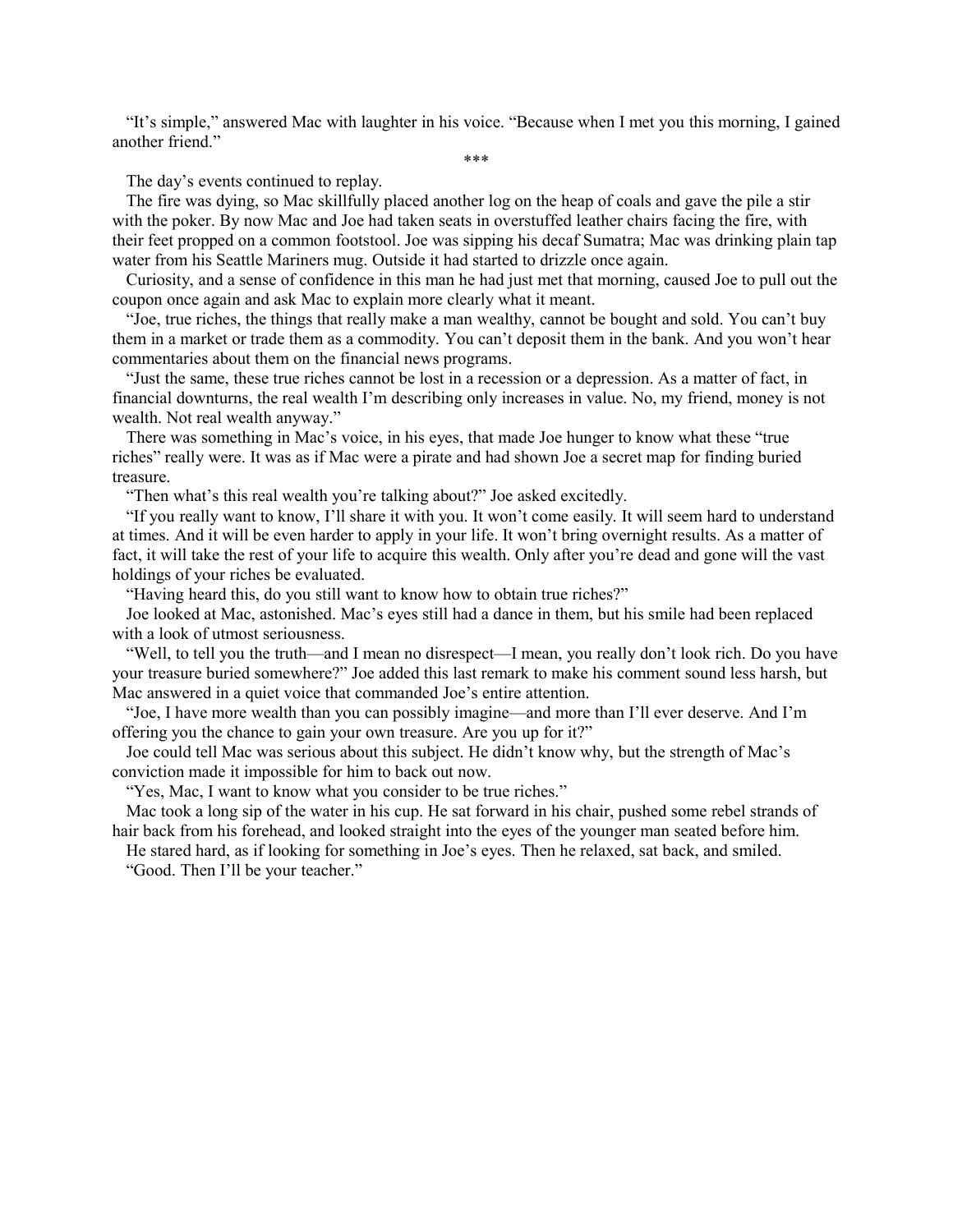<span id="page-18-0"></span>**"THERE** was once a young man who had the world by the tail. He had his life mapped out, and his destination was the financial promised land."

Mac and Joe were alone in the coffee shop, the last customer having left just as Joe arrived. Mac had turned the sign in the window around to read "Closed." Joe helped upturn the chairs on the tables. Then they both took their seats in front of the fire. The rain had started again in earnest. Mac raised his voice slightly over the noise of the raindrops.

"This young man was fresh out of college in Texas and had moved to Seattle during the aeronautic manufacturing boom of the early seventies. He came as a stockbroker in search of gold. He used the old trick tried by a lot of brokers at that time. He selected a stock to watch, then sent out six hundred letters to prospective buyers, half of the letters saying the stock would rise in the next month, half saying it would fall. If, at the end of the month, the stock had risen, he would discard the names to which he had predicted it would fall. With the remaining 300 names, he selected another stock and did the same thing. The next month, using the 150 names that had received accurate forecasts, he repeated the exercise one more time. Now, he had 75 people who had received three correct stock predictions in a row.

"The young man then picked up the phone and called each of the 75, asking if he could set an appointment. From this batch he could count on thirty-five to forty appointments, and from these he would usually get at least 15 investors. He repeated this exercise monthly until he had almost 130 investors he was managing. Most of these were nickel-and-dimers, throwing maybe a hundred dollars a month into the market. But a few took it seriously, investing a thousand or more each month."

Mac slowly got up and put another log across the glowing coals. He prodded the coals with the poker until the new log was burning steadily.

"Our young man had it made. He bought a brand-new foreign sports car, rented an apartment with a view, spent like a drunken sailor. Then, faster than he could blink, it all came down. Boeing laid off nearly twenty thousand people, and Seattle went from the place to be to the place to flee. Do you remember the billboard someone put up on the freeway? 'Will the last person leaving Seattle please turn out the lights?'"

"I remember my dad telling me about those days," said Joe. "He was laid off at his accounting firm as part of the trickle-down from the Boeing layoffs." Joe thought about his dad and how he had worked two jobs just to make ends meet. It was partly this memory that drove Joe toward his financial goals. He wanted his wife and children—if they were to have any—to have all the things he never had.

"Well, your dad had a lot of company. Those were bleak days for our young man. The country entered a prolonged recession, and the stock market lost favor with investors. All but a handful of his clients sold out at a loss, and those who remained were not adding new money. His income went from high-flyin' to grounded in less than three months. He moved from his luxury apartment to subsidized housing."

"What about the sports car?" Joe asked.

"Repo'ed. On his last day of work, once the ax fell, he packed up his personal stuff in a cardboard box and walked out to the parking lot just in time to see the tow truck haul his car away.

"So, here we find our leading man—standing in the rain, no job, no severance, no car. Pitiful, isn't it?" Mac's eyes smiled as he said this.

"Well, Mac, I assume there's more to this story. And I imagine that it somehow has something to do with being as rich as you want to be."

"Joe, you're right." Mac laughed a rich, genuine laugh. He took a pull of the water in his mug and resumed his story.

"Our young man was walking down the sidewalk toward where he remembered seeing a bus stop. He was wondering what bus he was supposed to take and whether he had enough money in his pocket for the fare, when a car pulled alongside him. The driver rolled down the passenger window and called the young man's name. We'll call the driver Kenneth, and we'll give our young man the name Mac."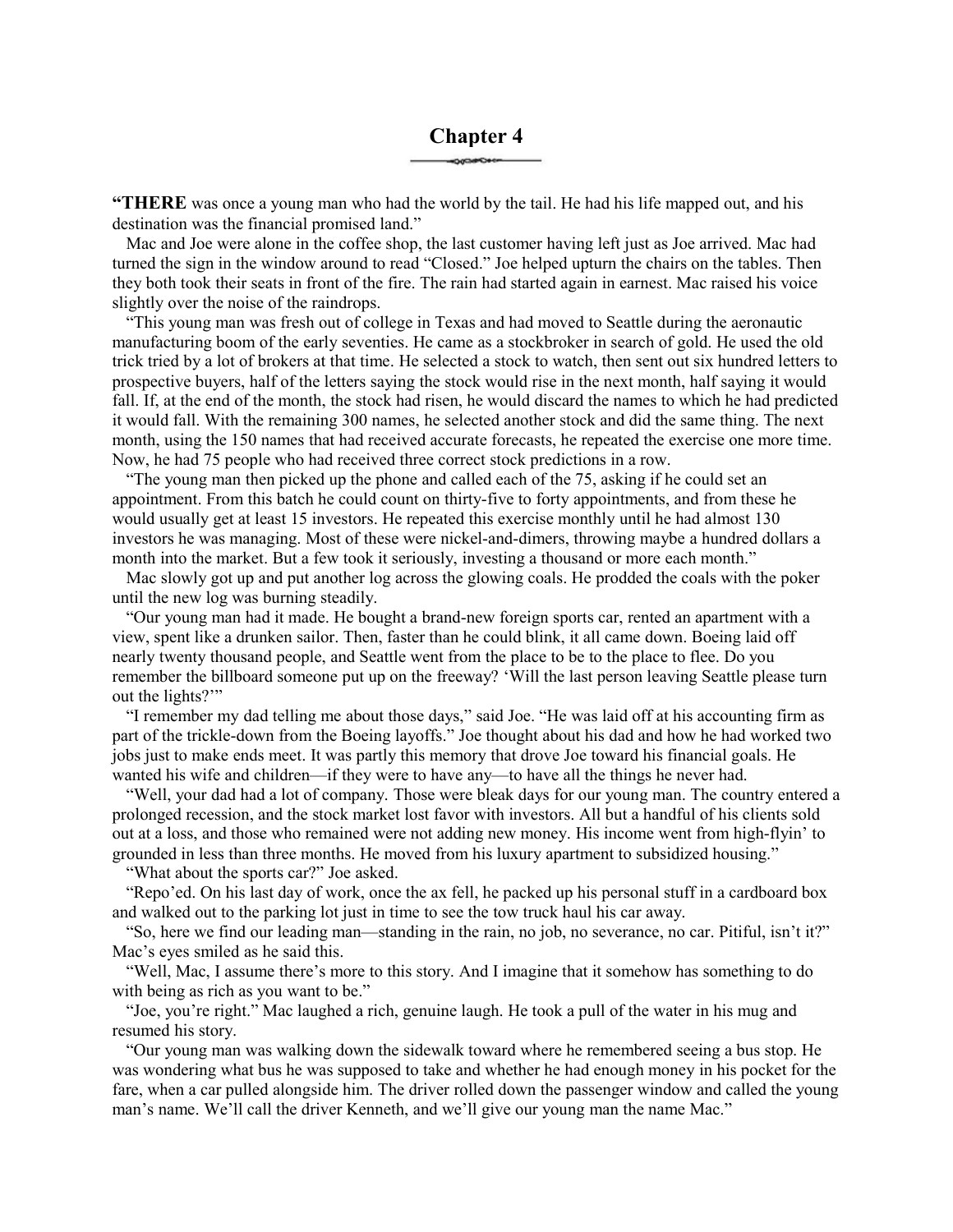"I had already guessed that one," said Joe, with a laugh of his own. He was thoroughly enjoying this conversation. Had he stopped to think about it, he would have been hard-pressed to name the last time he had had so much fun just listening to someone else.

"Well," continued Mac, "Kenneth was one of the nickel-anddime customers he had signed up. Mac remembered that Kenneth was also fresh out of college and thought he had something to do with Boeing.

"You see, I have to admit, I wasn't really that familiar with my clients. As long as their money came in each month, I rarely bothered to call them. I couldn't have cared less about their personal lives. That would have required time and energy I was spending on building my business. I was only interested in myself. These clients were just the means to my chosen end: a financial rainbow.

"But I recognized Kenneth. When I first met him, I knew there was something different about him. I called on him at his apartment, but he didn't really seem to care about my sales pitch. He said he would be glad to let me invest his money and told me if the investment paid off, he wanted the profit to go to some charity. He gave me the charity's address, signed the contract, then wanted to talk to me about mewhere I was from, what I wanted out of life, that sort of thing! I was a little taken aback by this, but a client was a client, so I answered quickly and moved on.

"Now, at the lowest point in my life, here comes Kenneth. He pulled up next to me and asked if I needed a ride. I told him I was heading for the bus, but he insisted he could take me where I needed to go. So I climbed in his car—I remember he drove an AMC Pacer— maybe the ugliest car ever made." Mac and Joe shared a laugh as they recalled the teardrop-shaped car that never would have won a beauty contest. Joe thought again about his car. It was not exactly ugly, and it did start most every morning. Maybe it was time for a new car. Well, with the contract he signed today, why not?

"As Kenneth pulled away, he said he needed to see me anyway. He had been laid off from Boeing and would probably not be able to invest any more money in the market for a while. I told him my story, including the car being towed away and how I had no idea what I was going to do next. I didn't mean to tell him all that. It just came out so easily—Kenneth had this way of listening with his eyes.

"Anyway, he just smiled and said, 'Great. How would you like a job with long hours and low wages?' First, I just laughed, but he said he really did need some help in a venture he was just starting. I had no idea what it was, but I said I was open to just about anything. So as he drove, he told me that getting let go from the factory was the best thing that ever happened to him. Now he could do what he really wanted to do."

Joe listened as Mac described the storefront coffee bar Kenneth had just opened. It was sandwiched between a tattoo parlor and a shoe repair shop. Across the street was a combination sporting goods and camera store with bars on the inside of the windows.

"Remember, this was the 1970s, before the fascination with good coffees we have now. To most people back then, coffee was that dark, hot drink that boiled in a percolator all day and tasted like old oil.

"But Kenneth had served a two-year stint as a missionary in eastern Africa and had come back with the taste of Kenyan, Ethiopian, and Yemen coffees fresh on his tongue. He found an importer to get these beans, plus beans from Central and South America and Indonesia, to Seattle, and he found a roasting house that would prepare the beans just as he wanted. Now, the hard part was to get people to prefer his coffee over what they were used to.

"He brought me into this hole-in-the-wall storefront with two tables and a total of three chairs. Behind the counter was a girl with an infectious smile. Kenneth introduced her as his fiancée, Michelle. He told me this site was the best he could afford at the time, but you could tell he was content. He started telling me about the different beans he had at that time, looking up every few minutes to smile at Michelle. He talked with me as if I loved coffee as much as he did. And, to tell the truth, in those few moments I suppose I did fall in love with coffee.

"Kenneth told me he needed someone to work in the store in the evenings when he and Michelle were in class, and he also needed someone to take fliers advertising the coffee shop—each with a coupon for a free cup of coffee—to offices throughout the downtown area. The pay he offered was meager, but it was something when I was getting nothing. I asked how soon I could start."

Mac leaned forward and asked Joe, "I'm not boring you with this story, am I?"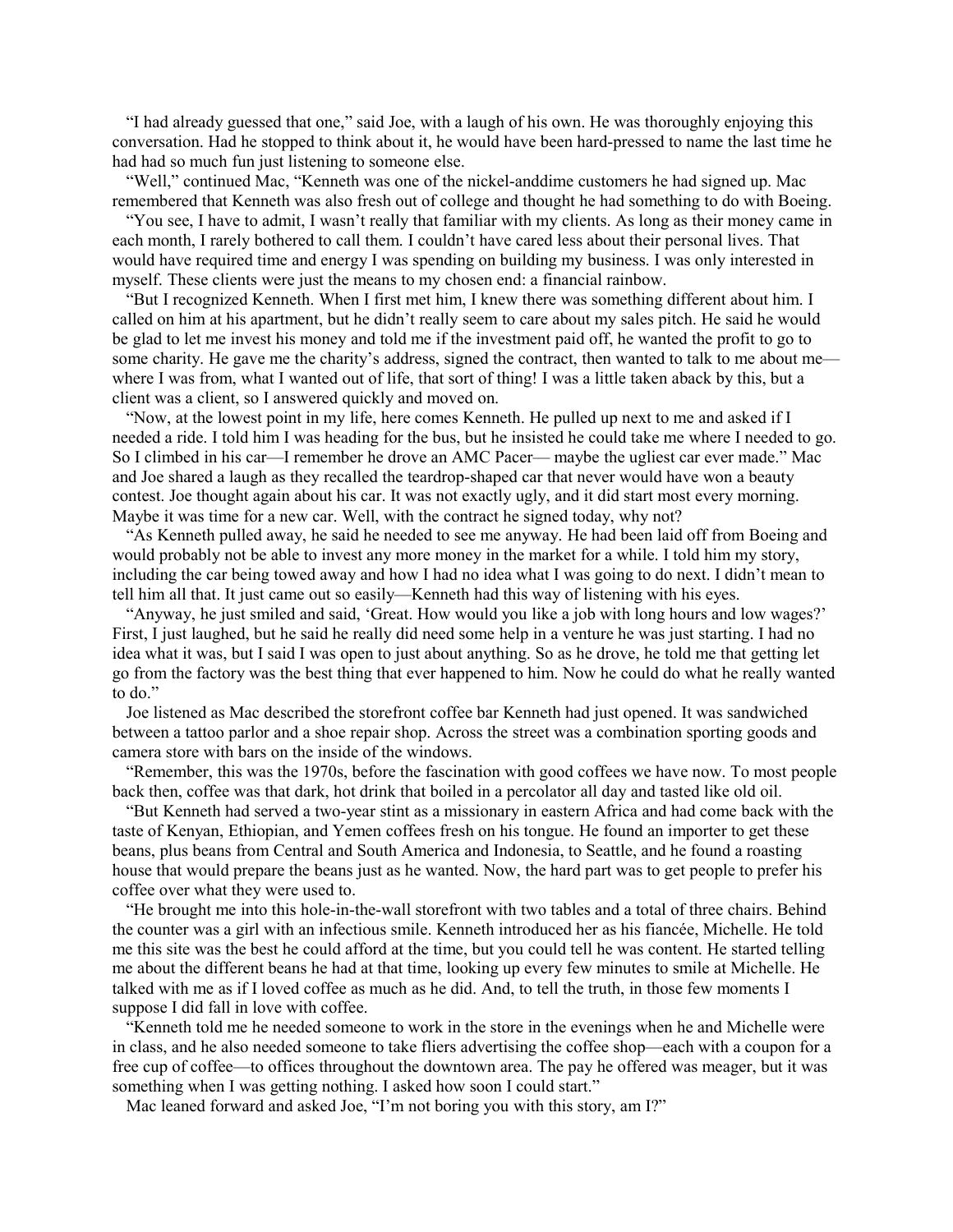"Not at all," said Joe. "But, well . . . I mean . . . couldn't you have moved to another town and started your business back up again? After all, it seems you had found a great way to get clients. You could still be making big bucks!"

Mac sat back in his chair and stared deep into the dying coals of the fire. Outside, big raindrops were still falling.

"Yes, I suppose so. Yes, I could have found another job, although you're right that I probably would have had to move. And I don't doubt I could have made a lot of money in the market. If I had done that, though, I would have missed out on the greatest reward I have ever had. Like I said earlier, Joe, it has nothing to do with money. My reward was learning the value of friendship. When I met Kenneth, I met a true friend. Up to that point in my life, I had been a hermit surrounded by people. I had lived a life of my own—my own thoughts, my own pursuits. I had worked so hard in college that I seldom took time to get to know those I lived with. And when I graduated, I set out to make my own way. Sure, I wanted to make a lot of money. I had a dream of owning yachts and fast cars. But I had never taken time to develop a deep relationship with someone else.

"Joe, a true friend is greater than any material possession. Aristotle said that without friends no one would choose to live, though he had all other worldly goods."

Joe sat silently and stared ahead. So this is what it was all about. Friendship. But why was this so important to Mac that he had it printed on the coupons he gave out? Mac resumed his story.

\*\*\*

SOMEONE WHO HAS MUCH MONEY BUT NO FRIENDS IS A POOR MAN INDEED.

\*\*\*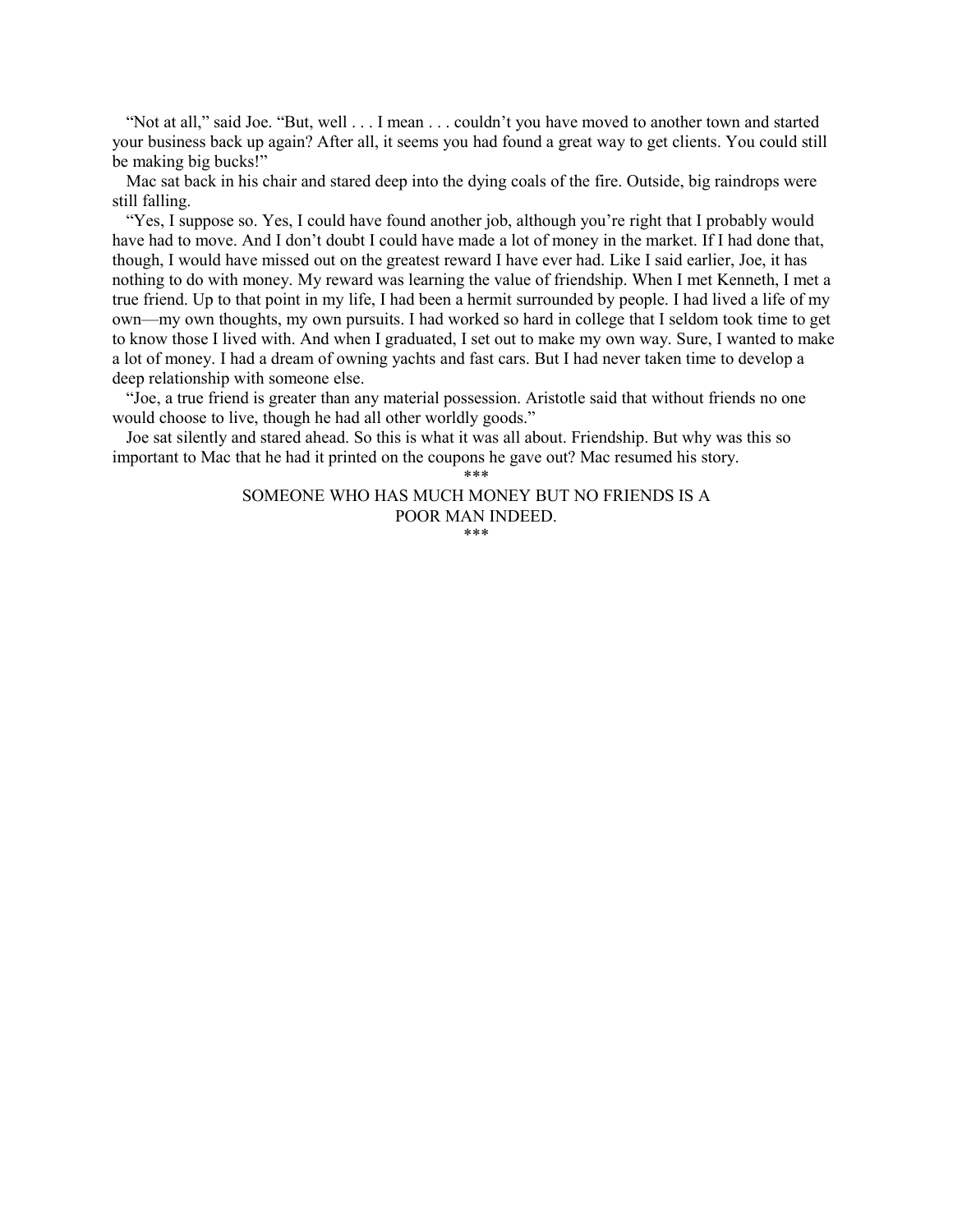<span id="page-21-0"></span>**"I COULD** have continued on my career path as a broker," said Mac. "I'm sure I could have been a very good broker, as a matter of fact. And there's nothing wrong with working hard and gaining a good income. But if that's all there is in life, well, it now seems very empty to me."

Mac spoke of his beginnings in the coffee business. He poured himself into the different countries, and finally different estates in those countries. He suggested taking a thermos of hot coffee and paper cups to an office building and giving out free cups of coffee along with coupons. When the sky would open and deluge pedestrians with rain, as only the sky in Seattle can do, Mac and Kenneth would open the doors of their shop and offer shelter to as many as would fit. They would then pour everyone a sample cup of coffee for free. Soon word spread that not only could you get free coffee at K&M's Coffee Shop when it was raining, but the coffee itself was excellent.

"Business was great, and we were having a ball. But the thing I looked forward to the most was spending time with Kenneth. We talked about everything.

"Whenever I had a new idea or a new question, I couldn't wait to see Kenneth so we could talk about it. I had opened my heart to someone else and, in doing so, was seeing myself and the whole world around me in a brand-new way. Kenneth wasn't my only new friend. I was getting to know people in offices nearby, regular customers, even one elderly man who would stop by even if it was just sprinkling to ask if he could have a free cup. It became a daily pursuit of mine, finding someone new with whom to strike up a relationship.

"Now I felt accepted. I sensed I was more than just me, if you can understand what I mean. Joe, I felt like the richest person in the world."

Mac was best man at Kenneth and Michelle's wedding, worked double shifts at the coffee bar while the young couple took a short honeymoon, and later arranged a party at the store when Kenneth and Michelle each graduated from the community college. Within a year of his start in the coffee business, Mac was recognized by local coffee experts as someone with a very fine palate, someone who could not be fooled by a bad batch of beans. K&M quickly outgrew its first location; Kenneth and Mac scouted out and found a bigger site near The Market. Mac put in place a program where he installed coffee makers in local offices, then delivered coffee twice a week to those offices. Several restaurants began serving K&M coffee to their customers. Things could not have been better.

"Along the way I met a wonderful girl named Maggie, and we got married. Kenneth and Michelle had two kids before we had our first; then our son, Michael, was born. Our families did everything together.

"But best of all," said Mac, "was the relationship Kenneth and I had. We were tighter than this." He brought his hands together, with fingers closely interlocked. "He brought out the best in me, and I in him"

"Where's Kenneth now?" Joe asked. "Is he still around?"

"He's dead." Mac's hands had fallen apart. Now they lay lifeless on his lap. "He died last year from a heart attack. Michelle moved to Los Angeles to live with their oldest son. She's doing as well as can be expected."

They both sat quietly. The rain had all but stopped. The fire was dead. From the corner of his eye, Joe could see that Mac was crying.

Mac wrapped up the rest of his narrative quickly.

"Many years ago I bought into the company, so half of it was mine. After Kenneth's death I sold all the assets to one of the big chains. That provided enough money for Michelle to be comfortable for a long time. I'm not quite ready to retire, so I moved out here to the suburbs and opened Mac's Place.

"Joe, you wanted to know what I meant by that coupon. Well, all I can say is the friendships I have had, starting with Kenneth, have made me feel like the richest person in the world. I wonder if you have friendships that make you feel that way. Are you as rich as you want to be?"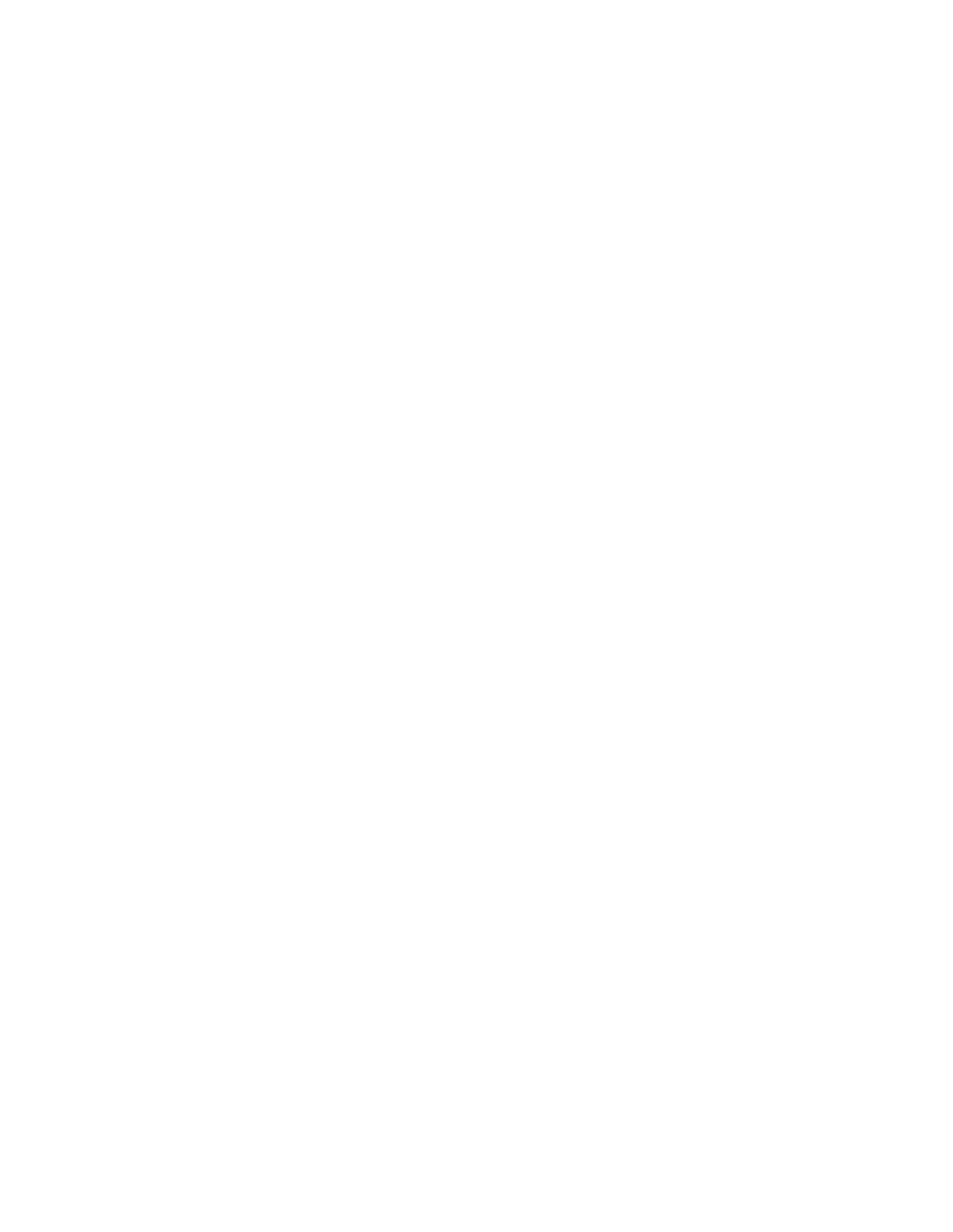<span id="page-23-0"></span>**THE** sky was turning a pale gray when Joe finally fell asleep, still sitting in the chair in the darkened family room. Mac's last words to him as he locked the door to the coffee shop echoed through Joe's mind until sleep was beginning to win over its adversary: curiosity.

*I don't think I have anyone you would probably call a friend*, Joe reflected. *I know a lot of people, but not like Mac was talking about.*

"I'd love to be your teacher, if you'd let me," Mac's words echoed in the almost empty room. "Come back when you can, and we'll start you on your own great adventure."

On the drive home from Mac's Place, Joe had sorted through the conversation as if he were searching for a file on his computer. He had always thought the empty feeling he had was some kind of inner motivation that drove him to business success and helped him reach his career and personal goals. But just a few miles down the road, Joe began to understand that this empty feeling was not from lack of status or money or anything material. The bone-dry, empty feeling came from something much deeper: It came from a part of him he rarely took time to explore. There was a hole in his soul. *Could it be there because I don't have any real friends?*

\*\*\*

Two hours of sleep were five fewer than he was used to, but somehow Joe felt wide awake as he drove to work the next morning. He was alert as he met with his team to review the previous day's meeting with the AguCo marketing committee. Any drowsiness was forever erased when the signed AguCo contract was faxed to his office at half past ten. And he was positively hyperactive when Keith Stuart, the founder, owner, and president of Stuart Creative Media, came by to congratulate Joe personally and offered to take his whole team to lunch.

After lunch Joe crashed. He sat at his desk and stared at his computer screen for ten minutes, trying to shake the weary cobwebs out of his head. He headed down the hall for the less-than-tasty coffee from the machine that couldn't pour a cup without baptizing the linoleum underneath it.

"Hey, Joe," Kathy from Accounting greeted him as they met in the break room. "Great account you guys brought in."

"Thanks, Kathy," Joe replied, trying to keep a lid on his pride while he wiped the linoleum with paper towels. "Can I buy you a cup?"

"No, thanks," Kathy answered. "I just came down to get my yogurt. Late lunch."

Kathy grabbed her yogurt and a spoon and sat down at the table with some ads from the morning paper. Joe launched another attack on the coffee machine. This time he won. He tried to take a sip, but the coffee was way too hot, so he took it back to his office. Once it had cooled for a few minutes, he tried it again. The taste was totally unlike the coffee he had tasted the day before at Mac's Place. Had he really been drinking this horrible sludge for so long without noticing how bad it was?

Joe soon realized he wouldn't be much good to himself or to anyone else the way he felt right now, so he decided to leave. He told the receptionist he would check his voice mail from his cell phone, and he headed for the parking lot. As he maneuvered his way through the parking lot at the agency, he thought he might just stop by and get some real coffee from Mac.

All of the tables were full when he walked into Mac's Place. Most looked as if they were occupied by high-school students. Backpacks were unceremoniously scattered on the floor near the tables, and adolescent-filled chairs were pointing in all directions. The teens had drinks in front of them, many with a whipped-cream topping. They were loud, but not out of control. Mac was behind the counter washing cups, unbothered.

Joe moved toward the fireplace and stood, taking in the scene. The shop was teeming with energy, yet it was not overly noisy. Joe watched as Mac finished drying the cups, then came out from behind the counter to talk with a teenage boy. The boy looked to be about fifteen, skinny, with thick glasses. He was sitting by himself, watching his classmates conversing with their friends. Mac pulled up a chair and began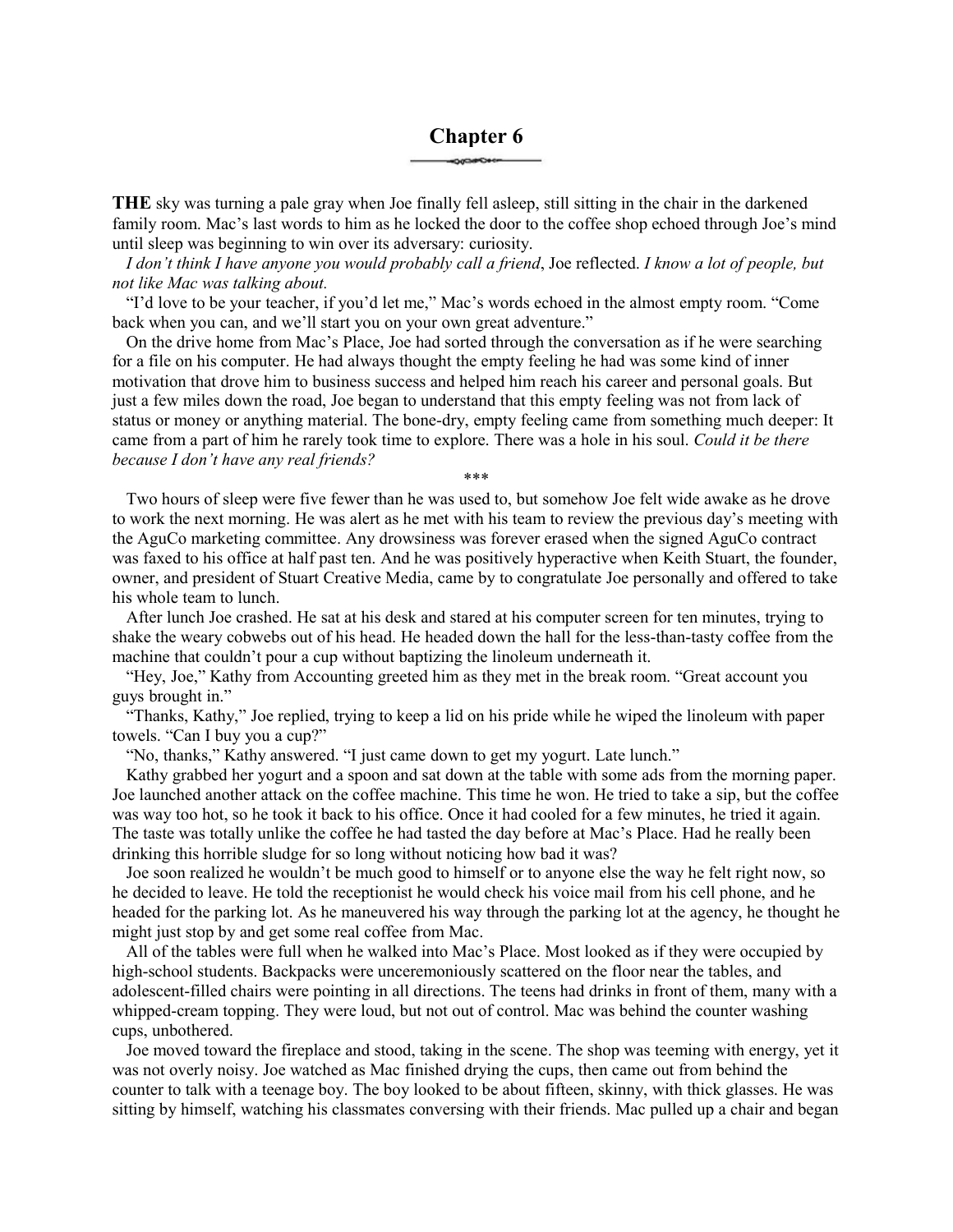talking with the boy. Joe couldn't hear their conversation over the general din, but whatever Mac said to the boy hit home. The boy sat more upright and soon began talking to Mac with a look of excitement on his face. After a few moments Mac looked up and, catching Joe's eye, waved and shouted a greeting.

"Hello, Mac," Joe yelled back. He felt better already. Somehow just being in the room with all of the high-energy teens made him more alert.

"Hiya, Joe. Be right with you." After a few more moments, two other teens came in and made their way to Mac's table. After introductions were made, the two new teens opened their backpacks to get out textbooks, and the three carried on their own conversation. Mac made his exit and headed for the fireplace. He was still wearing the same khaki shorts, but today's off-white shirt had a maroon stitched sketch of a coffee cup with steam rising from it.

"What can I get for you?"

"A *real* cup of coffee, please, Mac. Anything but that coffee-machine stuff." As they made their way to the counter, Joe complained about the disappointing cup he had poured at work. Mac once again complimented Joe on his discerning palate.

"You would make a good taster, Joe. You can tell what's good from what isn't. Or, in your words, what's real and what's not."

Joe looked over the chrome pots available on the beautiful counter and asked for a cup of Costa Rican La Miñata. While Mac filled a cup and took Joe's dollar, Joe thought about their conversation the night before. And he remembered the empty feeling he had experienced in the wee hours of the morning. As he reached for the cup, he decided he would reach for something more.

"Mac, last night you spoke of relationships as if they were the most important thing in your life. Could we talk a little more about that?"

Mac's eyes sparkled as he replied, "Joe, I was hoping you'd stop by and ask me that. Yes, I'd be glad to share more about the power of relationships. But, as I warned you yesterday, the lessons may not be easy, and it may take your lifetime to see the results."

Joe instantly responded. "Mac, I just signed the biggest deal of my career. It made me feel really good —for a short time. But somehow it doesn't seem . . ." Joe's voice trailed off as he searched for words to describe what he was thinking.

"It doesn't seem real, Joe?" Mac finished the sentence. "Like the difference between the coffee at your office and the coffee here?"

"Yeah! That's it!" Joe took a long sip of his La Miñata. "This tastes like real coffee. The stuff at work was flat, tasteless—and very messy, I might add. Yet people drink that coffee all day long."

Mac chuckled. "That's the first lesson in friendship, Joe. Like coffee, real friendship is always good. It doesn't leave a bad taste in your mouth. It leaves you wanting more."

Joe answered the advice with a laugh. "Do you compare everything with coffee?" Mac joined in the laugh. Several of the students heard the loud laughter, but soon they were back sipping their lattes and whispering like church members during the offertory.

Mac continued, "Once again, your perception is impeccable. Let's use coffee as a basis for our lessons on relationships. You name the time, and we'll use Mac's Place as the classroom."

Joe thought for a minute and decided mornings would be the best time to meet. Things didn't usually start happening at the agency until at least half past nine, and the mornings Marcy worked, she left at six. Joe asked if eight o'clock was a good time.

"Great! That's right at the end of my morning rush. How about tomorrow?"

"Tomorrow it is, Mac. I'm not sure what we're going to talk about or where all this is going, but I have to say, I'm looking forward to it."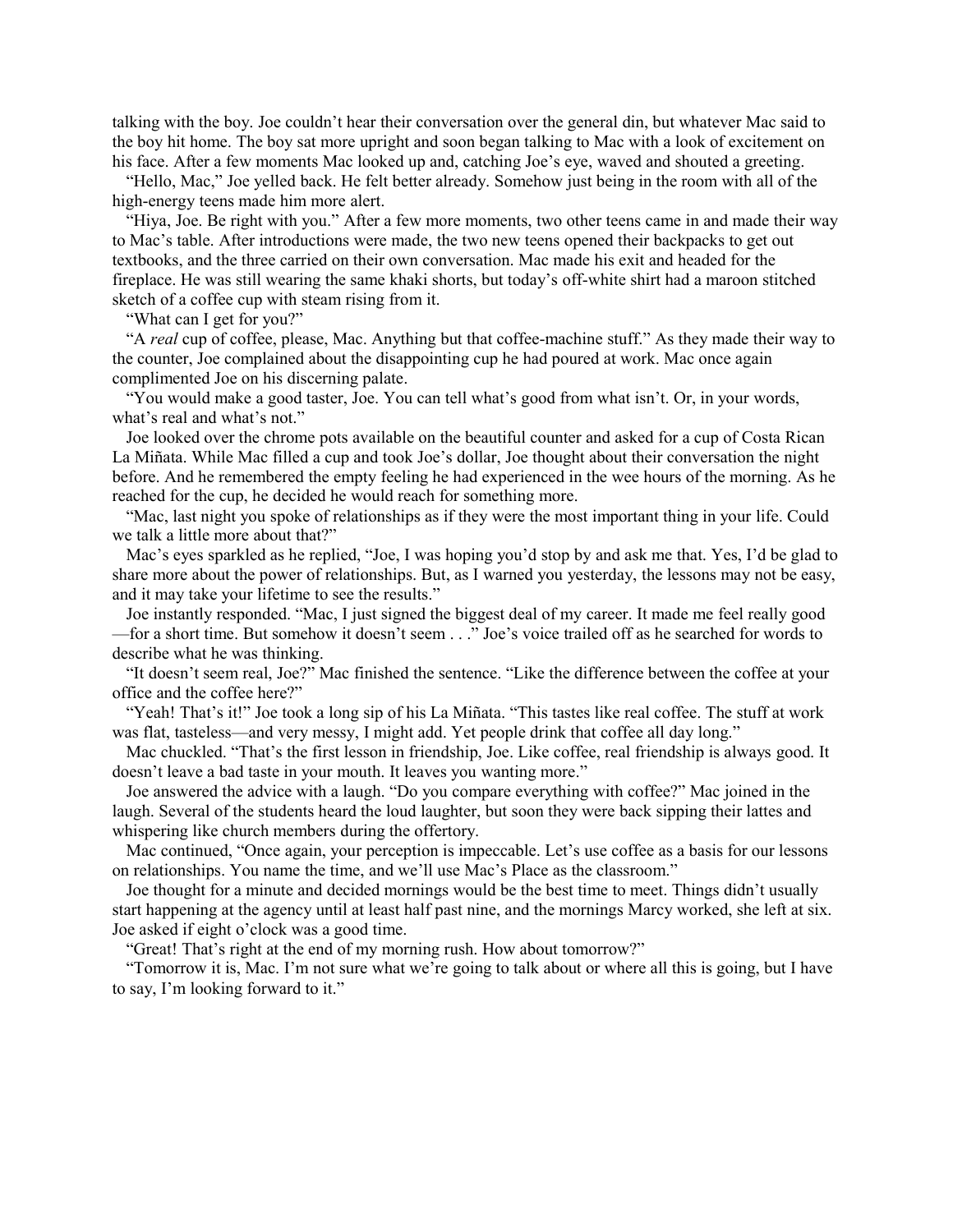<span id="page-25-0"></span>**JOE'S** early enthusiasm for a new idea soon had a cloud hanging over it. *What have I gotten myself into?* The next morning as he was dressing, Joe was trying to figure out exactly why he was going to Mac's coffee shop again. *What do I need to learn about relationships? I know plenty of people and get along pretty well with most of them, thank you.*

Joe put his questions on the shelf next to that blue mouthwash and headed for Mac's Place. The morning's bright blue sky was like a quilted comforter over his confusion. He arrived a few minutes past eight, and there were only a handful of customers seated (including the three men who were regulars, all sitting with their leather books in front of them). But there were four customers waiting at the counter, fidgeting with cell phones in one hand and tired dollar bills in the other. Joe took a seat at a table with the morning paper and picked up the well-worn sports section to see how the Mariners were doing in spring training.

He had just finished an article that explained why the Mariners had no chance of winning their division without a solid closer when Mac approached.

"Sorry about the delay, Joe. A bit busier on the mornings when the sun is shining."

"No problem," Joe answered enthusiastically. "Can I get a cup of something kind of strong? The sun may be bright, but my eyes are still trying to break through the clouds."

Mac brought over a cup of his Breakfast Blend, along with another lesson.

"A lot of people mistake 'strong' for 'more caffeine,' thinking it will make them feel more awake. Actually, 'strong' is an aspect of coffee that refers to proper brewing. A strong coffee is one that is brewed correctly, with all its natural flavors coming through. A weak or thin coffee is underbrewed and lacks flavor. This Breakfast Blend, for example, has as much caffeine as any of our other coffees, but it has a milder flavor, which many people like in the morning."

Joe handed Mac four quarters, paused to inspect the rich coffee in his ceramic mug, and began to express his thoughts on friendship.

"Mac, about this friendship talk. I've been thinking about it and. . ."

"And you don't really see any need to be taught how to have friends, right?"

"I'm not saying that, Mac. I just don't understand how my having friends makes me rich. Yeah, I'll admit I really don't have any close friends. I know a lot of people, but I wouldn't call any of them good friends. I guess I just can't put friendships and riches in the same box."

"Tell you what," Mac answered. "I'll let you come to your own conclusions after we've met for a while. But somehow I can sense you already know the answer for yourself."

Mac paused for a moment. The look in Joe's eyes was the only answer Mac needed. "Will you commit to these morning talks for at least a month?"

"I don't think I can come every morning. To be quite honest, it was pretty rugged just getting here today."

Mac nodded his understanding and then got up briefly to wait on a couple—the man was wearing jogging pants and an Ivy League sweatshirt that was unsuccessfully hiding the results of an extra-layer chocolate cake. His trim wife was wearing a business suit. After the purchase, she poured two artificial sweeteners into a decaf. He sprinkled chocolate shavings into a chocolate mocha and stirred it with a cinnamon scone.

Mac returned to the table carrying his cup of water. "Okay, how about two days a week—Tuesdays and Thursdays? Can you pull yourself out of bed two days a week for a chance to become really wealthy?"

Joe smiled and took a sip of Breakfast Blend, breathing in the aroma just before he drank. It had a smooth, almost buttery consistency. Both the taste and the smell made the cup delicious. "Two days a week? Well, okay, I guess I can do that. When do we start?"

"How much time do you have this morning?"

Joe said that in order to be at the office on time, he'd have to leave in about thirty minutes.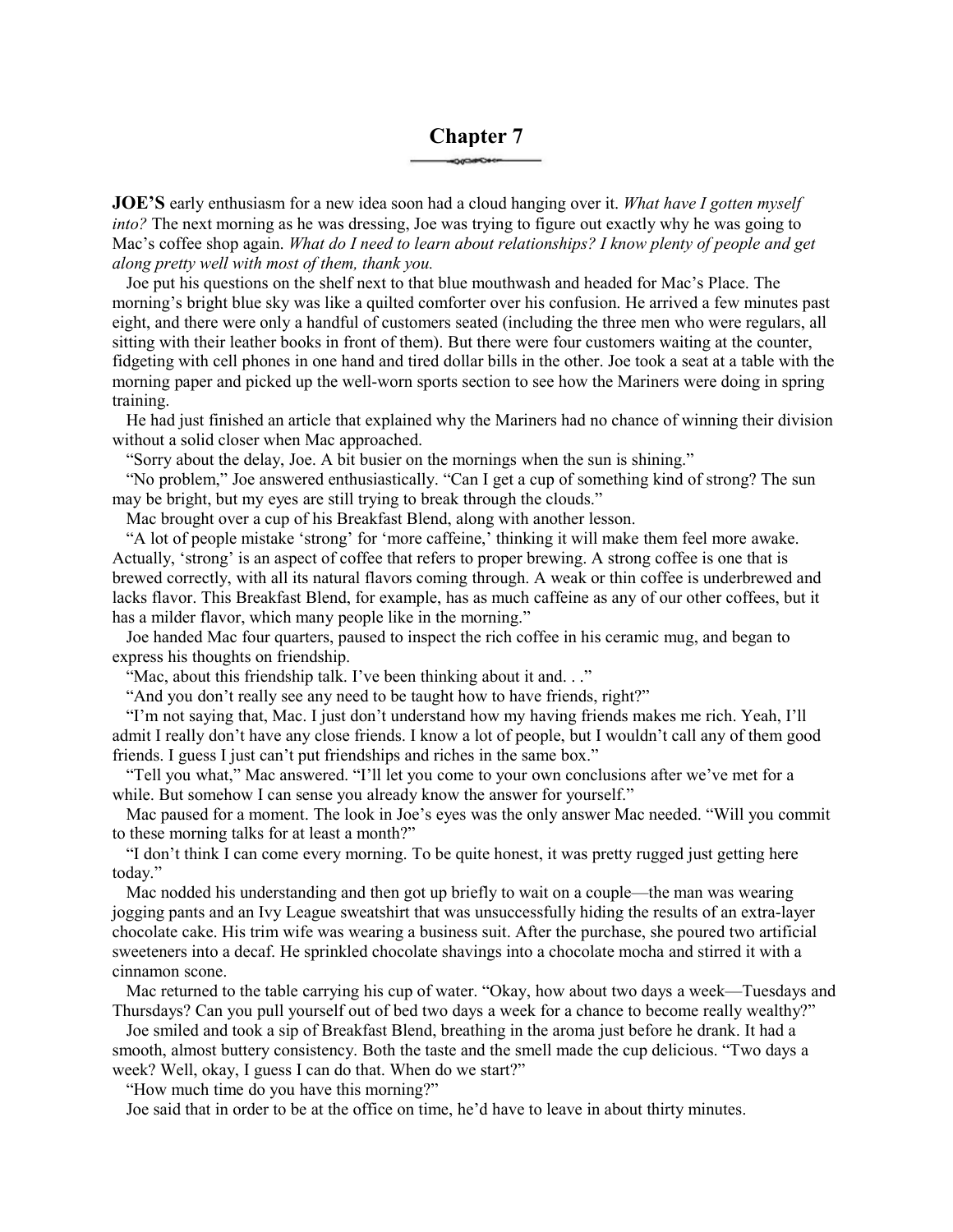Mac took a long drink from his water cup and began the short course. He sounded authoritative without being professorial or demeaning.

"Coffee," he started, "is not a single flavor. An orange has a specific chemical compound that gives it a unique, singular flavor. The same with herbs, such as basil and fennel. But coffee is a complex combination of chemical reactions that are constantly changing. A coffee's taste is affected by its various flavors and aromas. It's also affected by the personal experiences of the drinker. Tastes and smells stored in our memories can come alive when they meet with a familiar counterpart in a cup of coffee."

Joe remembered the taste and smell of his mother's blackberry cobbler that had come back to him the first time he tasted Mac's Kenya blend.

"Friendships are just like that," Mac reasoned. "They're a combination of various experiences and memories that each person brings to the relationship. Every time friends meet, there's a chemical reaction, if you will, that adds new dimensions to the friendship. Each person in the friendship is constantly growing and changing, which means the relationship will also grow and change."

Mac zeroed in, "Remember that strong cup of coffee you asked for this morning? Well, just as the strength of a cup of coffee depends on how it's brewed, so a relationship between two people can be strong or weak, depending on how each person has been prepared. By that I mean the experiences each person brings to the relationship."

"So the strongest friendships are those where the friends have the most in common?" Joe asked.

"Not necessarily," Mac replied. "Actually, those who have the most in common seldom become great friends. It takes variety to make a great cup of coffee—and a great friendship.

"No," Mac said as he took a deep drink from his mug, "the main ingredient for a great friendship is the right soil. And this is what I hope you take away from today's lesson, Joe."

"Soil?" Joe interrupted. "I thought we were talking about coffee."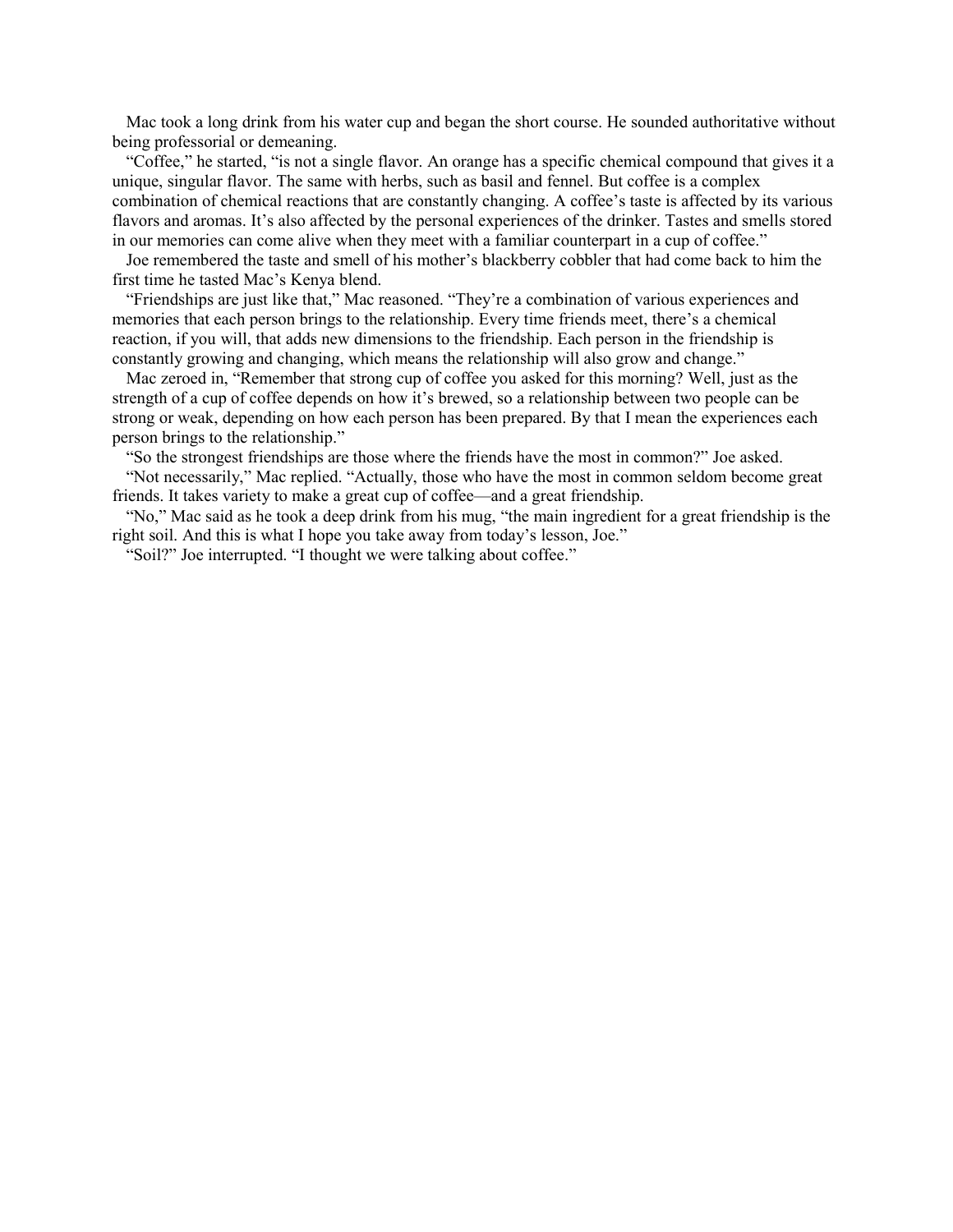<span id="page-27-0"></span>**LIKE** many who live in the Northwest, Joe considered himself an outdoorsy guy. He enjoyed camping, hiking, biking, and fishing— in moderation. When it came to his own home, he took pride in landscaping his yard with seasonal flowers and bushes. But he could honestly say he knew very little, if anything, about soil.

"It's just dirt to me."

Mac explained, "Oh no, Joe! Soil is much more than just dirt. Well, I suppose what I mean is this: Dirt is much more than just dirt. It's the life source of everything that grows within it. For instance, that cup of coffee you're drinking would taste much different if the mixture of nutrients in the soil weren't right. Coffee trees do best in soil that's rich in potash, nitrogen, and phosphoric acid.

But just as important—more so, really—is how much water the soil gets and what it does with the water."

Mac knew his coffee facts by heart and shared them with obvious enthusiasm—without being pompous.

"The right soil needs to be loosely compacted in order to absorb the right amount of water and to let the excess drain away. If the soil is too firm, water won't make its way very far below the surface. If it's too loose, it will hold too much water. Too much water, and the base of the tree will grow thick—at the expense of the branches and, thus, the fruit. Of course, too little water, and the tree's growth will be stunted, making it susceptible to disease.

"So you see, Joe, the farmer has to constantly check the soil to make sure it has the proper nutrients and that it's tilled to the correct consistency. Otherwise, the coffee tree won't produce the fruitthat ends up in your favorite coffee."

Joe frowned. "I understand how good soil is important to farmers, but what does it have to do with relationships?"

"Good question," Mac replied. "I can see how you might be puzzled. But there really is a connection between the two. Think of your heart or your soul—whatever you want to call the essence of you, the 'true you'—as your soil. If this soil is not properly tended, all of your other relationships—your fruit, so to speak—will be affected; they will be either stunted or overgrown in the wrong places.

"You need to make sure you're in right relationship with yourself, Joe, before you can have good relationships with others."

Joe responded, "You mean you must first be a friend to yourself before you can be a friend to others?" Mac raised his mug of water in a toast. "Congratulations."

Joe thought about the principle. It seemed very simple. But he had no idea how to gauge whether he was on friendly terms with himself. He shared his concern with Mac.

"Well, Joe, how do you feel about you? Do you like who you are right now?"

"I've always been one to think I can improve in just about every area of my life," Joe answered. "I have goals for improving myself physically, mentally, and spiritually. But I don't think I will ever arrive at the place where I'm happy with myself and won't ever need to grow anymore."

"Goals are very important, Joe. They keep our soil in proper balance. Remember, we don't want it to be so firm that the right amount of moisture can't get into us. For example, some people think that everything about them is bad. They can't allow water— that is, good thoughts about themselves—to penetrate their hearts. On the other hand, there are those whose soil is so loose that they think about themselves all the time. The trunk of that tree is big, but it doesn't bear fruit.

"The good soil of people's hearts allows them to accept themselves as they are, knowing there are areas that need improvement, but also giving themselves time to make the improvements."

"Don't you think it sounds kind of selfish to be concerned with *liking* yourself?"

\*\*\*

#### **Lesson 1**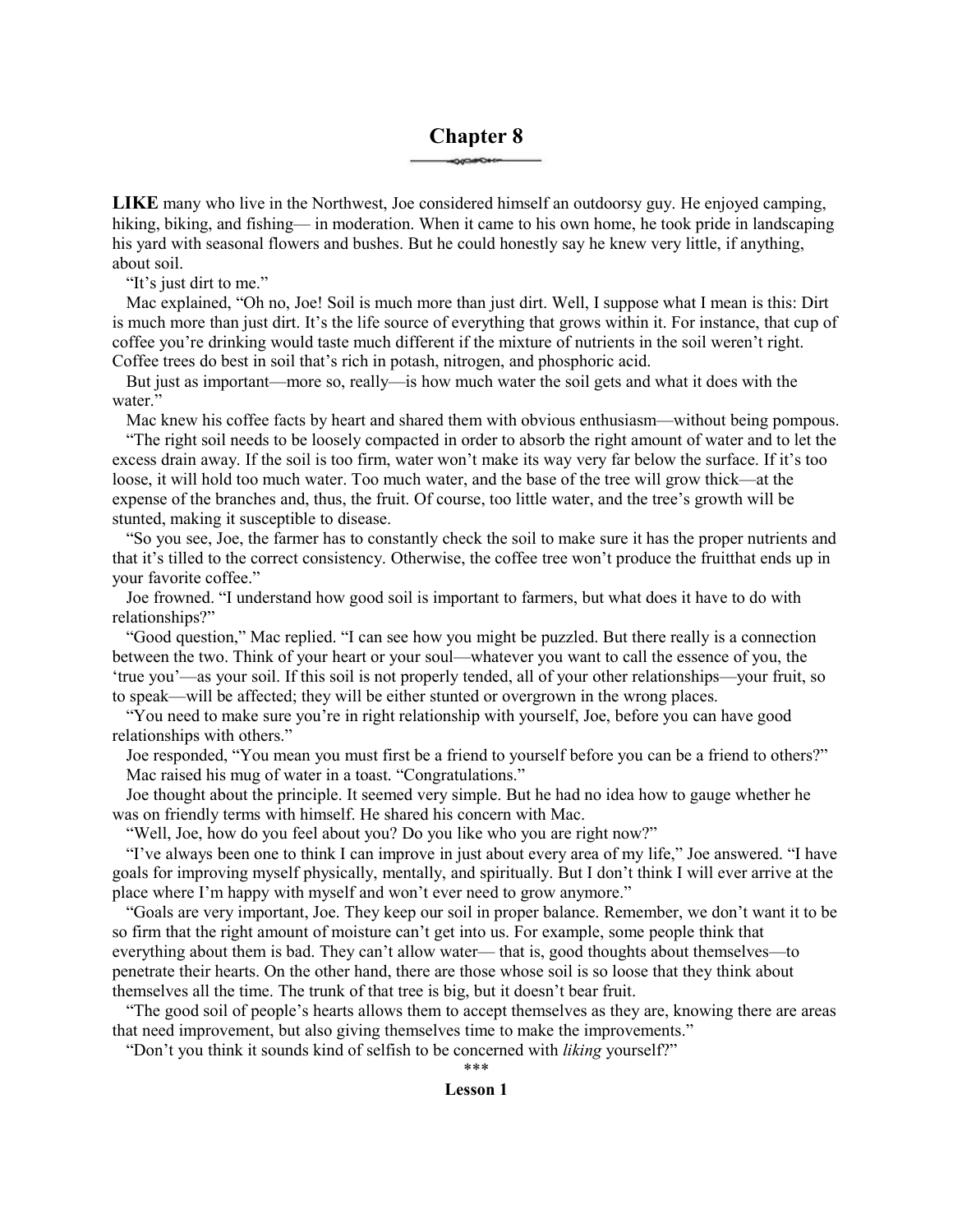#### YOU MUST FIRST BE A FRIEND TO YOURSELF BEFORE YOU CAN BE A FRIEND TO OTHERS. \*\*\*

"No, Joe," Mac replied. "Truly selfish people are those who *don't* like themselves. They usually act out their self-loathing by putting others down, always wanting their own way, and then, when they don't get it, taking their anger out on others.

"Those who are at peace with themselves seldom think of self. They have that area of their lives under control, and that gives them the freedom to develop relationships with others.

"Jesus Christ, the wisest man who ever lived, told us to love our neighbors as we love ourselves. You see, in order to have strong outward relationships, we must have a strong inward relationship. That's why it's so important for you to be on friendly terms with yourself before you start building friendships with others."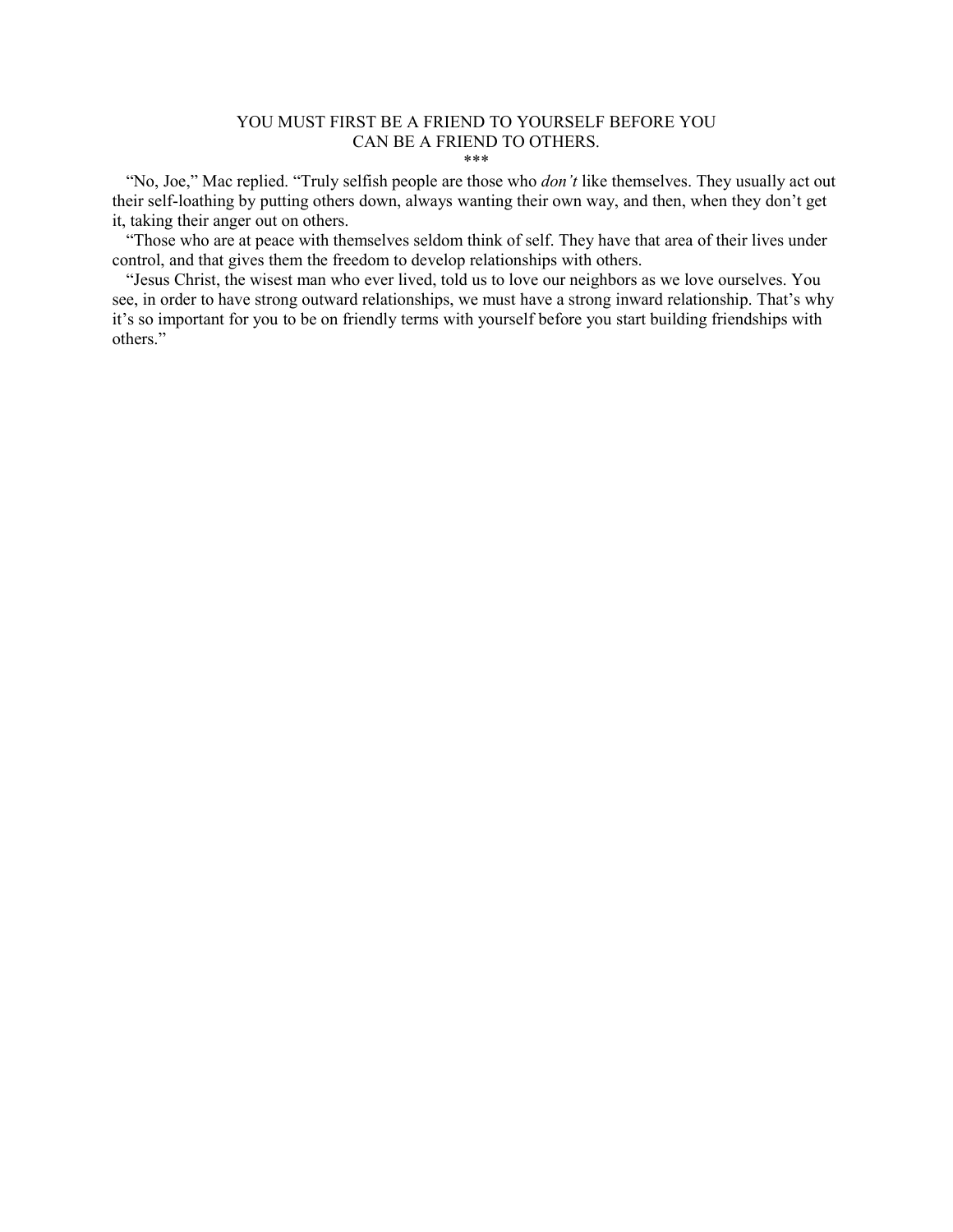<span id="page-29-0"></span>**THAT** night after dinner, Marcy went to a continuing education seminar at the hospital. Joe washed up, grabbed his rain parka and hiking boots, pulled a book from the shelves in the living room, and pointed his car toward Crystal Mountain.

Joe walked a short distance from where he had parked and found a dry spot under a fir tree where he could look down on the blanket of city lights. The sunset was in its peaceful final breaths, casting orange and purple hues like a last act of kindness toward the undersides of the gathering clouds. Rain was threatening, but it wouldn't penetrate Joe's shelter. He pulled the book from one pocket and a small flashlight from another.

The book was old and almost tattered. It had a faded orange cover with an illustration showing one figure scowling at another who was holding a plate of ham and eggs. Dr. Seuss could not have known the impact his simple children's book would have on this child more than twenty-five years after his father gave it to him.

Joe reverently opened the cover and read the inscription: *To Joey, I hope these words make you smile. Love, Dad.*

Joe had read these words so often that the page on which they were written was barely attached to the binding. He received the classic on his seventh birthday, the last birthday he would ever share with his dad. Michael Conrad died several months later from the cancer that ravaged his body. Afterward, Joey found it very hard to smile, no matter how much Sam I Am encouraged him to try green eggs and ham.

*Is this when I stopped liking myself? How big a part of my life was lost when Dad died?*

Joe was not the introspective type. He didn't spend a lot of time trying to "find himself." But the lesson Mac shared that morning had stirred something inside Joe that he had tried to ignore for years. Did he really like who he was? When was the last time he had felt good about himself?

Joe remembered coming home from his first day in first grade. His dad found him crying in a corner of their garage. "No one wants to be my friend," he sobbed when his dad finally got him settled down enough to talk.

"Why, Joey, I'm sure there are a lot of classmates who want to be your friend."

"No, they don't." The tears were starting to well up again. "No one even talked to me or played with me at recess."

Michael Conrad picked up his son and held him on his lap. "Joey, in no time at all you'll have lots of friends in your school. You're a great boy and you'll be a great friend. Son, if I were your age, I would want you as my best friend.

"And, Joey, I'll bet if you were someone else, you would want to be friends with Joey Conrad too." Joe could almost smell the flannel material of his father's shirt. The memory of burying his sobs in his father's strong chest as he held Joe on his lap was as vivid as yesterday's lunch. He remembered continuing to cry, this time from relief that he did have a friend he could count on.

When his father died, he had no other male in his family to look up to. His mother did the best she could to be both parents to Joe and his older sister, Rachel. But Joe never again had someone like his dad to be his best friend.

Joe thought about his father's words to him that evening so long ago. Were they still true? *Yes, I believe if Dad were still alive, he would still be my best friend. But what about the second part? Would someone else want to be friends with Joe Conrad?*

Joe took a quick inner inventory, trying to be realistic in his self-assessment. Sure, he had faults, but who didn't? He felt that he also had a lot of positive qualities. He was faithful to his wife, he worked hard, he didn't cheat on his taxes. *But there has to be some- thing more than just being a nice person. What was it Mac said? The soil had to be the right consistency.*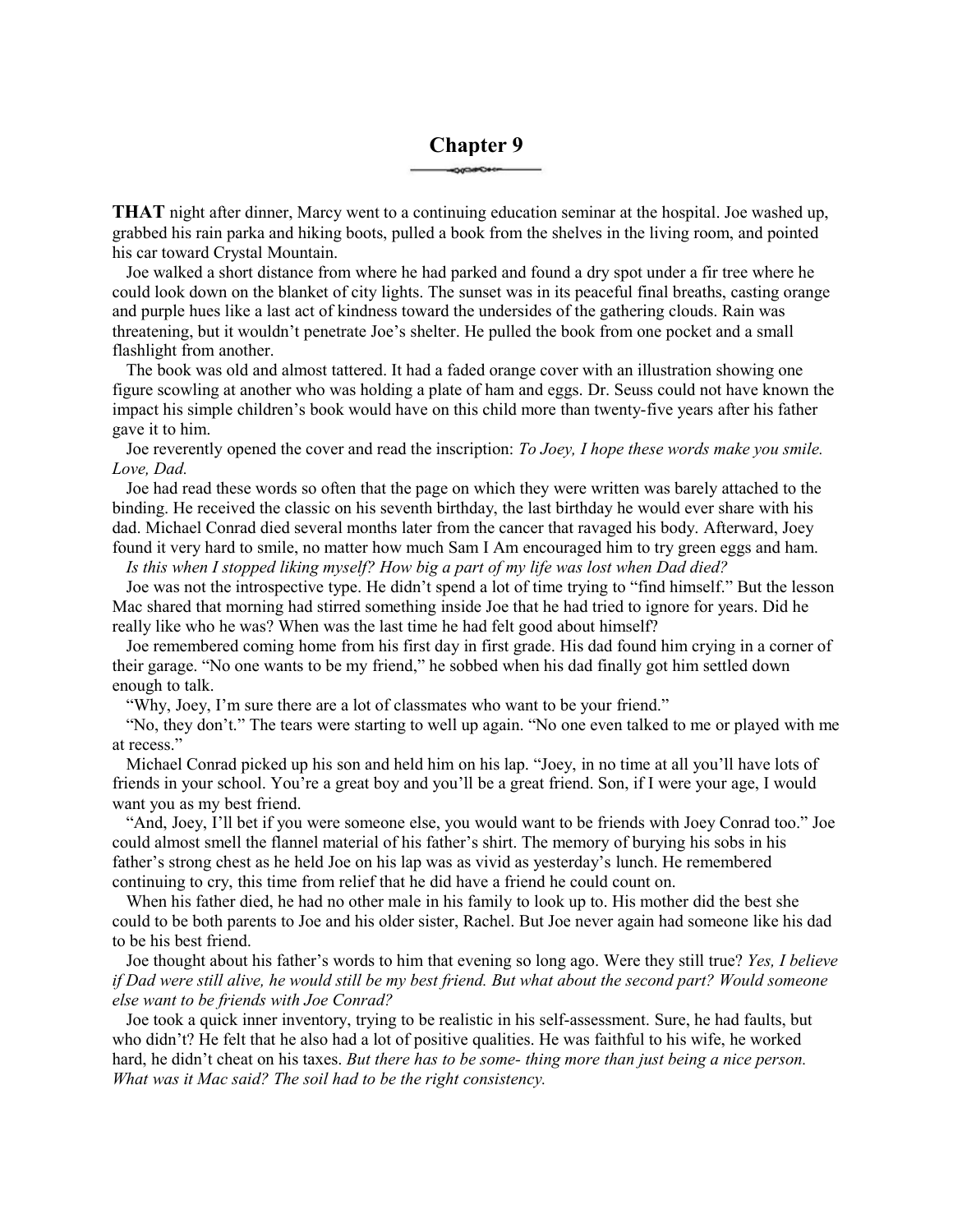*How is my soil? Is it so firmly packed that I'm overly severe with myself? Or is it so loose that I think of myself too much?* Joe reached down and grabbed a handful of the rich humus he was sitting on. He squeezed it in his fist, then released. The dirt held together firmly in his hand, but when he pressed his thumb into the ball, it crumbled easily. Here was soil that was just the right texture—firm, but not overly so. Look at the beautiful things that have grown in this ground, he thought. *Firs, pines, wildflowers—all of them got their nutrients from this soil that seems to be at peace with itself.*

Joe made a decision as he stared into the silver star-filled sky. He stood and wiped his hands on the sides of his denim jeans. He gathered up his worn book and walked back to his car, confident that he could make friends. He was going to start right now. And he was going to be friends with himself first.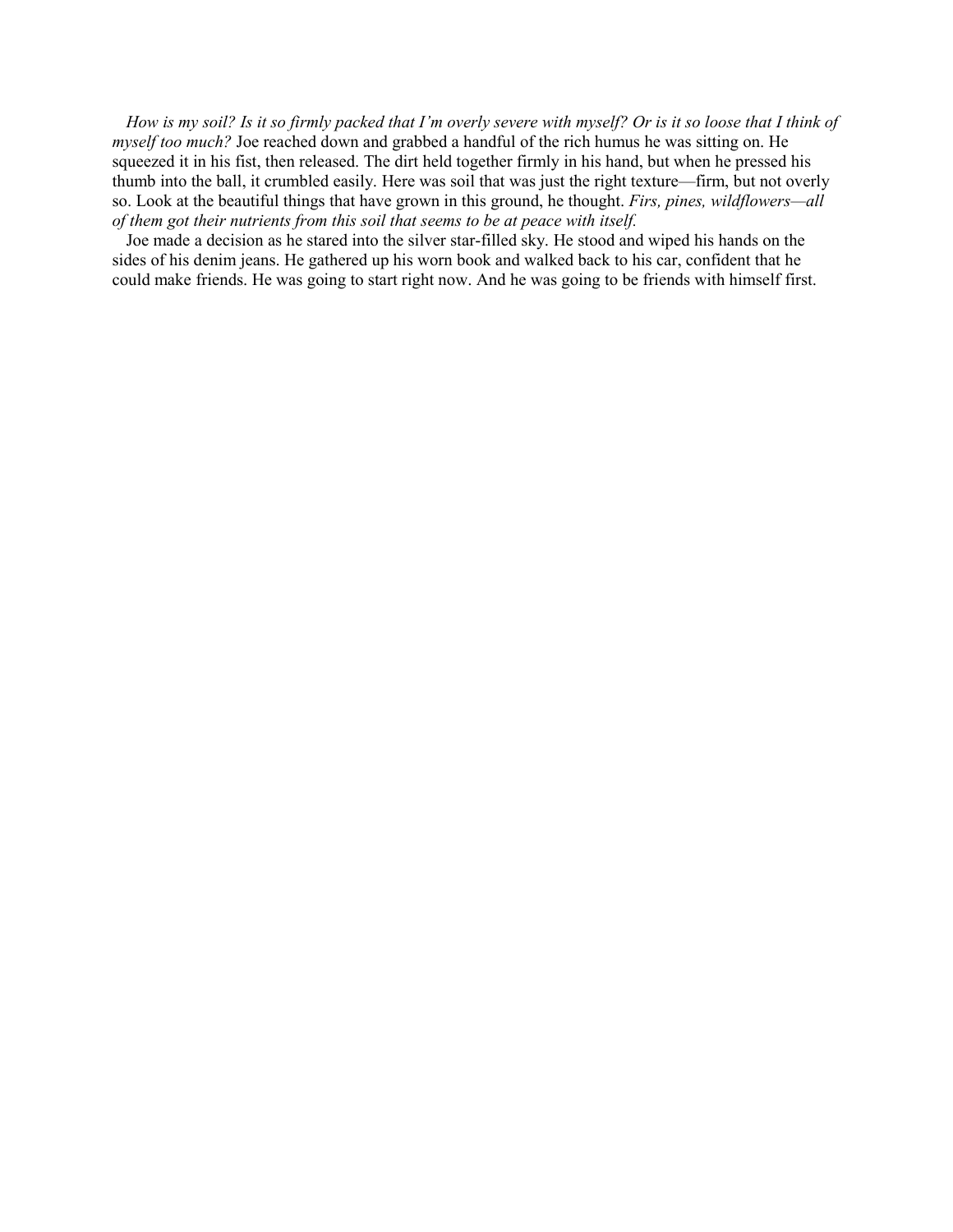<span id="page-31-0"></span>**FOR** the first time in recent memory, Joe found himself looking forward to the start of the week more than the weekend. He had spent so many Saturdays in his office on the AguCo account that it never felt like a weekend. Alex Redding from Accounting was there on Saturday as well. He was known more for arriving late and leaving early during the week than he was for working on Saturdays. Joe was too absorbed in his work to think much about it.

On Sunday Joe painted the guest room. Marcy had been after him for months to do the painting. First, he had to borrow a stepladder from Al Simpkins next door. *When was the last time I saw Al? He seems thinner.*

By the time Marcy got home from her shift at the hospital, Joe was putting the paint and brushes away. He knew she would be pleased with his work. Emotionally and physically exhausted, she just said it looked darker on the paint samples at the store than it did on their walls. After a microwave dinner, he went right to bed.

Monday was a marathon meeting with Creative and Placement to go over their roles in the AguCo campaign. During lunch, Joe tried striking up a conversation with D'Juan, but he seemed more interested in talking with Leslie. Joe felt somewhat left out of the lunchroom conversation—not just with D'Juan, but with everyone. He was older than all the other team members, and he was their boss. Was this why they weren't sharing their excitement from the weekend with him? He was really looking forward to his Tuesday morning lesson from Mac just for the company.

\*\*\*

"Joe, it sounds like your mountaintop experience really produced a breakthrough! I appreciate your sharing that with me, especially the part about how much your father meant to you. I'm sure he was a very special man."

Joe was drinking Mac's Blend. He really liked the Kenyan part of the blend that had a berry flavor to it. "Mac, I felt like I left a part of me on Crystal Mountain that night. A part of me that, well, has been very heavy. I felt like flying down the mountain."

"What happened then?" Mac quizzed. "When you came in here this morning, you said, 'It doesn't work.' What were you expecting to happen?"

Joe traced the cracks in the wood floor. "I thought when I started liking myself, Mac, that it would be easy to make friends. But I still feel like a leftover croissant from your bakery shelf. Shouldn't I have made at least one friend by now?"

Mac took a pull of his water. "Time for lesson number two. This one's pretty simple: In order to *have* friends, you must first *become* a friend."

Joe looked at Mac as if he had just explained a Nobel Prize–winning mathematical equation . . . in Greek.

"May be simple for you, Mac, but I don't get it."

"Too many people sit around waiting for the phone to ring. They wait for the other person to make the first move. There are lots of lonely people out there, Joe, and they all want friends. But thossame folks should be out planting friendship seeds."

#### \*\*\*

#### **Lesson 2**

#### IN ORDER TO HAVE FRIENDS, YOU MUST FIRST BECOME A FRIEND.

\*\*\*

Mac got up and refilled Joe's cup, this time from a pot labeled Kenya Nyanja. "Try this. It's from a new batch of beans that just arrived yesterday."

Joe took a cautious sip. It had a pleasant smell and an even better taste.

"I'd say it tastes a bit like berries. Are you mixing berries with coffee beans now, Mac?"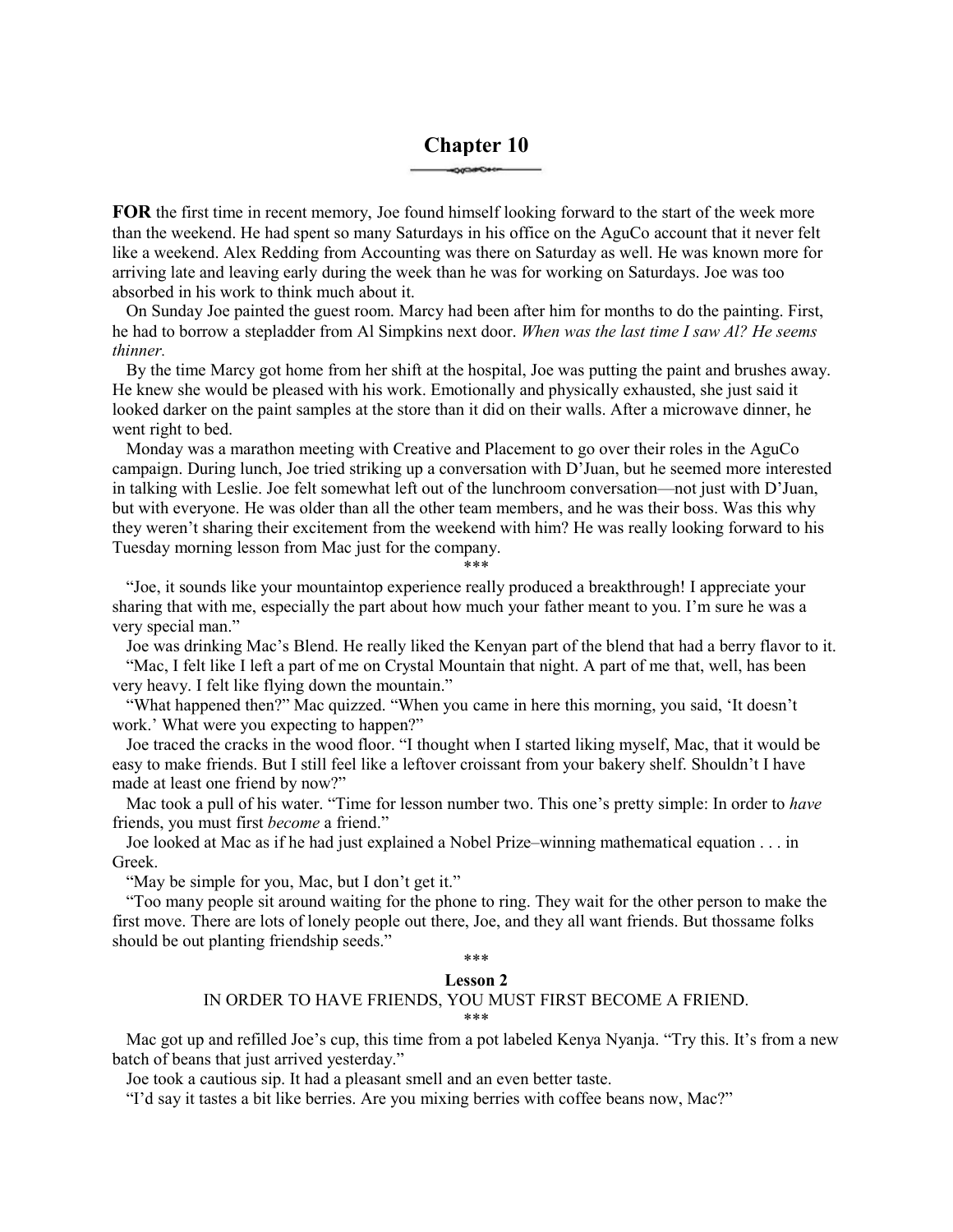"No," laughed Mac. "That's just your excellent palate at work again, Joe. Kenya coffees have a fruitiness that can come across like a berry flavor, such as the Kenya Nyeri I use for Mac's Blend, or more of a citrus flavor as in the Nyanja. The point is, in order to get a coffee tree to grow in the Nyanja estate in Kenya, a farmer had to plant the seed of a coffee tree. We can't harvest coffee if we don't plant coffee seeds. In the same way, you can't harvest friends if you don't plant seeds of friendship."

"Okay, Mac. Just what do these friendship seeds look like?"

"Hah!" Mac released a single laugh, almost like a big breath. "Well, you can't get them at the nursery, and you can't order them from a catalog." Mac had a laugh that drew others to him like flies to a picnic. The men seated at a nearby table—the ones who seemed to be there every morning with their black books —stopped what they were doing and looked in Mac's and Joe's direction.

"You plant these seeds by committing intentional acts of friendship. For instance, you mentioned your neighbor, Al. Let's start with him. A good way to become friends with someone is to do something kind for him or her. Can you think of something you could do for Al that would say, 'You matter to me'?"

Joe thought. "He did mention the reason he hasn't cut his lawn in two weeks is because his mower quit on him and he hasn't had time to take it to the shop."

"There you go." Mac smiled. "Offer to let Al use your mower until his is fixed. Better yet, why not cut his lawn for him?"

"I was afraid you might mention that." Joe groaned. "But I guess I could do it when I cut our grass this week. Neither of our yards is very big—it won't take that long."

"Good, Joe. And you could plant another seed of friendship by showing him you're interested in the things he's interested in. Do you know what Al likes to do?"

"I honestly have no idea," Joe confessed. He thought for a moment, then said, "I think he jogs. He used to be kind of heavy. I noticed he has lost weight—and I think I've seen him out running in the evenings."

"Another good idea. When you take his ladder back, ask him about something that relates to jogging."

"Now you've hit on a sore point, Mac. I need to lose some pounds myself. So I guess I should ask him for some pointers on getting started."

"Better yet, Joe, why not ask if you could go with him sometime? You're more likely to follow through with a commitment if you have someone holding you accountable. And this would be a great way to plant a seed of friendship."

"All right, Mac, but I wish we could think of a less strenuous way to start. I've been doing a lot of painting, you know."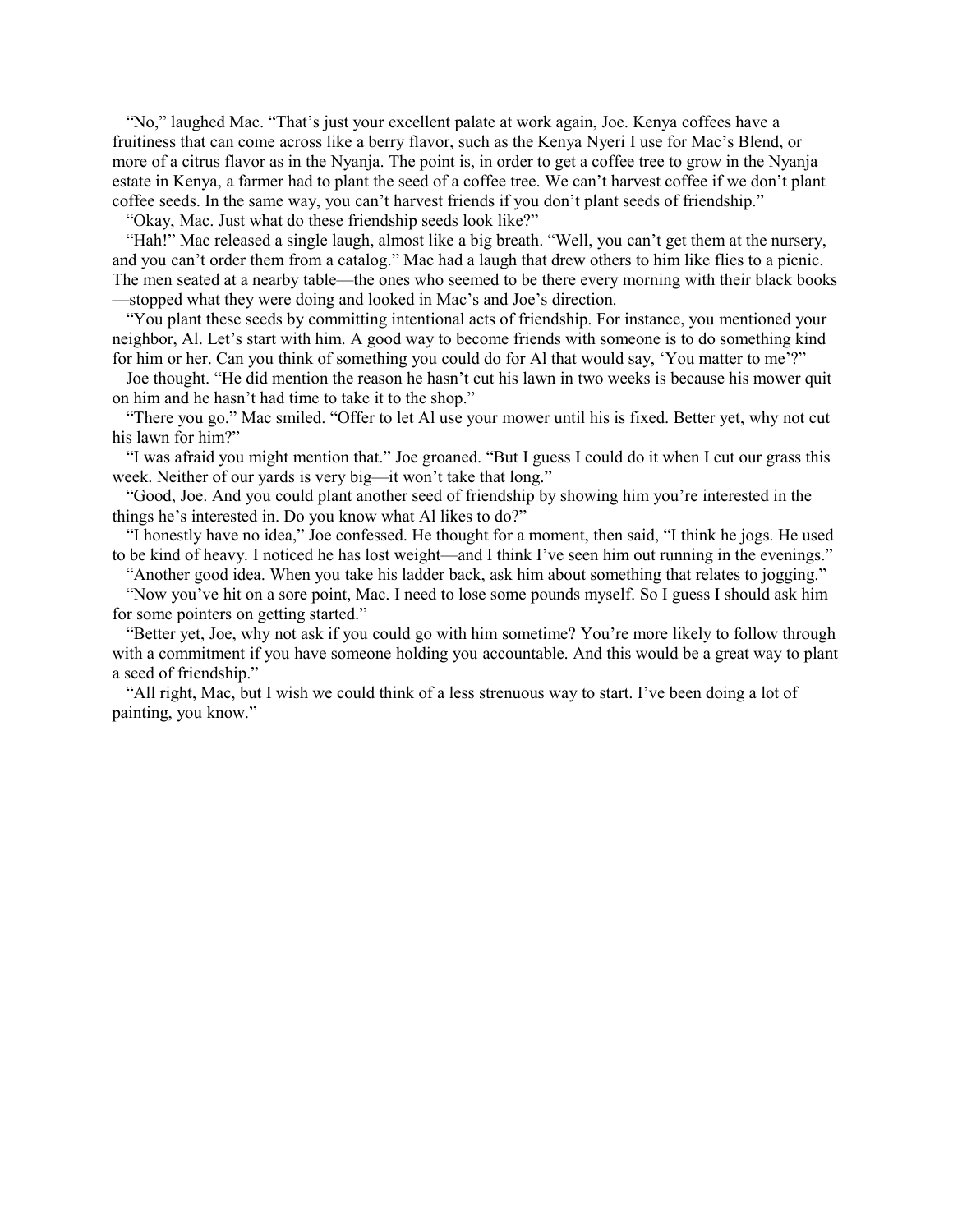<span id="page-33-0"></span>**AS THE** sun took its last bow, Joe picked up his pace to finish mowing the last three rows of grass in the two backyards. He thought it might be faster if he cut his yard and Al's at the same time—in effect, thinking of them as one big yard. Joe always liked cutting grass. He liked the immediacy of the results: One minute the grass is long and shaggy, the next it is short and neatly trimmed.

*Maybe I should have been a barber*, he thought.

Al arrived home just as he was finishing up. Joe stopped the mower long enough to explain that as long as he was already doing his lawn, why not one more? At first, Al hesitated. Joe even wondered if Al was angry. After a few awkward seconds, he simply said, "Thanks, Joe, that's very nice of you," and went inside.

*Okay, I'm planting this seed. How long does it take to grow?*

When Joe had finished cleaning off his mower and stowing it in the garage, he walked next door with Al's ladder in his hand. Al was sitting on his front porch sipping from a can of cola. Another unopened can was in his hand.

"Here's your ladder, Al. Thanks again."

"Joe, you really didn't have to cut my lawn. But thanks for doing it." He extended the cold can to Joe. Taking the can, Joe responded, "No problem. Like I said, as long as I was doing mine, it was no trouble to cut another one right next door. By the way, you're welcome to use my mower any time you like."

Al said thanks again, drained the last of his drink, and looked away almost distantly.

"Al, I notice you've been jogging in the evenings. How far do you run?"

Al brightened noticeably at this turn in the conversation. He told Joe he had just started running again after about a ten-year hiatus. He was up to two miles a night and thought he could be at five miles by summer. Not only was he happy with his distance, but his time was improving as well.

"Wow," Joe reacted. "If I tried to run five miles, you'd have to time me with a calendar." They both laughed.

"Why not join me, Joe? You'd get in shape in no time."

"I bet I would," said Joe. "But I haven't jogged in a long time. I would just slow you down."

"Hey, I'm not that fast. Want to go for a short jog right now? Say half a mile. That would be a nice distance to start with. And since this is my night off, I won't feel like I have to push it."

Joe agreed reluctantly, considering his tired muscles.

Al showed Joe his stretching routine, then they started off on a leisurely run. At least at this pace it would be easy to carry on a conversation.

"I've noticed you running more often, Al. Are you training for a race or just wanting to get in shape?" "Well, actually, I have a lot more time on my hands these days. I got laid off from my job last month."

Joe tried to remember where Al had worked or even what line of work he was in. It just wasn't coming to him, so he chose a neutral route.

"That's a bummer," Joe shook his head. "Is there a general downturn in your industry or is it just your employer?" He hoped he sounded sincere—at least as sincere as one could while gasping for breath.

"No—I got let go because, well, I haven't told anyone else this, but what could it hurt? I got fired for being drunk on the job. And alcoholic bankers aren't in much demand right now. So I don't know when I'll get another job."

They had circled the block—Al said it was half a mile—and were back on Al's porch. Joe was sweating and holding his side.

Al looked as if he had walked to the mailbox and back. "I started drinking to relieve the stress of the day. Then I started drinking because it felt good. Finally, I was drinking because I had to. I hate myself when I drink, and I hate the feeling when I don't drink.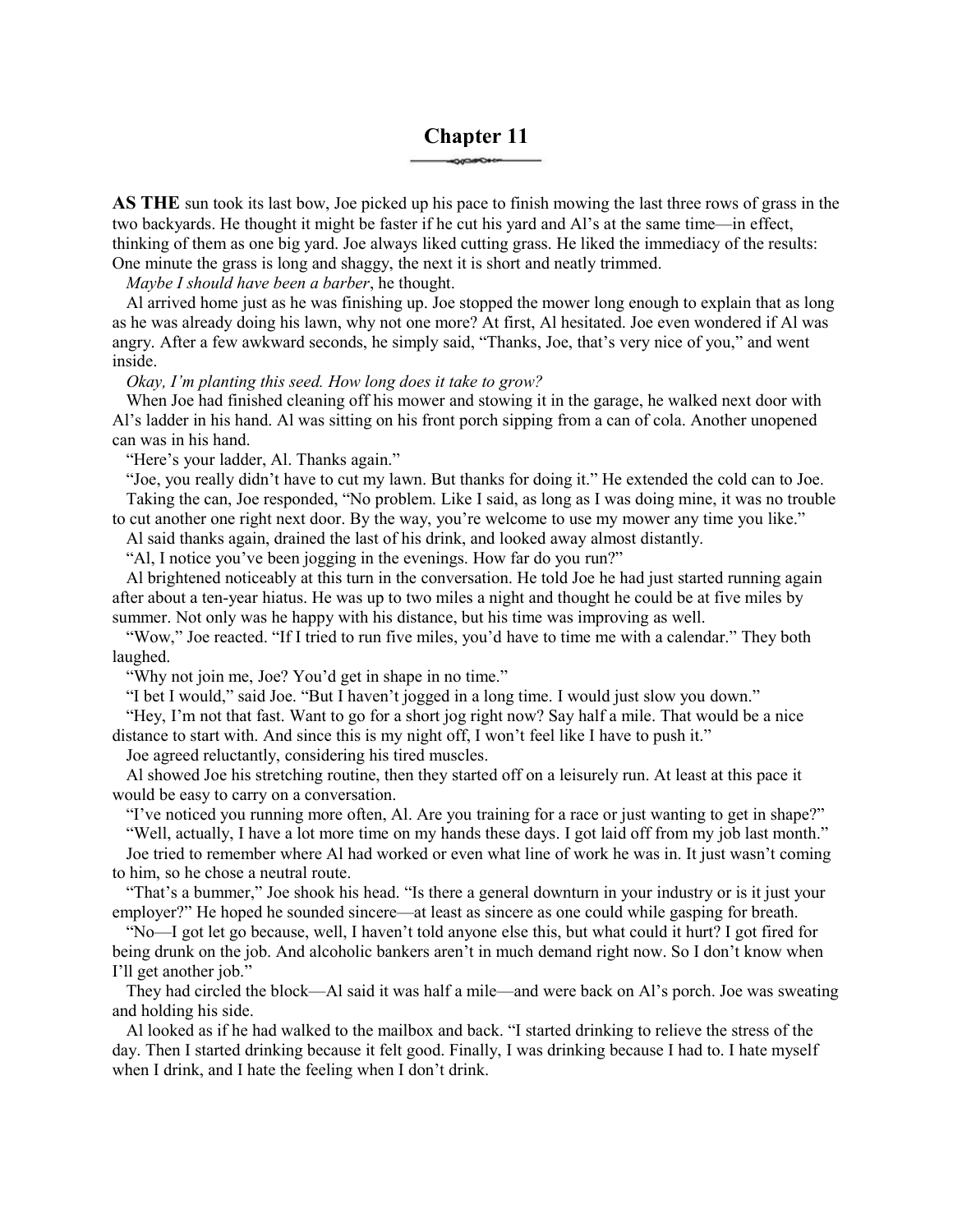"The worst part for me isn't the lack of a job. It's the loneliness. Most of the guys at the bank hang out together after work and on the weekends. Now, they act like I don't even exist. This is the first conversation I've had of any length in more than two weeks.

Thanks for coming over, Joe."

"Sure. I'm sorry all that's happened. And I'm sorry I didn't know about it sooner. I guess I haven't been much of a neighbor."

"I wouldn't know, Joe. I've been drunk the better part of two years now." Al's voice started to quiver tears flowed freely down his face. "And I have no idea what I'm going to do now."

Joe first wondered, *What would Mac do in this situation?* He remembered lesson two: In order to have friends, you have to be a friend. What do friends do? Friends help those who can't help themselves.

"Al, have you tried Alcoholics Anonymous? I hear they're real good at helping people." This was the extent of Joe's knowledge of AA, but it was better than nothing.

"Yeah, I even called and found a group that meets near here. I guess I'm just too chicken to go. I mean, I don't know anyone there. What'll I say?"

Joe quickly answered, knowing the longer he thought about it, the less likely he would do what he should.

"When's the next meeting?"

"Well," Al said, "there's one tomorrow evening. I had thought of going, but . . ."

"Just give me a call and I'll go with you," Joe offered.

\*\*\*

The next night the meeting went extremely well. When Joe returned home it was nearly midnight. He said goodnight to Al and promised he would go to another meeting with him in two nights. They also traded phone numbers. Later, Joe crawled into bed with the most satisfied feeling he had known in a long time.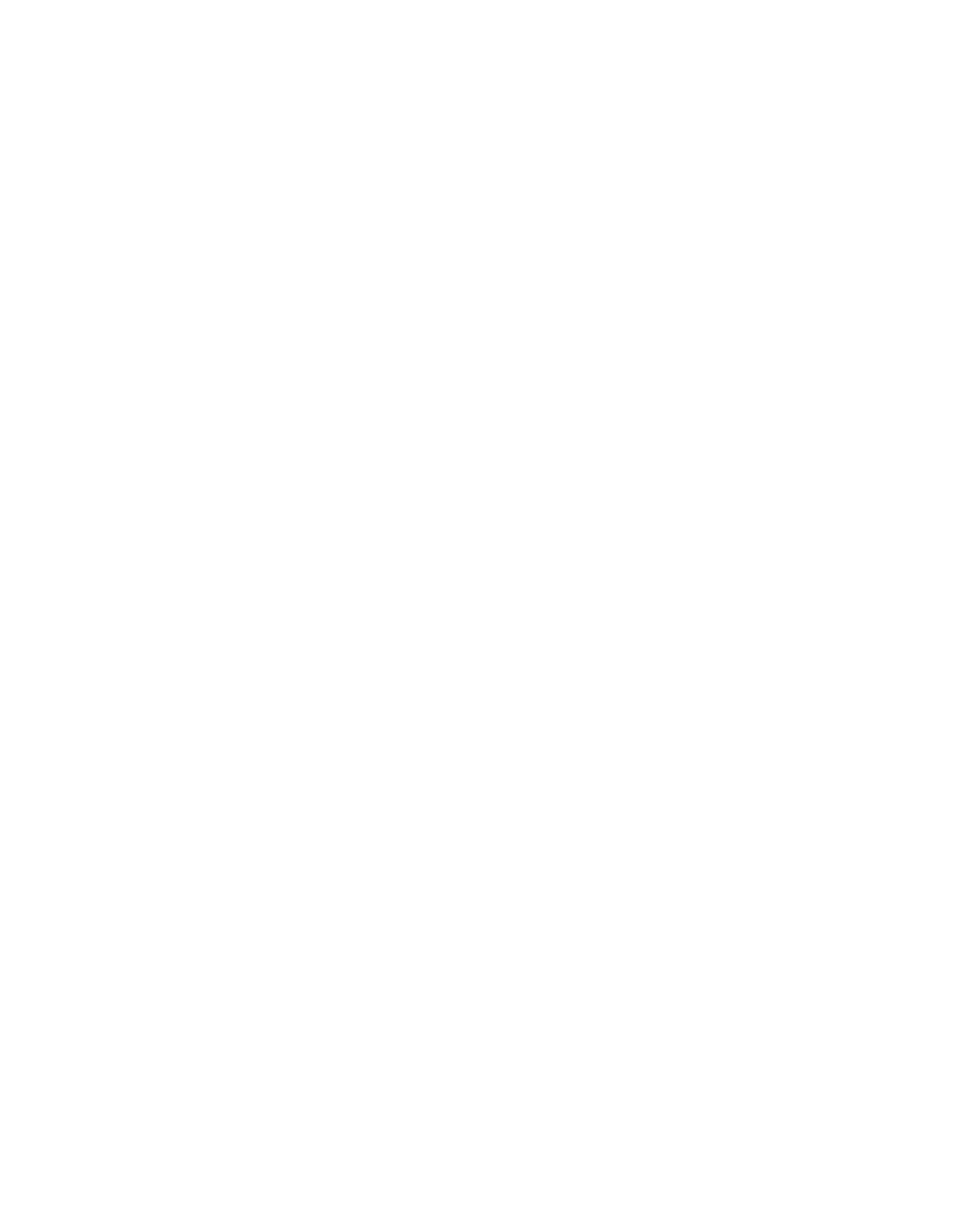<span id="page-36-0"></span>**WHEN** Joe had finished telling Mac about the time he spent with Al—about the jog, about their conversation, about the AA meeting they had attended—Mac looked like a father whose son had just presented him with a straight-A report card.

"Joe, I believe you're a richer person this week than you were last week. And I daresay Al is as well."

"You're right, Mac. I felt great when I was able to help Al last night. I think we just might become good friends."

"I think you already have, Joe."

Joe sipped from a paper cup of Breakfast Blend. "What's today's lesson?"

Mac was wiping down the counter with a damp cloth. "I'm afraid I'll have to postpone today's lesson, Joe. I have a doctor's appointment this morning and have to close up for a while. But if you can spare some time this evening, I'd like to take you on a field trip."

Joe asked if everything was okay. Mac answered, "Just some tests. You know how doctors like to overdo things."

They said good-bye.

\*\*\*

At seven that evening, Joe pulled into Mac's parking lot and slogged through a downpour into the coffee shop. It was empty and the chairs were already upturned on the tables. Mac was washing up a chrome pot.

"Towel, please," Joe yelled, and then caught the towel tossed to him.

"Turn that sign around so it says 'Closed,' will you please, Joe?" Mac wiped his hands on his own towel that was draped from his belt, then reached back to turn off the lights. "Follow me out back to my car."

They drove through the heavy rain, with windshield wipers whipping back and forth like maniacal metronomes. Mac headed back toward the city, exiting in a light industrial area that Joe had seen from the highway but never had reason to visit.

"Joe, I thought you might like to see where I get my coffee roasted. This particular roaster has a very loyal following, mostly outside of Seattle. He roasts in small batches only, and I would put his roasts against any in the city. He's done this now for nearly thirty years. I think you'll like Jim."

Jim Mathis was shorter than both of the visitors and much rounder as well. He wore tattered denim cutoffs, a Grateful Dead T-shirt, and designer basketball shoes that were nearing retirement. He greeted his visitors at the back door marked "Pick Up Orders in Front 9-5." It was nearly eight.

"Mac's the only person I allow in here after hours," Jim said as he grasped Joe's hand and squeezed it like a lemon. "And I doubt he even knows where the front door is."

Jim was the kind of person you take to instantly. His smile and laughter were sincere and inviting. Joe could feel good things were in store.

Mac told the story of how he and Jim met at Mac's first store in the heart of a seedy downtown retail district. Jim had come by initially to try to get Mac to use his roasting services. After sampling Jim's beans for a few weeks and deciding the consistency was excellent, Mac had agreed to buy his beans from Jim. He concluded his almost formal comments to Joe by saying that he was a very wealthy man indeed for having known Jim for more than twenty years. Jim's smile grew even wider.

They toured the roasting facilities, with Jim bragging on different machines as if they were his children. He had three identical main roasters clustered together in the middle of the largest room.

"The coffee roaster really hasn't changed in more than sixty years," Jim explained. "No need to change it. It's really just a big steel drum that turns over and over. The beans are heated by these gas jets here."

Joe pointed to a rod that was pushed into the end of each machine. "What does that do?"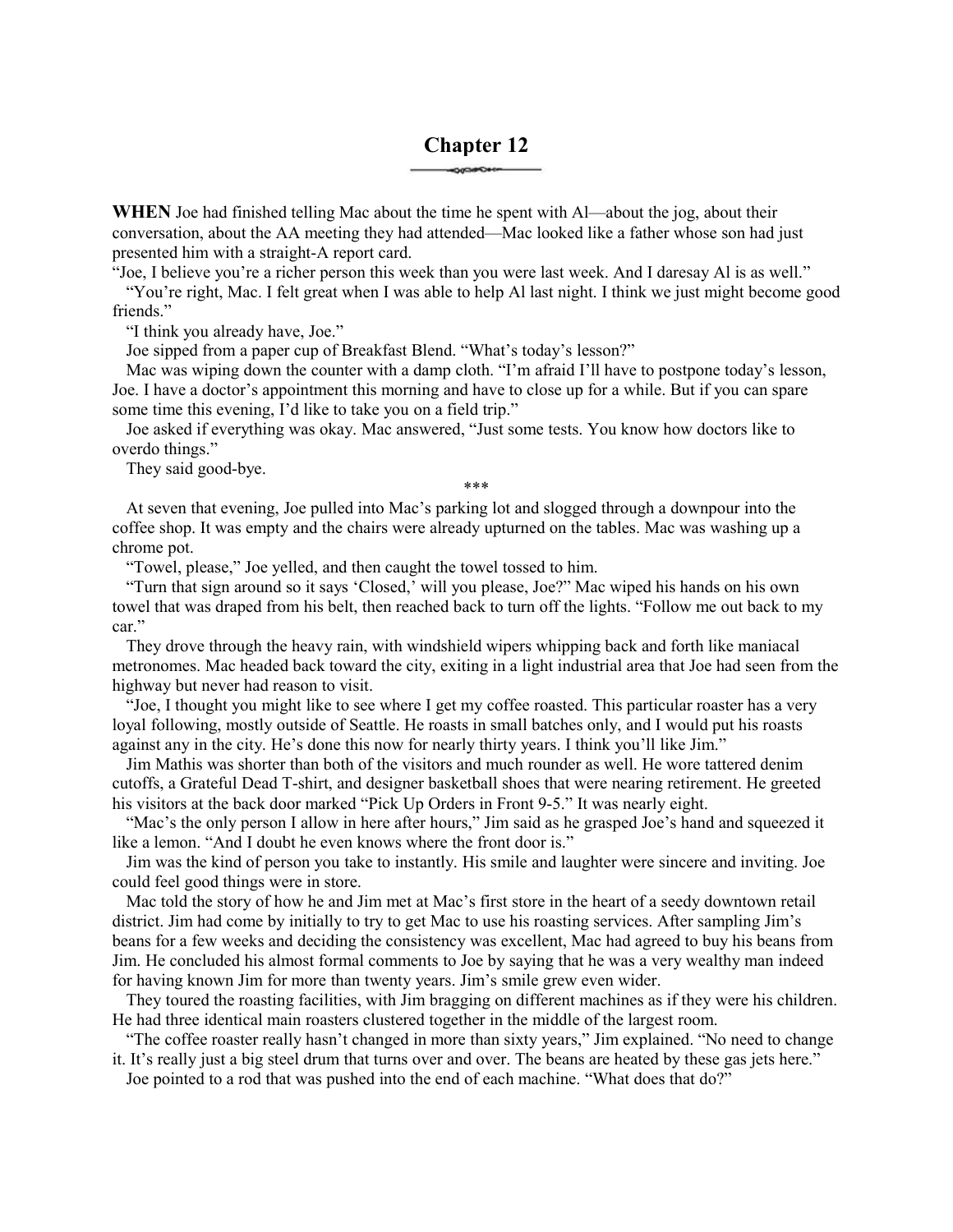Jim pulled at one of the rods until it came out. At the end was a large spoon with its end pointed up. "We use this to check the progress of the beans while they're roasting. It's called a 'tryer.'"

Jim led them to a smaller room that was packed floor to ceiling with burlap bags. The door closed firmly behind them, keeping the climate-controlled room in a constant temperature and humidity range. The air was filled with a smell reminiscent of sweet alfalfa.

"This is our green room," he said, smiling. "A green room in a theatre or TV studio is where the performers go to prepare just before they go onstage or in front of the camera. This is where the coffee beans go just before they're turned into the coffee we drink."

He opened the throat of one of the bags and pulled out a handful of what looked like large split peas.

"If you grind these beans and place them in boiling water, they would bear absolutely no resemblance to any type of coffee. They have the right chemicals within them to create incredible flavors, but it takes someone with the know-how to bring those flavors out. You might say I have to encourage the flavors to come out." Jim winked and grinned at Mac.

"So there's a real science to this roasting, huh?" Joe asked.

"Well, more art than science. A true roaster knows how each bean was grown and the potential flavors it has. Then, the roasting process has to be timed just right so those flavors will be locked in the bean until it's ground for brewing. If the beans are in the roaster for too short a time, they'll taste sour when brewed. Too long and they'll have a burnt taste. Yes, I guess science does enter into the process, but I think of myself more as an artist than a scientist."

Jim gave Joe an airtight bag of roasted beans. "These little guys are from the Volcan Baru region in Panama. I think you'll be surprised at the bright flavor this coffee has."

Joe thanked him for the coffee and the tour as he and Mac climbed back into the car. Back on the interstate, Joe remarked on how much he enjoyed meeting Jim.

"Joe, I wanted you to meet him for more than just some tips on roasting. Jim really was teaching you lesson three."

Joe smiled and said, "I thought there might be something more to this little field trip. I noticed the look he gave you when he was talking about encouraging the flavors to come out of beans."

Mac chuckled. "Very little gets past you, Joe. Yes, tonight's lesson is on encouragement. How can you apply what you learned about roasting green coffee beans to relationships in your life?"

Joe sat in silence for a few minutes, then said hesitatingly, "I suppose people are like the green coffee beans. Those beans have flavor in them, but there has to be a chemical reaction to bring it out."

"Very good, Joe. Now, what do you think that chemical reaction is that brings out the 'delicious flavor' each person has inside?"

"I think Jim gave it away with the word *encourage*. Is that it?" \*\*\*

# **Lesson 3**

#### IF YOU MAKE ENCOURAGING OTHERS A DAILY HABIT, YOU WILL NOT WANT FOR FRIENDS, AND YOU'LL FEEL GOOD ABOUT LIFE. \*\*\*

"Bingo. This is so exciting, Joe. You and I get to play a very important role in our friends' lives. We have each been given a very powerful tool to use in bringing out the best in others—our words. With every person we meet, we choose how we want to use this tool. In fact, when we use our words for good, we make a positive difference not only in the life of the hearer but in ours as well.

"Every day we should look for someone to encourage. It might be a simple comment to a clerk at the gas station, a thank-you note, or a positive e-mail to a colleague. But I guarantee two things: If you make this a daily habit, you will not want for friends, and you'll feel good about life."

Joe thought about the lesson, sitting silently as they threaded their way back toward Mac's Place. "This is so simple," Joe reflected aloud. "I expected some deep, involved theory. So, all I have to do is say nice things to other people . . . and mean it, of course?"

"Yes, Joe, it's really that simple. Give it a try for the next two days and let me know the results."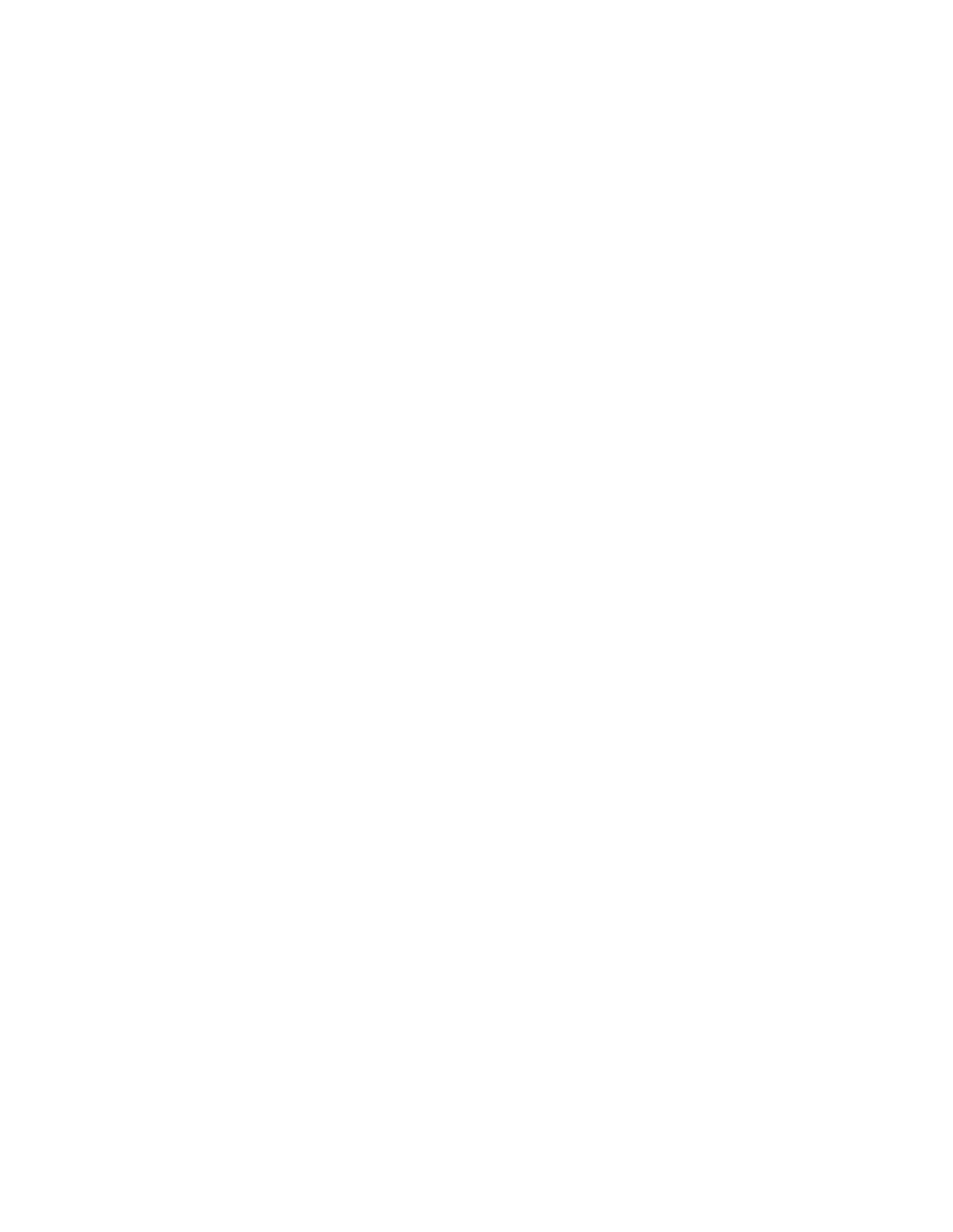<span id="page-39-0"></span>**UP TO** this point, Joe hadn't been thinking about immediate results from the lessons on relationships. He thought it would be more of a lifelong pursuit. But the next morning as he dressed for work, he determined to try Mac's suggestion. He would make a game of seeing how many people he could encourage today.

As he stepped out of the bedroom, he found his first "victim."

"Morning, Marcy. You sure look good today. I really like your new hairstyle." It was the best he could do that early with his wife standing in the hallway without a trace of makeup on and wearing her grandmother's hand-me-down flannel nightgown. Marcy tried to compute Joe's remarks but could do no better than mumble her thanks as she headed back to bed with the morning paper.

*Oh, well, it was a try at least*. He had the rest of the day to improve on his "strokes."

He pulled into his parking space just as Alex Redding from Accounting was getting out of his car. Joe had never talked much with Alex. He seemed to be rather distant with most everyone at work. But this seemed like as good a time as any to get to know him.

"Nice car, Alex." Joe nodded toward the SUV. "How do you like it?"

Redding looked at Joe as if he were a complete stranger. "It's fine. It's my wife's." With that he simply continued toward the lobby.

*Two for two. At least I'm consistent*, Joe mused.

As he entered the elevator, Maria Alicia stepped in. She had a pained expression on her usually bright face.

"Morning, Maria Alicia. Are you all right?"

The young Venezuelan looked at her boss and winced. "Just a little sick this morning. But it's a good sick. I'm pregnant."

"That's great, Maria Alicia." Joe had gone to her wedding last year. *Now what is her husband's name? Oh yes.* "What does Jake think? Is he excited?"

"Is he! He wants a boy. All I want is to keep my breakfast down."

*Words*. Joe suddenly needed some encouraging words.

"Well, Maria Alicia, I'm sure you're going to make a great mom. You already have that mother's glow about you."

This seemed to help the queasy mother-to-be. She turned to Joe as they stepped off the elevator.

"Thanks. I really needed that, especially this morning."

Joe felt something go through him like a jolt of electricity. He had simply said something nice to this young woman, and it obviously pleased her. It made him feel good as well.

As they walked toward the office, he continued, "I'll tell you what, Maria Alicia. If it would help, you can come in a little later in the mornings until you get to feeling better. We've been putting in some late hours anyway—I have no doubt you'll get your work done."

She stopped and grabbed Joe's arm. "Oh, thank you so much. I was praying this morning that you might allow me to do that. I'm usually better by nine-thirty or ten. I'll make sure I get all my work done. I haven't been going out for lunch—I just eat crackers at my desk. Thank you, thank you."

Joe felt refreshed and energized by her gratitude. *There really is something to this encouragement thing.* He looked for someone else.

He passed Mr. Stuart in the kitchen area. "Morning, Mr. Stuart. Say, I just wanted to let you know we really appreciate all the help you've given us on this AguCo account."

Stuart looked at his employee with first a quizzical, then a pleased expression. "You're the one to be thanked, Joe. You and your team are doing a splendid job. By the way, are you free for lunch today?"

By the time he pointed his minivan toward home, Joe had counted fifteen different people—including Alex Redding and Marcy— whom he had offered encouraging words to. He didn't count their responses.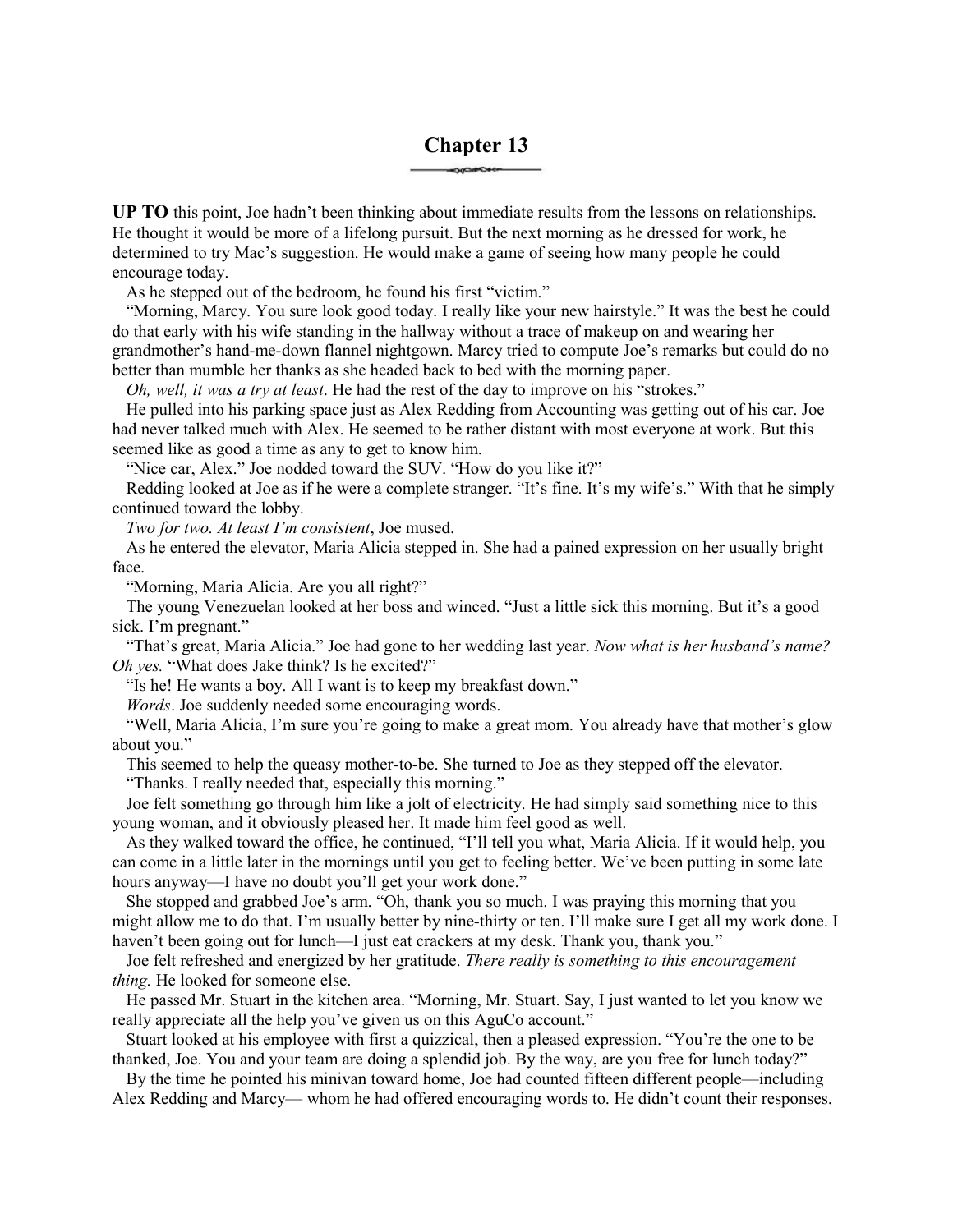After the first few opportunities, he found that by sharing kind words with others he had made *himself* feel better as well. The other person's response really wasn't important. However, most did respond in kind. As he drove home Joe knew he had increased his personal-relationship bank account greatly that day.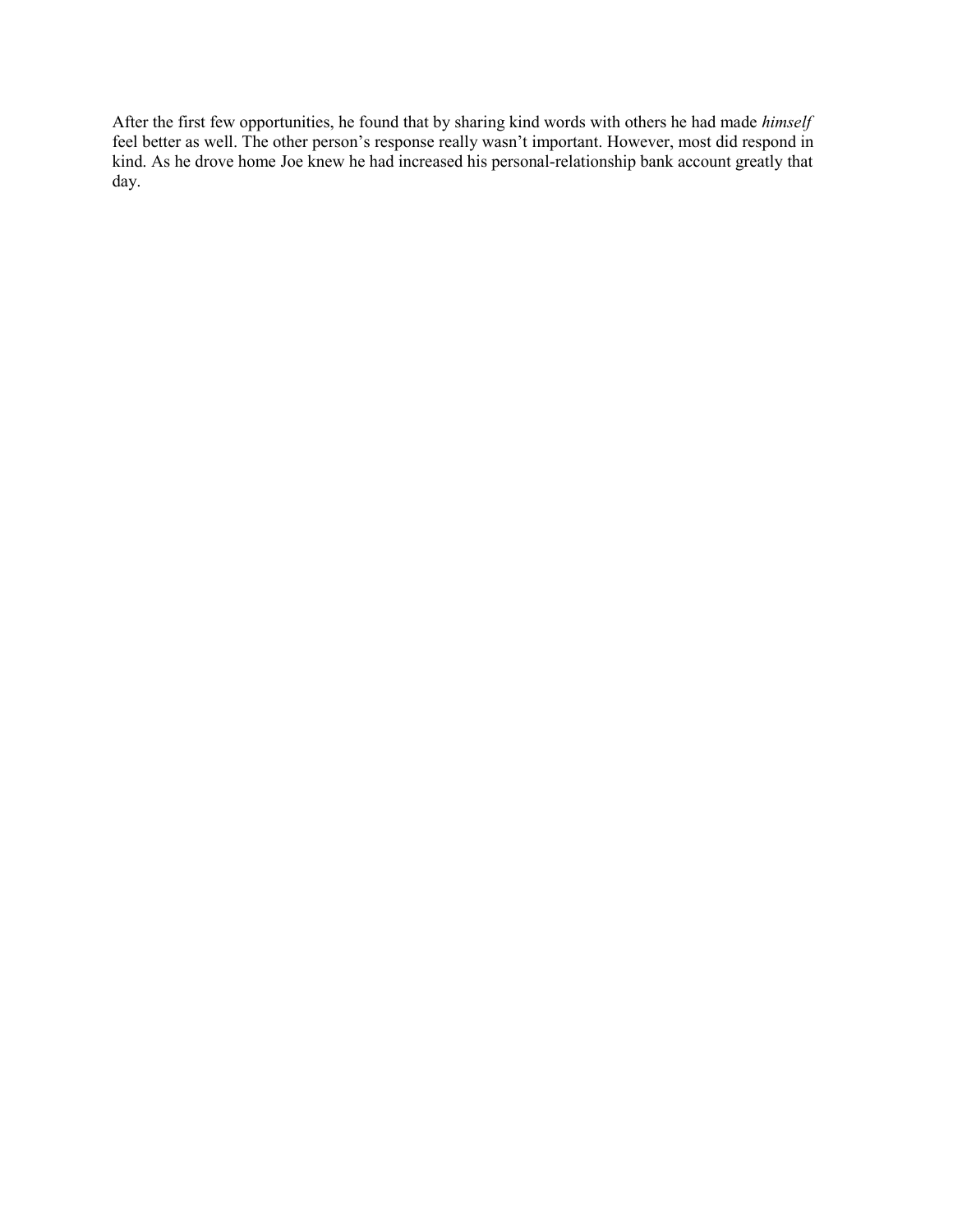<span id="page-41-0"></span>**"JOE**, this morning I want to teach you how to 'cup' coffee." Mac was dressed in his customary shorts, T-shirt, and sandals. He looked somewhat paler than usual, and it seemed to Joe that Mac was moving a bit slower than he should be. *Well, doesn't everyone move slower this early in the morning? Or could it be that there's something wrong with Mac?*

"You want to teach me to do what to a cup of coffee?" Joe asked.

"I want to teach you to 'cup' coffee. It's a way to test a batch of coffee, to determine its qualities. Come out back and I'll show you."

The shop was unusually empty, except for a few regulars who were seated at their usual places. Joe and Mac went through a single door to a small back room. In one corner was a sink. On the counter to the right of the sink was a small microwave oven; to the left were six small white teacups, with two silver spoons next to them. There was a pad of paper and a pen next to the cups.

"What I'm about to show you normally takes years to learn. But somehow, Joe, I suspect you'll pick this up quickly. You have a fine palate when it comes to tasting coffees. Now, let's see what you've been tasting."

While he was talking, Mac had placed a ceramic pitcher of water in the microwave and set the power on high. While the pitcher was warming, he took a bag of beans marked "S. Kalosi," scooped out two tablespoons, and put them in a small grinder. After twelve seconds of grinding—Mac looked at a big clock with a sweeping second hand just above the sink—he used the spoon to put the ground coffee evenly into two cups. He repeated this process with beans marked "N.G." and "Antigua." He then removed the ceramic pitcher from the microwave. Joe could see that the water was boiling hot. Mac poured water into each cup, filling them almost to the top.

"Now what?" Joe asked, genuinely excited.

Mac handed a spoon to Joe and said, "Let's start with the first cup, the Sulawesi Kalosi. This coffee is grown in an area of Sulawesi called Torajaland. The people of the region grow their coffee trees in their yards; the whole family takes part in the cultivation and harvest of the coffee. It's somewhat hard to get, so when I can buy it, I usually do.

"What we're going to do is try to distinguish its unique characteristics. I want you to listen to the coffee —hear what it's saying to you. Use the paper to write down your impressions. Try to be very specific in your descriptions. First, you'll listen with your nose, then your mouth. Any questions?"

*Only a million*, thought Joe. "What do you mean by 'listen to the coffee'? How do I listen to a taste?" Mac smiled his warm, sincere smile, as if he had been waiting for this question all morning.

"Listening is much more than just hearing sounds. Listening involves all of your senses, being aware of what you see, feel, taste, and smell as well as hear. And, by the way, this is the next lesson in building great relationships. Become a good listener, and you'll never lack for friends."

Joe thought about the next principle. When he had had that neighborly talk on Al's front porch, Joe had listened. Just being available to listen seemed to give Al the opportunity he had been waiting for, the chance to open up and tell someone about what was destroying him on the inside.

"I think I'm a good listener at times, Mac. But other times I tend to do all the talking and don't give the other person a chance."

"Well, that's a good observation, Joe. You've heard the expression 'God gave us two ears and only one mouth,' so the conclusion is that we should talk only half as much as we listen. But remember that listening involves more than just hearing sounds. You'll need to learn to listen with all your senses. Let's try listening to this coffee. First, we'll test the aroma. Do what I do."

Mac picked up one of the teaspoons, and leaning down until his nose was almost in the cup, placed the back of the spoon on the crust that had formed on the top of the liquid and gently pushed it down. As he did, he breathed in deeply several times, then slowly stood up. Joe saw that his eyes were closed.

"Try that with your cup of Kalosi and write down what you smell."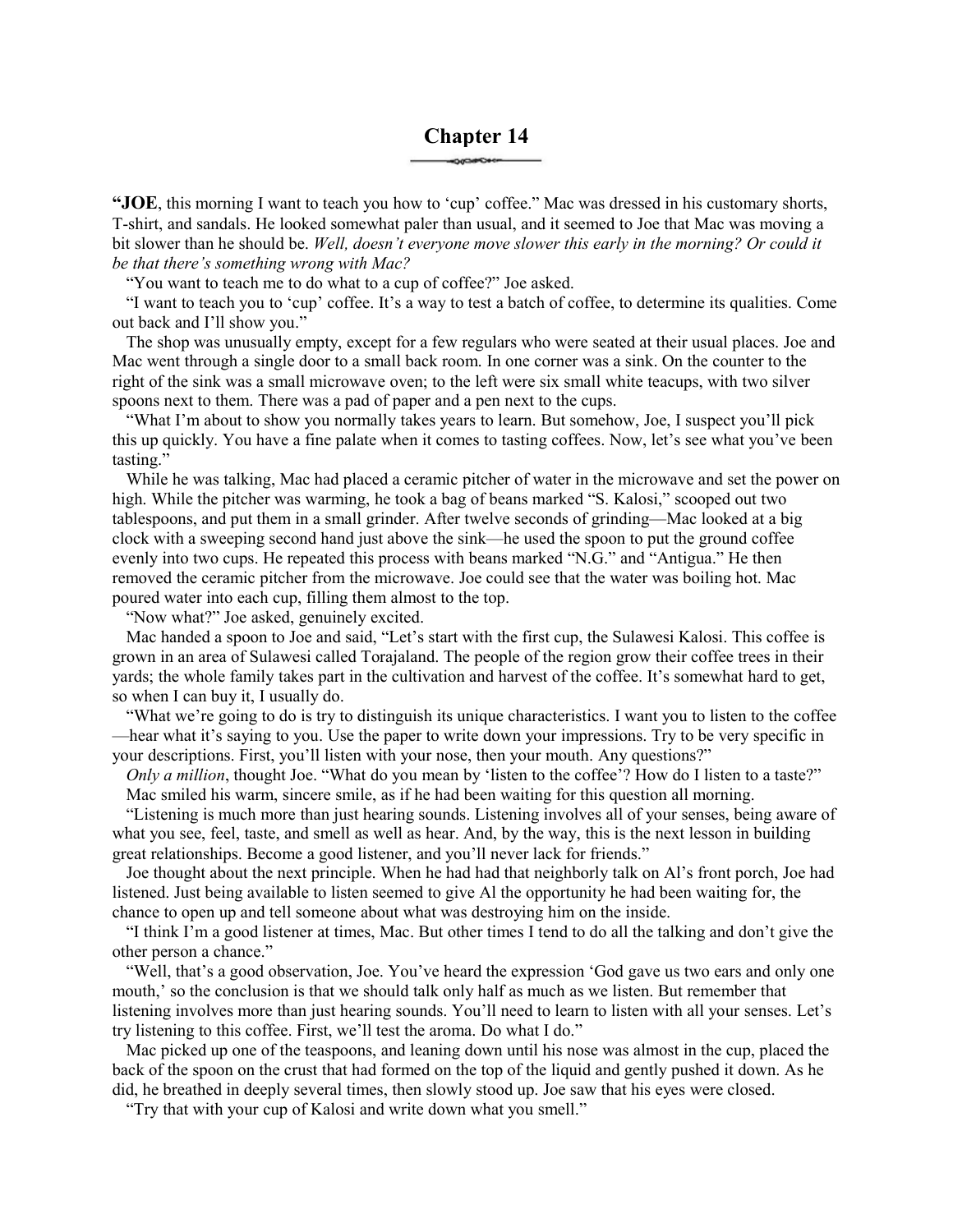Joe did—and he splattered some of the coffee on the tip of his nose when he broke the crust. The first words that came to his mind were a bit surprising, especially related to coffee. He wrote, "It smells like I'm in the woods right after a rain."

Next, Mac turned his spoon over and dipped it in the cup. Lifting the coffee to his lips, he slurped it loudly, like someone trying to annoy others while eating soup. Instead of swallowing, however, Mac spit the coffee out into the sink.

"You have to slurp it like that in order to spray the liquid over all of your taste buds. Try it."

Joe slurped his spoonful and once again recorded his thoughts on paper: "Tastes like nuts. Kind of spicy."

Mac and Joe repeated their procedures with the New Guinea and Guatemalan Antigua coffees. When they were finished, Mac quizzed Joe on his impressions.

"Which one tasted almost like butter?"

"New Guinea"

"Did one have a chocolate undertone?"

"Yes, the Antigua."

"Which one impressed you as being earthy?"

"Definitely the Kalosi."

Mac then took Joe's paper and examined it, nodding his approval as he read. "You have a gift; you really do. It takes most people years to be able to make these distinctions. Are you sure you haven't studied coffee?"

"Nope." Joe laughed. "You're just a great teacher."

They washed out the cups and spoons, then they returned to the front of the store. Joe paused to pour a cup of Mac's Blend in a paper cup—leaving a dollar next to the register—and turned to see Mac slowly making his way to the big, stuffed leather chair near the fireplace.

"Are you feeling okay, Mac?"

"Huh? Oh, sure. I didn't get much sleep last night. How did you like your first experience at cupping?" \*\*\*

#### **Lesson 4**

#### IF YOU LEARN THE ART OF LISTENING WITH ALL OF YOUR SENSES, YOU'LL NEVER LACK FOR FRIENDS.

#### \*\*\*

"I loved it. It's a lot more exciting than trying to figure out what TV shows to advertise a fast-food chain on. But tell me, how can I become a better listener? I mean, how can I use listening to build friendships?"

Mac stared at the fire as he spoke. "This morning you told those cups of coffee you were interested in them. You shut out all other thoughts, all other interests, and gave each cup your full attention. You put your nose right down to that cup and allowed it to breathe on you. You took its essence into your mouth, at that moment, spraying it around to block out all other tastes so you could know only its uniqueness. You really listened to the coffee.

"When you're with people, you need to do the same thing. First of all, listen to them with your eyes. Don't let your eyes wander. That will tell the person that he or she is boring you. Second, listen with your body. Don't fidget as if you would rather be somewhere else. And then, listen with your tongue. Keep it still. When you listen like that, you'll be amazed at how others will seek you out, how they will open up to you. If you learn the art of listening with all of your senses—just like you learned the art of cupping this morning— you'll never lack for friends."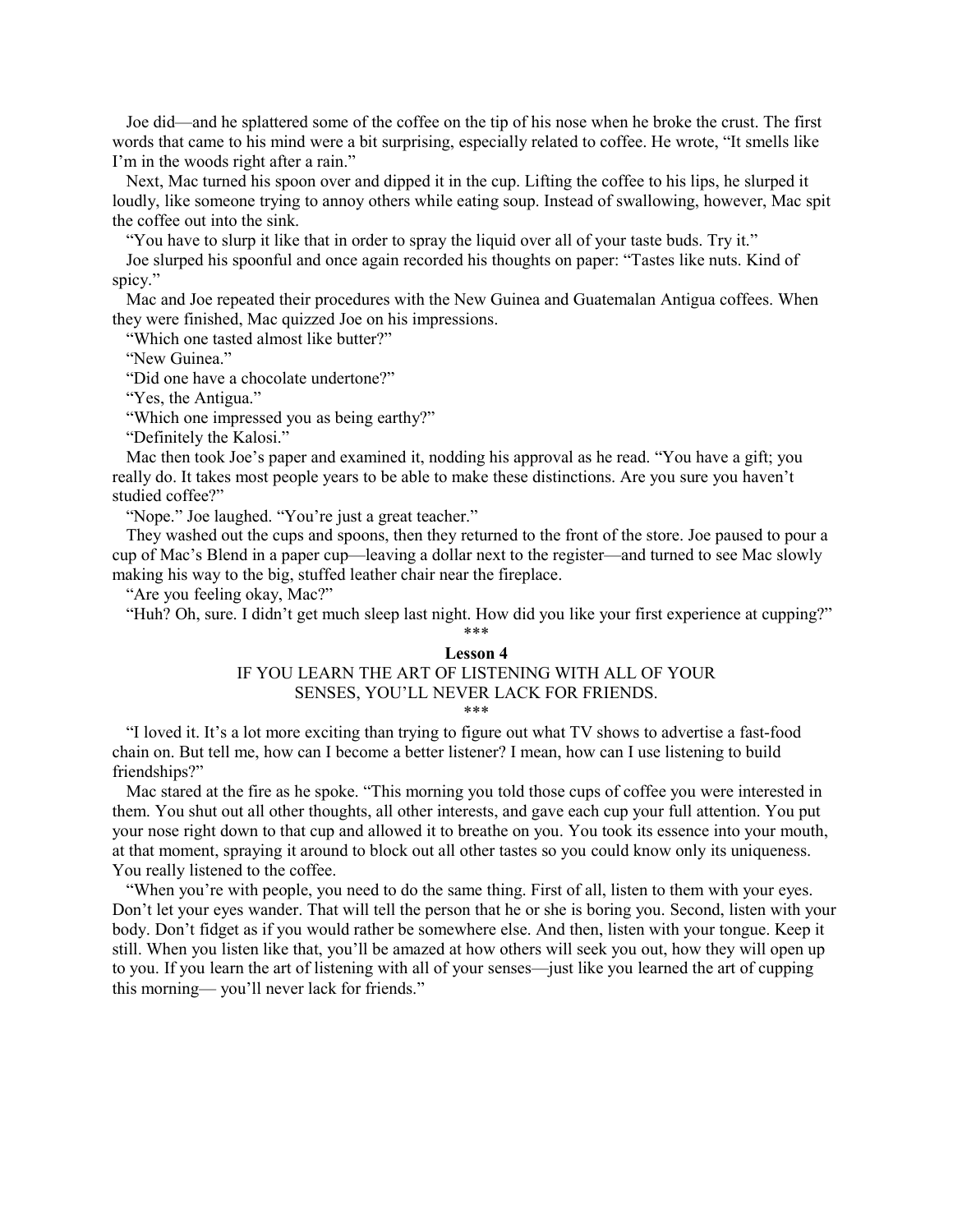<span id="page-43-0"></span>**BOB** Service was the stereotypical accountant, Joe observed. Short, balding, dressed in a button-down blue shirt with a red print tie. Joe hadn't noticed, but he bet that Bob was also wearing wingtips. Bob was an accountant with the AguCo branch in Seattle and was visiting Stuart Creative to make sure actual costs were in line with estimates. He and Joe had just ordered lunch at a nearby chain restaurant, and Joe was already regretting not having invited another member of his team to go with them.

*What do I say for a whole lunch hour to a person I don't know? I have nothing in common with this man. Why did I have to be the one to take him to lunch? Why not Alex Redding, our annoying senior accountant?*

The waitress arrived with drinks: unsweetened iced tea for Joe and decaf coffee for Bob. As she placed the coffee in front of Bob, the cup passed under Joe's nose, and he caught the aroma. It smelled a bit like burnt wood that's been doused with water. The smell triggered his lesson from Mac earlier that morning. *Now is as good a time as any to practice being a listener.*

"So tell me, Bob, how long have you been with AguCo?" It was the best Joe could come up with.

"About three years," replied the accountant. Then awkward silence.

*Great. And the appetizer isn't even here yet.*

"Where did you go to school?" He tried to remember what Mac had said. Listen with the eyes; listen with the body. He looked straight at Bob, ignoring the new waitress passing by their table.

"Uh. I'm a Husky."

*Well, that's two sentences. We're making progress*.

"Did you major in accounting?"

Bob sipped his coffee before replying, wrinkling his nose slightly.

*Yep, burnt wood*, thought Joe.

"Well, that's what I got my degree in. But I started off in social work."

"My, that's quite a jump from social work to accounting. Why the switch?"

Bob began to tell him about growing up in foster homes after his mother had been arrested for possession of heroin. He never met his father. Bob was shuttled from home to home—some better than others—before he finally settled in the home of an elderly couple. They cared for him from the time he was ten years old.

"They loved me just like I was their own child. They never had any children of their own, so in a very real sense, I was their child. I decided I wanted to go into social work to help people like myself get connected with foster parents like mine. Then, when I learned how little social workers made, I changed my mind.

"You see, my parents—my foster parents, that is—lived on very little. I wanted to be able to provide for them, since they only had their Social Security for retirement. So I changed to accounting. I was always good with math and figured I would make more money in this profession.

"Now my foster parents live in a nice condo community near the bay, and they get to travel a lot. I work like a horse, but I love every minute of it because of the reward it brings."

Just a few moments before, Joe had wished someone else had come to lunch in his place. Now he wanted to reach across the table and hug this man he hardly knew. He continued to look directly into Bob's eyes, listening with all of his senses. He wanted Bob to keep talking. He complied.

"I don't plan to do this forever, though. As soon as I can, I want to start accepting foster kids into my home. Someday I hope to start an inner-city orphanage here in Seattle. You probably don't know this, Joe, but there are more kids being raised without parents in this country than ever before. And I want to do something, no matter how small, to help out."

Joe looked at Bob, knowing it was time to say something. But what? *How should I respond? Yesterday I would have ignored him. Now, after a simple lesson in listening, I feel like Bob is my friend*. He had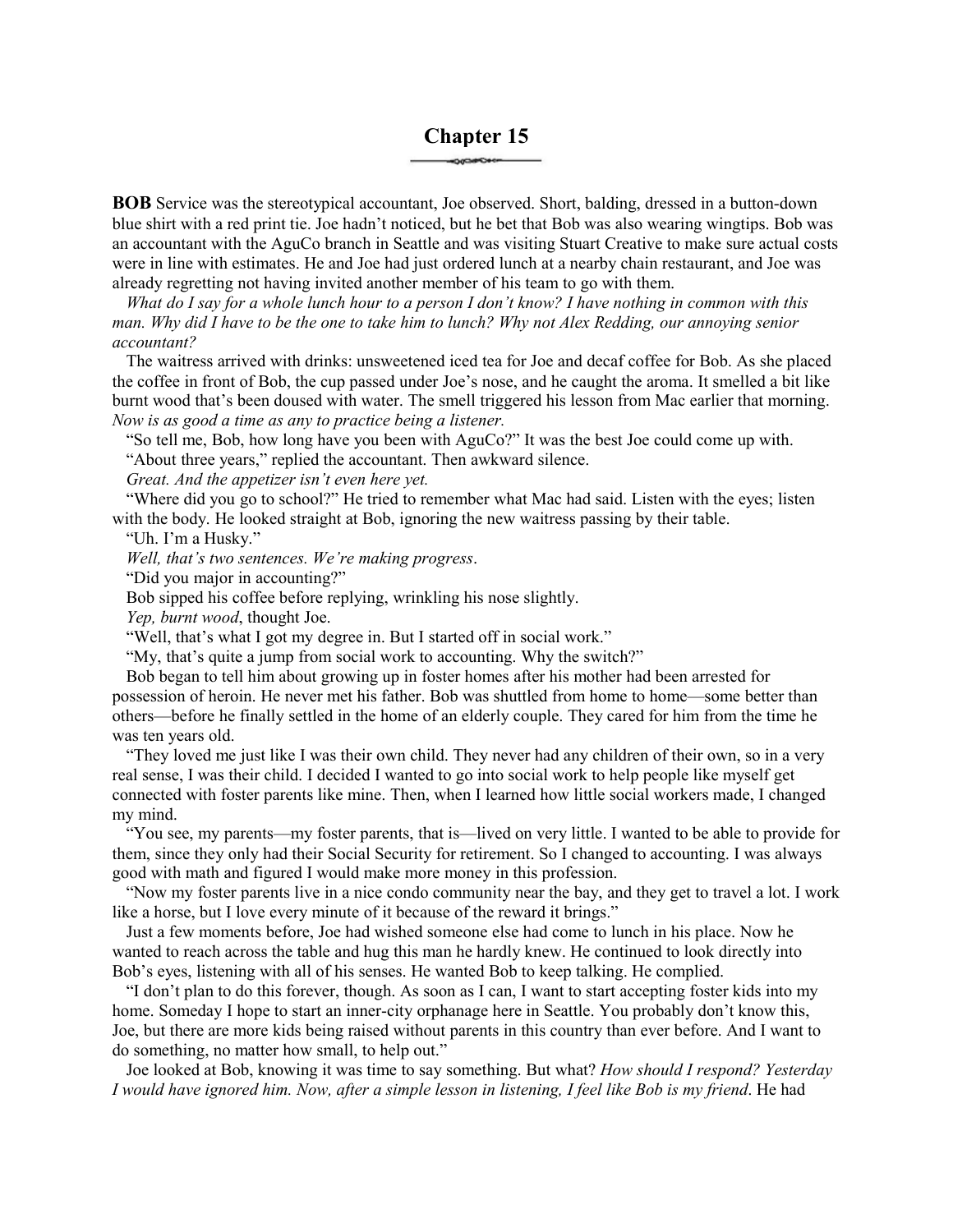accepted Bob simply by setting himself aside and inviting him to share his thoughts and feelings. Joe knew he could now build a relationship with this man. And what's more, he really wanted to.

"Bob, would you like to come to dinner at my house sometime next week? I would love to hear more. Perhaps there would even be a way I could pitch in to help you fulfill your dream."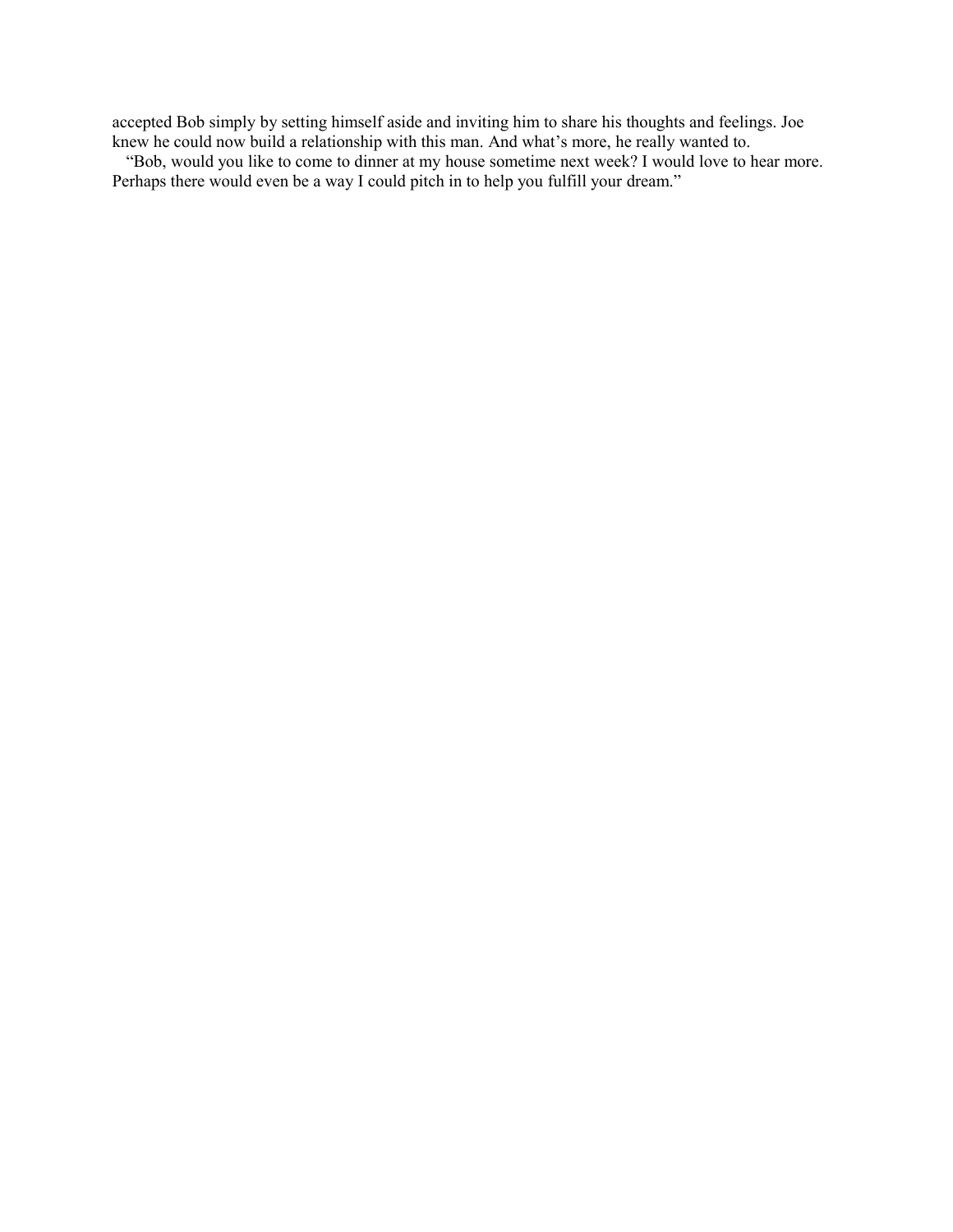<span id="page-45-0"></span>**"I CAN'T** believe it. I just can't believe it!" Joe vented his words with tight fists and through clenched teeth.

He had stopped at Mac's after work, not so much for coffee, but because he had to talk with someone. And there was no one he now trusted more than the coffee shop owner. When Joe walked into the shop, Mac could tell there was a storm raging. He let Joe calm down for a moment before asking if there was something he wanted to talk about.

"I feel like I've just been mugged. I work my tail off for Stuart, and they reward me like this."

Mac poured Joe a cup of iced coffee, a springtime special he had just brewed. They sat at a table near the counter so Mac could keep an eye on things.

"What's the matter?"

"They might take the AguCo account from me, that's what."

"Why would they do that?" Mac was concerned. "Aren't you the one who brought it to your agency?" "Of course. But now they're accusing me of misusing the client's money. Alex Redding—he's in our accounting department—took a report to Mr. Stuart saying I was cooking the books on the AguCo account and overspending in TV production and graphics. What he didn't tell Stuart is that I'm way under budget in Web site design and in other promotions. I'm right on the money when it comes to the bottom line. And that's what counts. But there's a meeting tomorrow with Mr. Stuart to decide if I get to keep the account—and my job."

Mac asked why Joe thought Alex Redding would be accusing him if it wasn't true. Joe could tell Mac really cared, and he noticed the calming effect it had on him. His next response was quieter.

"Redding has always resented me. We started at the agency at the same time—as a matter of fact, we applied for the same job. But I had more experience in both the creative aspect and media than he did. They hired me in my area and offered him a lesser position in accounting. He went to school to get his degree in finance, but he always wanted to be in the creative side of things. I think he still feels he could do a better job than I could. He never seems very happy. He does sloppy work—and that's when he's there. He takes long lunches and leaves early almost every day. I don't know why Mr. Stuart has put up with him as long as he has. I'll tell you this, Mac: The day he gets fired will be the happiest day of my life."

Mac sipped from his ever-present cup of water, then slowly responded.

"Joe, can you see the chain you're wearing?"

"Chain?"

"The chain that's binding you to Alex Redding. The shackles of bitterness and resentment. You're bound to him as surely as if there were a physical chain clamped to your ankle. Joe, when you resent someone, you become their slave."

Mac's response wasn't what Joe had expected. *I thought Mac would sympathize with me, tell me how I was being mistreated, agree that Alex Redding was doing me wrong. Instead, he seems to be laying the blame at my feet.*

"Joe, if what you're telling me about Alex is as you say—and I don't have reason to doubt you—you still have some responsibility. Maybe he *is* resentful of you. But you're still responsible, not for his actions but for your reactions. The truth will come out, Joe. It always does. In the meantime you have to be careful how you respond. You may be unfairly accused of a wrong you didn't commit. You may lose this account. But those things are minor compared with losing your spiritual and emotional well-being."

Joe had never seen such a serious expression on Mac's face. He had a thousand responses, but none surfaced. Joe remained silent.

"Pick up that sack at your feet," said Mac, indicating a large bag filled with roasted coffee beans. Joe reached down to lift the burlap sack. He struggled to get it to his knees, then let it drop again.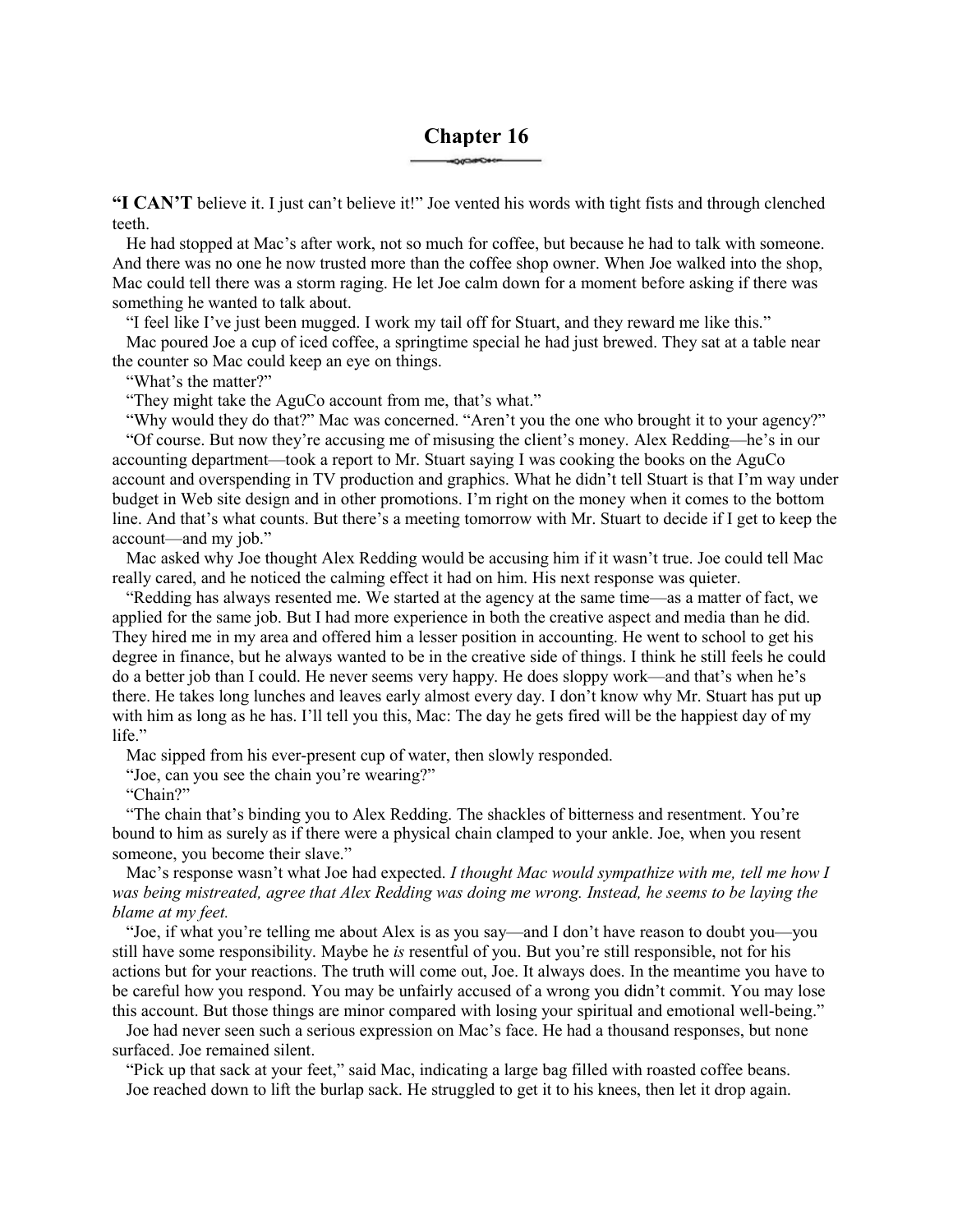"That sack weighs more than a hundred pounds. Imagine carrying it with you everywhere you go for the rest of your life. Its weight will only increase; it will never get lighter. I guarantee you'll be looking for a way to get rid of the sack altogether."

Joe looked down at the burlap bag once again, then turned his eyes back to Mac.

"How do I do that, Mac? I mean, he's the one who wronged me. Shouldn't he bear the load?"

Mac got up and went behind the counter to a chrome pot that sat apart from the others. He pushed on the pump and poured from the pot's contents into a mug. He returned and handed the mug to Joe.

"Take a sip of this coffee."

"If you don't mind, I'd rather not have coffee or a relationship lesson just now."

"Joe, please. Just take a sip."

Joe brought the cup to his lips. Even before he tasted the coffee, his nose picked up the bitter aroma. In one small slurp, he tasted the sour, burnt flavor. He set it down on the table and pushed it away from him, his face casting his vote.

"I left the pot on the burner too long. I was distracted. That's Papua New Guinea coffee, one of the best coffees in the world. Now it's worthless to us. Bitterness can't be taken out of coffee; it can only be put in. And once it's in, it ruins the entire pot."

Mac had an unusually stern tone in his voice, "You must do something that most people find very difficult. So difficult, many choose instead to become slaves to hatred. Their lives are stained through with bitterness.

"You have a choice to make, Joe. A very important choice that will affect every relationship you have from now on. You must choose whether to hold on to your hatred of Alex Redding, whether to allow bitterness to take root in your soul and spread to every area of your life. Or you can choose to forgive him, to let him go, to be free from his control."

Joe stared at the ceramic mug on the table. He knew his mentor was right. He could feel that resentment coursing through his spirit. *I don't want this terrible feeling. But how can I help it? Alex wronged me*.

"But if I forgive him, won't that show weakness? Won't others try to push me around too? Don't I need to stand up for myself?"

Mac countered, "The truth is, by following the example of Jesus Christ and forgiving others, you show great strength. You show that you can't be manipulated or controlled by what others do or say. The willingness to forgive is essential to keeping relationships strong. If you let bitterness have its way. . . . Well, you remember that coffee you just tasted?"

Joe left with a plastic bottle of chocolate milk Mac kept on hand for parents who came in with their kids. It helped to counter the taste of burnt coffee in his mouth. He also knew what he had to do the next day at work to get the taste of bitterness and hatred out of his spirit.

\*\*\*

#### **Lesson 5** BY FORGIVING OTHERS, YOU SHOW GREAT STRENGTH. THE WILLINGNESS TO FORGIVE IS ESSENTIAL TO KEEPING RELATIONSHIPS STRONG. \*\*\*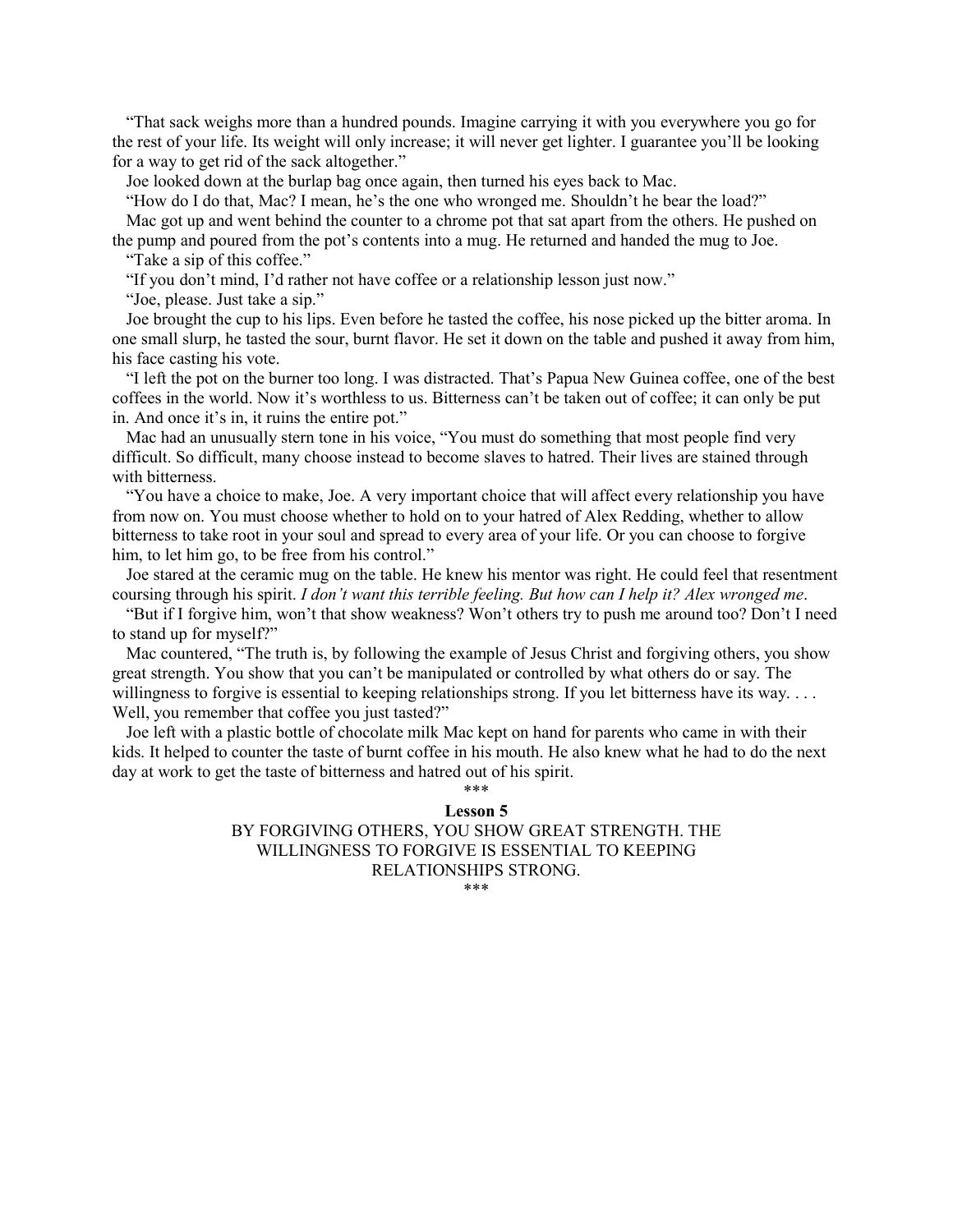<span id="page-47-0"></span>**"IN** conclusion, Mr. Stuart," Alex Redding lectured in their midmorning meeting, "I hesitate bringing this information to you. You know how much I value Joe's contribution to the firm. But I feel this, ah . . . indiscretion on his part is too great to let pass. I must bring it to your attention for the good of our client and our company."

Redding sat down as if he had just given a final statement to the jury. Joe was seated in a second chair in front of Stuart's desk. During Redding's remarks, Stuart had been looking through a stack of spreadsheets and memos in a tan legal-size folder. Now that Redding was finished, he looked up from the paperwork and directed himself to Joe.

"Do you have anything else to say?"

Joe had already explained his use of the AguCo money in constructing their campaign. He had done so without—or at least he thought without—pointing a finger of blame back at Alex Redding. He had simply shown that, yes, they had gone over budget on a couple of items, but they were under budget in other areas. When it was all tallied, they would still be within the ten-percent variance allowed in the contract.

He looked at Redding and then back to Mr. Stuart. "No, sir, not right now."

Stuart nodded, took one more look at the folder, and then closed it before looking straight at Redding. "Alex, I have had my eye on you for some time. You may not know that, but very little gets by me in an agency as small as ours. You have never shown a passion for what we do here. But, be that as it may, I've kept you on because you have done competent, but not stellar, work in accounting."

Redding nervously tugged at the knot of his tie and looked down at the table. It was evident that he didn't like the way the conversation was going.

"But this accusation against Joe and his team is totally uncalled for. Not only have you slandered a good man, you have taken time away from the work you should have been doing to prepare this bogus report. Even a cursory glance at these numbers would tell you that nothing sinister is going on with this campaign.

"Joe is perfectly within his budget. I even took the time to call Bob Service, AguCo's contact in their accounting department, to ask if he is pleased with Joe's work. He told me that he has never had a better flow of information from a vendor. He said as far as he is concerned, Stuart Creative will have AguCo's account as long as Joe is with us.

"Alex, you've left me no option but to terminate your employment with us, effective immediately. I've already informed HR to make out your last check. You can pick it up on your way out."

Redding looked up at Mr. Stuart and started to say something, but he changed his mind. Instead, he slowly stood and turned toward the door.

"Mr. Stuart, may I say something?" Joe's voice stopped Redding, who turned and looked at the man he supposed should have been extremely satisfied with what had just happened.

"Mr. Stuart, I know that Alex did something wrong here. But I want to say something to him in front of you." Joe stood and faced Redding.

"Alex, I forgive you. I know you did this to undermine me, and I'm not really sure why. But that doesn't matter. I don't want you to leave feeling that I hate you, because I don't. I mean, I did yesterday, but not now. I don't want to become bitter." He held out his hand to Redding, who looked at it for a long time before he received it with his own.

"Mr. Stuart," Joe continued, "may I ask one more thing?" Stuart nodded.

"Sir, I know you have your reasons for letting Alex go, but I also know that this is going to be really hard on his family. His wife just had a baby, and there were some complications. I think surgery is planned." He looked at Redding, who nodded in affirmation.

"And with the job market being what it is, well, it may be tough for Alex to find something right now. Could you, well, reconsider?"

Stuart glanced at Redding, then back to Joe. He asked them both to sit down.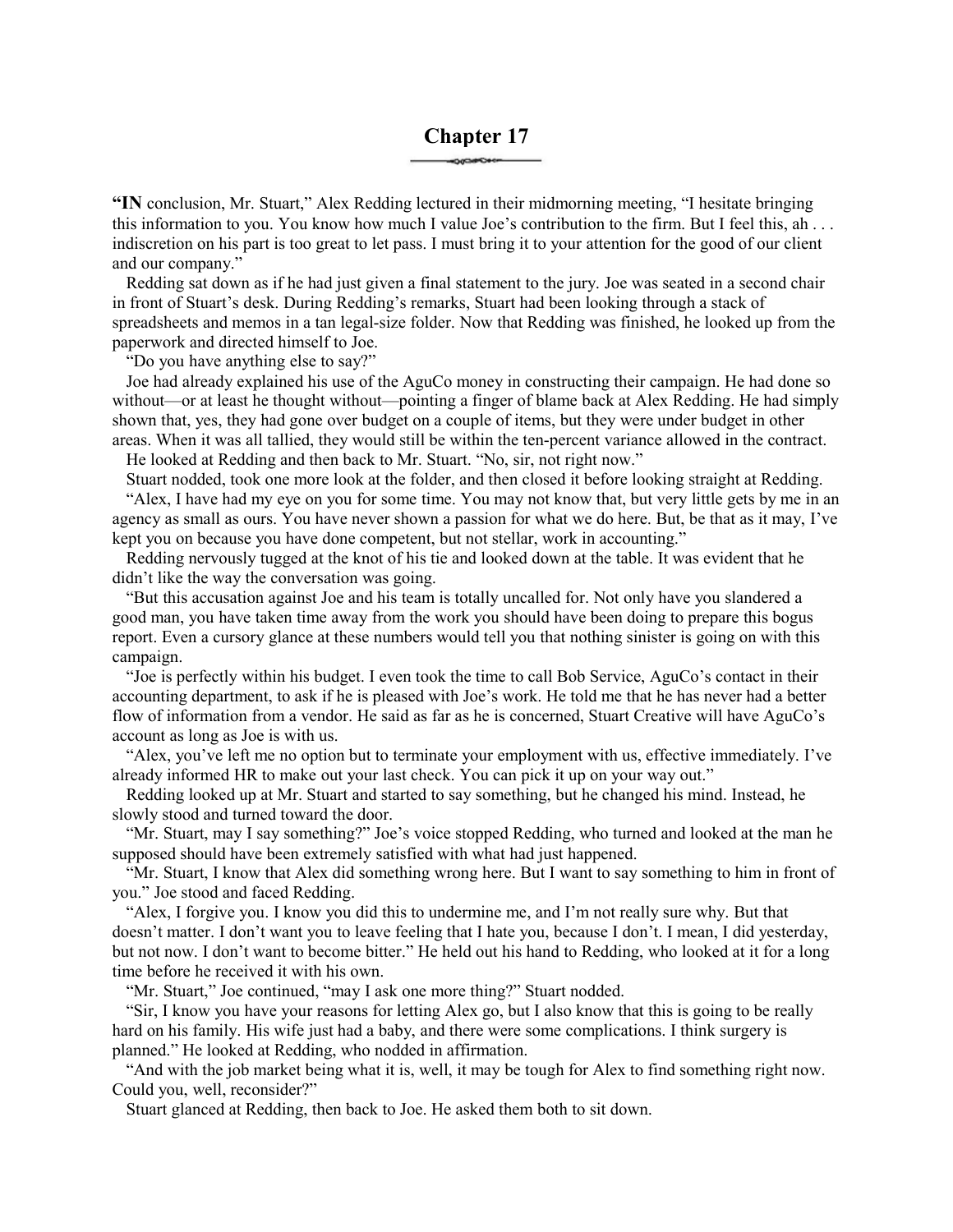"Gentlemen, I will tell you I have never heard such a request. Joe, this man accused you of something that could have meant your dismissal. Fortunately, it had no merit. Now you're forgiving this man—and you want me to as well?"

Stuart shook his head, then smiled, then laughed. Long and hard and loud.

"Joe, you may have missed your calling. I know you're a great creative director, but do you ever think you should have been a minister instead?"

Outside in the hallway, following Stuart's admonition to work hard at what he was given to do and not to meddle where he shouldn't, Alex Redding turned to his new friend. "Joe, I don't know what to say. How did you know all that about my family?"

"I asked around this morning, Alex. I talked to a few people who told me about the hard time you and Sally are going through. I figured maybe the pressures you have at home are affecting what you're doing here."

"But why would you care? Especially after how I just treated you?"

"Alex, let's just say I don't want to be like a cup of burnt coffee." Knowing his statement wouldn't make any sense to the accountant, Joe suggested they get together for lunch later in the week, his treat. As they parted, the tears were trailing down Alex Redding's cheeks.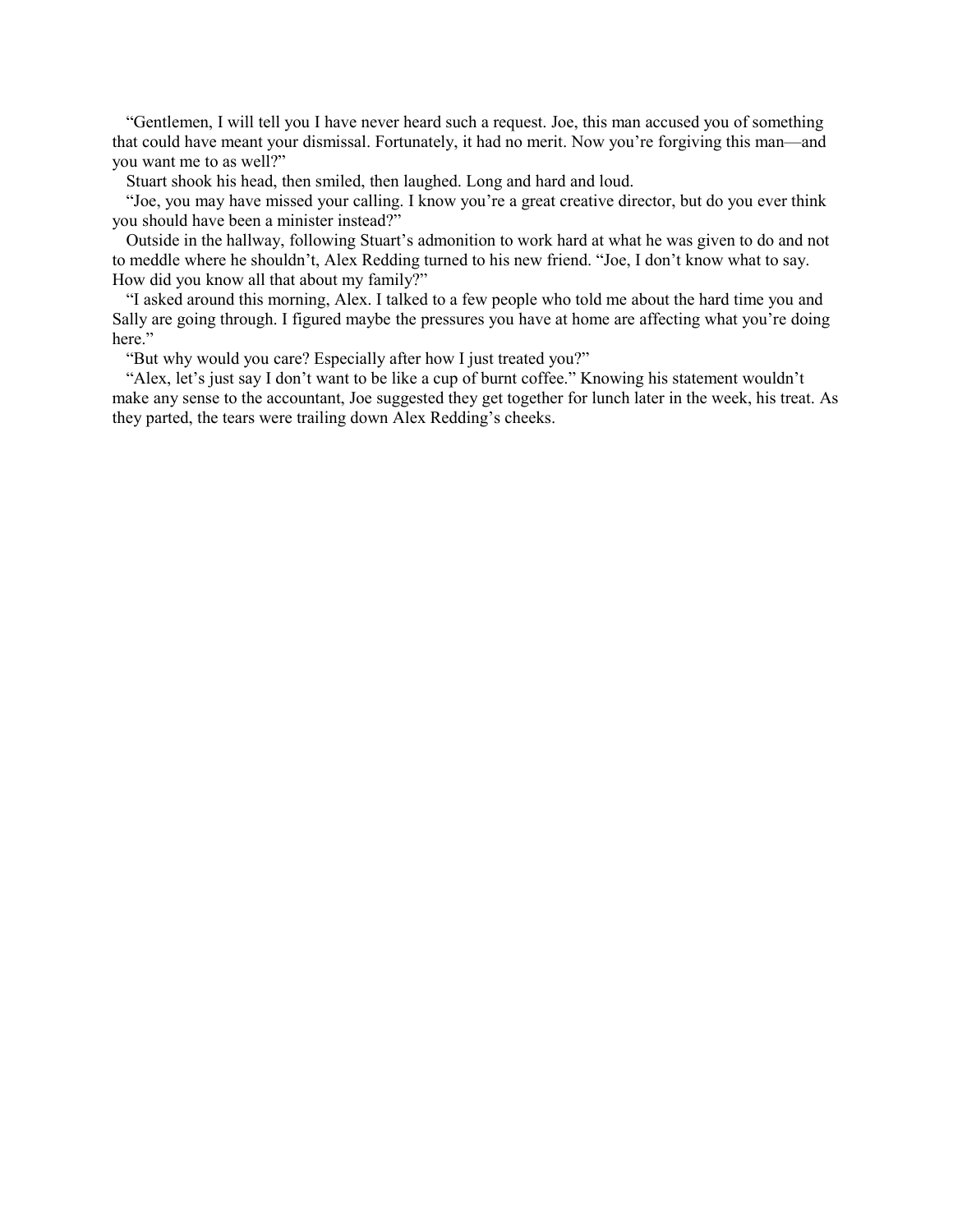<span id="page-49-0"></span>**THERE** are rains, and then there are times when it seems the very air has turned to water. This Thursday morning was just like that. Joe knew it was hopeless to wait for a letup and was totally soaked after a short run from his car into the coffee shop. He went straight to the counter, reached over, and grabbed a towel. Standing by the fire, he wiped the water off his face and hair.

He heard raucous laughter. He whipped around to face the table behind him. Three men sat together the same men at the same table that Joe had noticed every morning he visited Mac's Place. At first Joe thought they were directing their laughter at his wet condition. He was just about to confront the rude men when he realized that wasn't the case. Now he doubted that they even knew he was there, which upset him just as much as if he were the target of the joke.

"Excuse me," he said as he approached the men. "Have you seen Mac?"

The men pulled themselves together enough to respond.

"He had to leave for a while," said the lone member of the group who was wearing a suit and tie. The other two were dressed more casually. "We're watching the store this morning—can I get you something?"

"No, thanks," Joe answered. "I was supposed to meet Mac here for . . ." He didn't know how to say, "a lesson on relationship building," so he let the sentence hang.

"Why not join us this morning?" asked another of the threesome. He wore khaki pants, a Seahawks sweatshirt, and running shoes. "Here, let me get you a chair. My name's Mick. This is Keith, and this is Charlie," introducing the man in the suit. Joe shook hands all around and introduced himself to the group. He saw that they each had in front of them the black leather books he had often wondered about. Upon closer inspection he discovered that these books were actually Bibles.

"I hope I'm not interrupting something," Joe said, taking a seat.

"Not at all," Mick replied. "We were just having our morning laugh. Charlie told us a funny story. Tell it again, Chuck. I think it's going to take several more times before I have it down enough to steal it."

Charlie didn't need any more prompting. He launched into a story that required a funny face, hand motions, and waving of the arms. There was only one other couple in the coffee shop; they stopped to listen and laughed out loud as Charlie delivered the punch line.

"How 'bout that, Joe?" Keith's voice was a high-pitched squeal, maybe because he was trying to talk while he laughed.

"That's a good one," Joe answered, swiping at tears of laughter. "As a matter of fact, I haven't really had that much to laugh about lately. Too busy, I guess."

The trio looked at one another and smiled. Mick took the lead.

"Joe, if you're not laughing very often, you're not taking good care of yourself. You know the saying 'Laughter is the best medicine'?

Well, we've been studying about laughter this morning. Did you know it's in the Bible?"

At the mention of the Bible, Joe hesitated. He hadn't opened a Bible since his parents stopped making him go to Sunday school when he was in fifth grade.

"I'm not much of a Bible scholar," Joe mumbled.

The three men smiled. Keith said, "Neither are we. That's why we're here—to help each other with what we don't understand."

"I've noticed you guys here a lot," said Joe.

"We've been meeting here for, what, ten months now?" Mick asked his friends, who nodded in reply. "We get together every morning to encourage one another, then we call or e-mail throughout the day as needed. You see, Joe, we're all very needy people. The three of us especially."

Joe looked at the men. They were about his age, perhaps a little older. They looked to be in good health. "For example," Keith answered Joe's unasked question, "my company is in the midst of corporate

right-sizing. There's a good chance I'll be let go in the next week or so. I was pretty uptight about it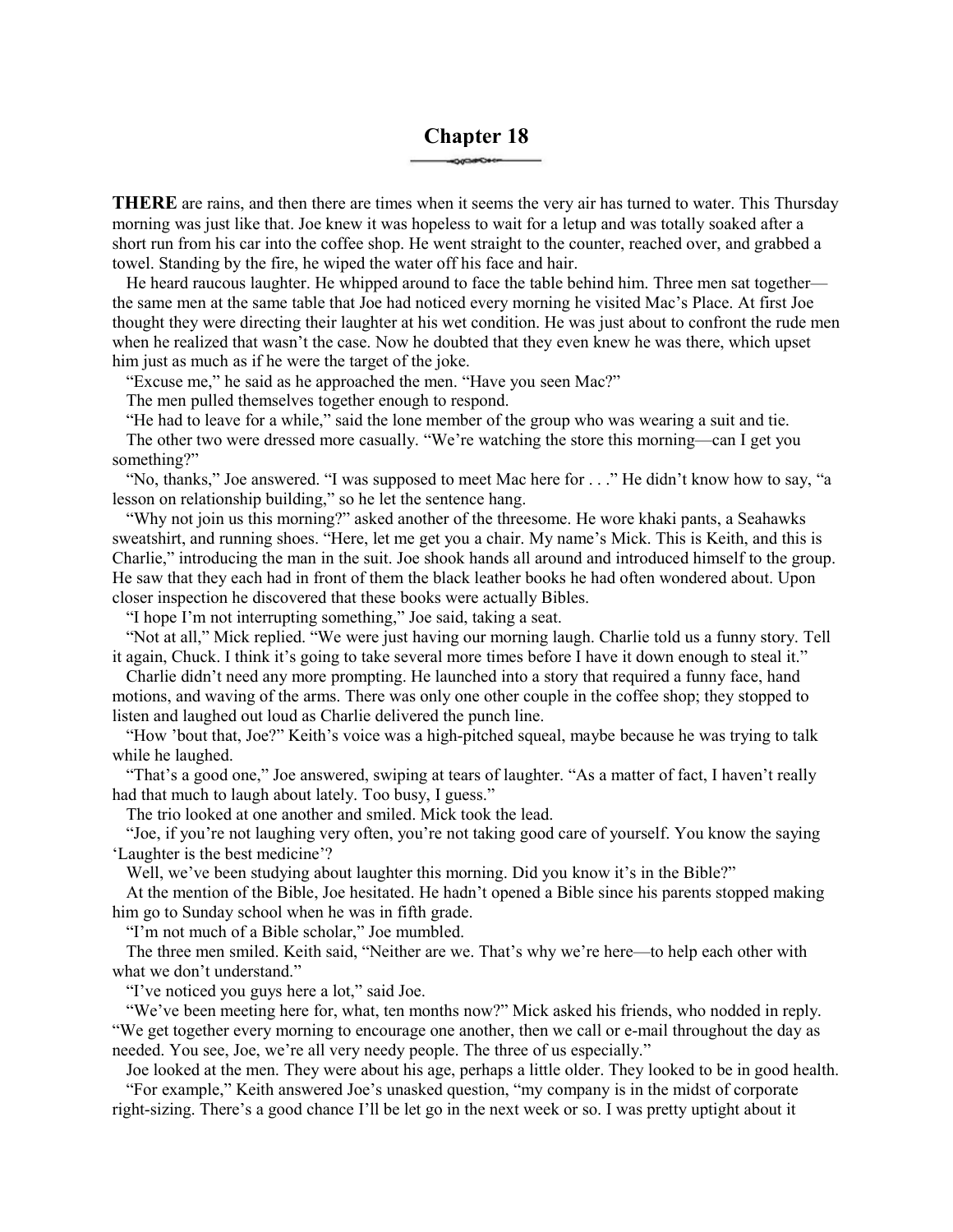yesterday until I got an e-mail from Mick. You know, with one of those top-ten lists that circulate throughout the Internet. It was just what I needed: a good old belly laugh to help me take my mind off my problems."

Charlie slid his Bible toward Joe. "See right here? In Proverbs it says, 'A cheerful heart is good medicine.' In one sense, we're each other's heart doctors." Keith responded to this description with another out-loud laugh.

"Yeah, and without submitting a bill to our health-care providers," Mick joined in.

"There are days I could use that kind of medicine," confessed Joe. "My job doesn't seem to be in jeopardy, but there's a lot of stress right now. I'm trying to think of a way to get my team to work harder to meet our deadlines, but they're already working fifty to sixty hours a week."

Mick, Charlie, and Keith looked at one another with a smile. Charlie said, "Why not make them laugh? I'll bet they could get that work done in fewer hours if they had some 'good medicine' running through their veins. Give it a try."

"Mac taught us about laughter some time ago. He said that people who love to laugh, who don't take themselves too seriously, are people others will want to work for—or be around."

"What's your e-mail address, Joe? I want to keep in touch with you." Mick and Charlie echoed Keith's request. Joe shared his work and home e-mail addresses and got his new friends' addresses in return. "Thanks, guys. You've made me wealthier."

"How's that?" asked Charlie.

"Oh, just something between Mac and me." *It's strange that Mac isn't here*. He was about to ask if anyone knew why when Charlie spoke up.

#### \*\*\*

#### **Lesson 6**

#### PEOPLE WHO LOVE TO LAUGH, WHO DON'T TAKE THEMSELVES TOO SERIOUSLY, ARE PEOPLE OTHERS WILL WANT TO BE AROUND. \*\*\*

"Sure glad to meet you, Joe. I've seen you in here a lot lately and have wanted to introduce myself. You're welcome to join us anytime."

"I just might take you up on that. One more thing . . ."

"Sure, Joe."

"Could you tell me that story one more time so I'm sure I've got it?"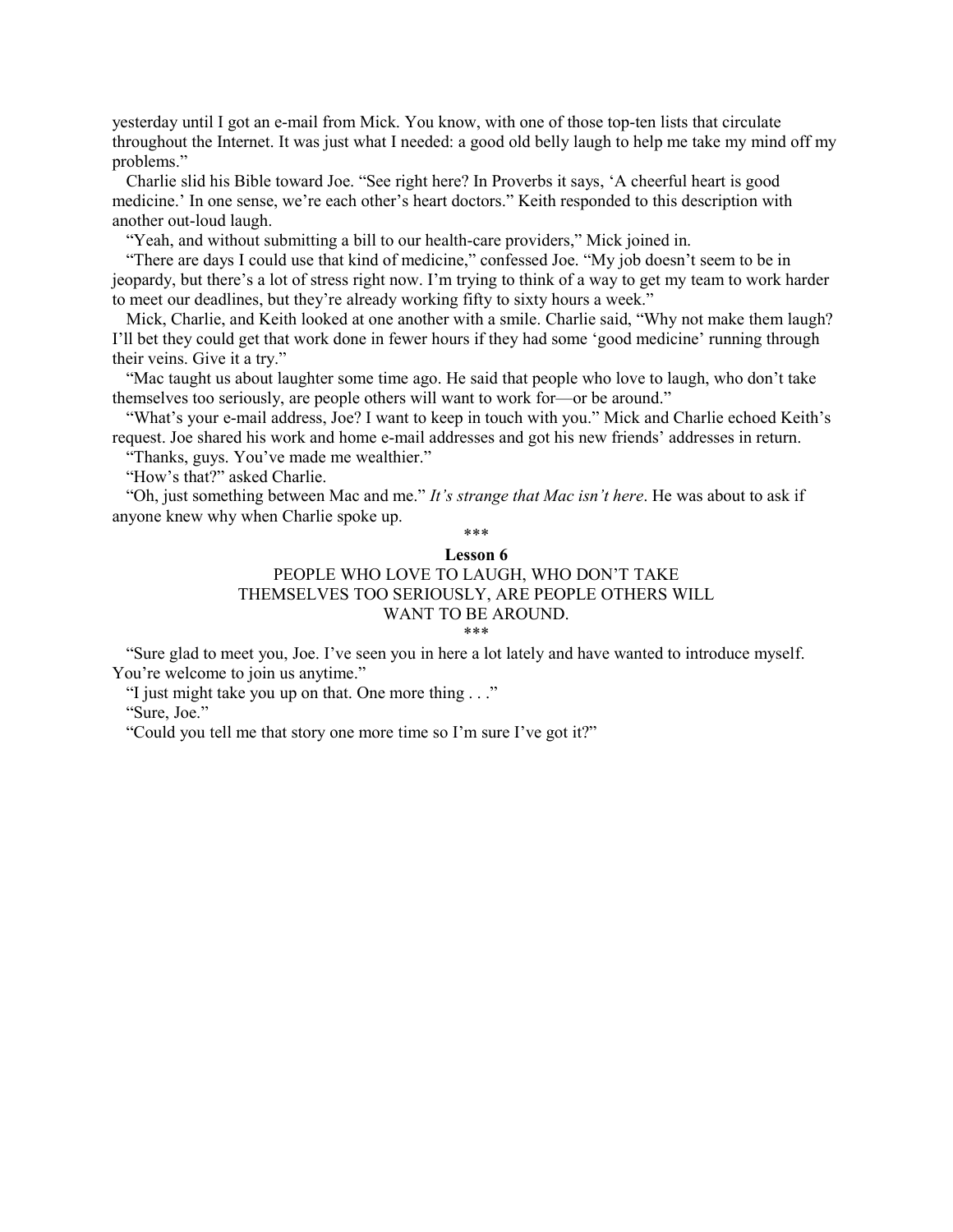<span id="page-51-0"></span>**JOE** had called a ten o'clock meeting of his team. But well before that he knew there was going to be trouble. Amanda had tried to storyboard three more television commercials, but the AguCo marketing liaison didn't like any of them. Mark was having problems with a network buy. A program he had said was instrumental in reaching their target audience was being canceled at the end of the season. Meanwhile, D'Juan had just broken up with his girlfriend. And Maria Alicia was losing the morning sickness war.

At 9:40, Joe went across the street to a doughnut shop and loaded a box with a dozen of their mostrequested. He also made a stop at a convenience store to buy a gallon of orange juice and a box of crackers for Maria Alicia. Armed with the requisite for a successful corporate meeting—food—Joe went to the conference room and wrote on the whiteboard in big, bold letters, "WE KNOW HOW TO TELL THE STORY."

The other members of the team strolled in a few minutes before the top of the hour. Leslie came in first, bypassed the doughnuts, and went straight to Joe with a problem she was having with Amanda regarding graphics for a coupon insert. Joe asked her to save her question for later and invited her to have a doughnut. By that time Mark and D'Juan had arrived; they needed no encouragement to reach for the goodies. Amanda followed the men and then stopped to advise Joe, "Maria Alicia will be here in a minute. She's in the bathroom throwing up."

Amanda's comment was enough to make Joe pass on the doughnut he had been eyeing for himself. Instead, he took the box of saltines and placed it where the expectant mother would be sitting, then he drank a cup of orange juice.

"What's that on the board, Joe?" Leslie inquired. "What story?"

"I'm glad you asked, Leslie. I'm going to tell you in a few moments."

Just then, Maria Alicia arrived, looking the same shade of green as her new maternity blouse. She thanked her boss for the saltines.

Joe got their attention and began his version of the tale he had heard at Mac's Place:

"Many years ago in a mountainous region of Europe, there was a little-known monastery. The monastery owned all the land at the top of a mountain and down the grassy slope to the valley at the bottom. In the valley was a village with common people who lived there courtesy of the monastery.

"The monastery began to grow. And soon the monks were so crowded, two brothers had to share a room—and the same wash basin. The decision was made to expand the monastery, but the only site was in the valley where the villagers lived."

D'Juan asked loudly, through a mouthful of doughnut, "What are you talking about? What does this have to do with AguCo?"

Joe ignored D'Juan and continued on with the story.

"A representative from the monastery called on the villagers to tell them they would have to move. They were shocked. 'We have always lived here,' they said. 'You can't kick us out!'

"'Actually, we can,' replied the stern monk. 'We own this land.'

"The villagers sighed in unison.

"'But, in the spirit of fairness,' the monk continued, 'we'll give you a chance to keep your land. Tomorrow we will have a great contest. Our Father Prior will descend from the mountain and debate one of you villagers. He'll give you the rules. If he wins—which no doubt he will—you must leave. But if by some chance you win, you may stay.'

"The villagers had no choice.

"As the sun rose, a solitary monk made his way down the mountain. In the square, all the villagers had gathered for the debate.

"They selected a young man to do the debating. His name was Fred."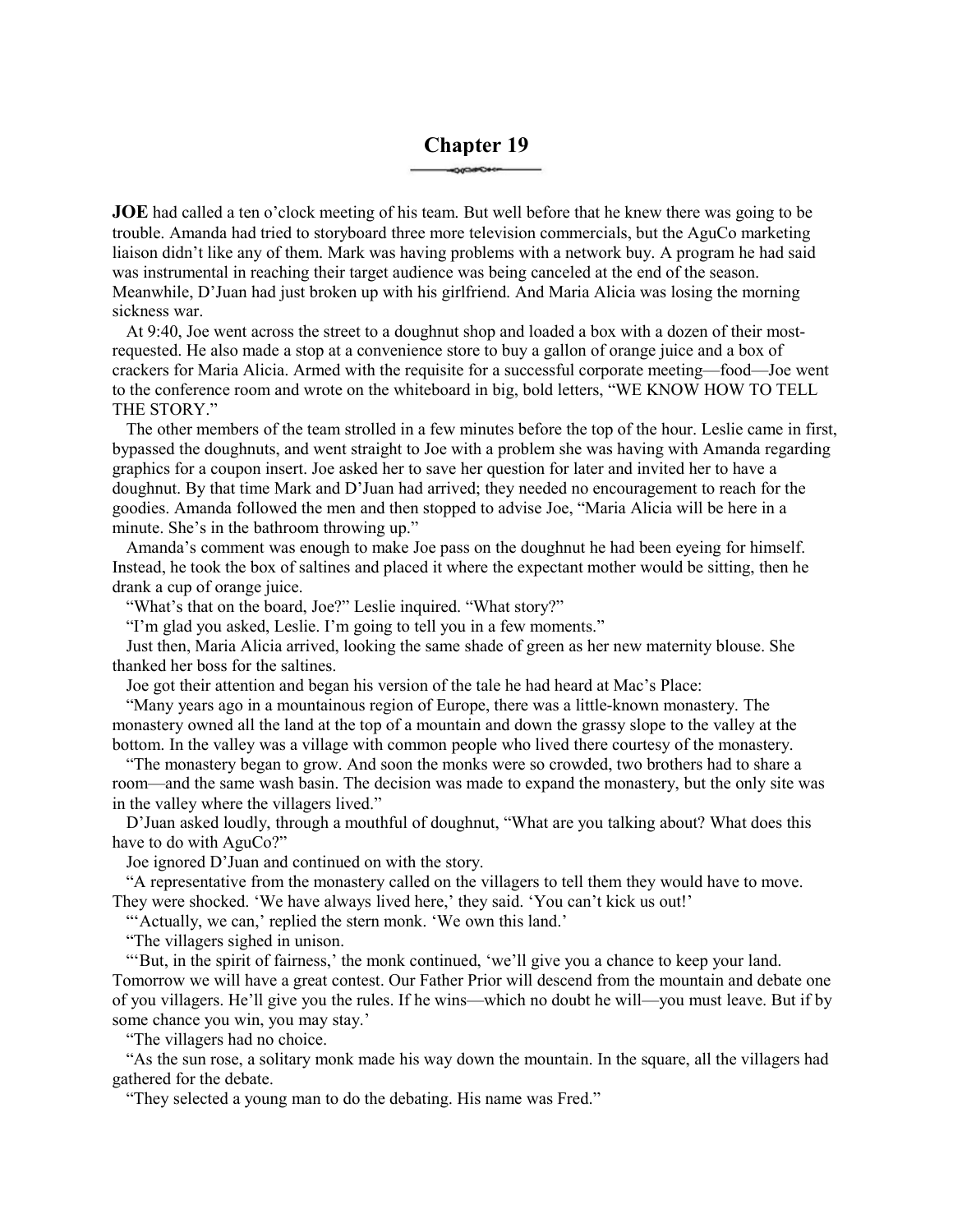Amanda started to giggle. Joe remembered that she had once dated a man named Fred and figured she found him—or just the name—funny.

"Fred and the Father Prior met in the middle of the square, where a simple wooden table and two wooden chairs had been placed. The Father Prior bowed toward the crowd, bowed toward Fred, and then spoke.

"Today's contest will decide who will control this valley. There will be a three-point debate regarding the sovereignty of the Almighty. But neither debater may use any words.' The Father Prior then took his seat.

"Fred also sat down at the table, opposite the monk. He had two problems. First, he didn't know how he would get three points across without using words, and second, he had no earthly idea what *sovereignty* meant.

"The Father Prior began by extending his index finger high into the air—reaching so high that the long underwear under his robe showed slightly—sending a subdued giggle through the collective ladies in the square.

"Fred responded to the monk's challenge. He shook his head and boldly held three fingers in the air. "The Father Prior's eyes suddenly enlarged.

"Quickly, the monk spread his arms as wide as they would go, almost bursting open his robe.

"Fred pondered the move, shook his head again, and pointed to the ground.

"Giant beads of sweat popped out on the monk's uncovered head, and he began to mop them with a hand that trembled so that he was barely able to find his forehead.

"Exasperated, the Father Prior slowly reached into his robe and pulled out a warm loaf of bread and a chilled bottle of wine, placing them both on the table.

"Now the sweat was on Fred's forehead. Fred leaned over and reached into a beat-up leather satchel, pulled out an apple, took a bite, then set it on the table next to the warm bread and the chilled wine.

"The monk immediately stood, threw up his hands, and screamed, 'HE WINS! THE SIMPLE VILLAGER HAS WON THE DEBATE!' The crowd cheered as the Father declared, 'You may stay in the village."

Leslie and Mark said at the same time, "I don't get it."

Joe carried on. "The monk trudged slowly back up the hill to the monastery, where the brothers met him, wanting a play-by-play.

"'Brothers,' he began sadly, 'I have failed. The villagers have won.'

"'No, Father!' they cried. 'How can it be?' Fiddling with the tassel on his robe, the Father Prior tried to explain how he lost the debate without using a single word.

"'I began by declaring there is but one Almighty. But the villager responded by showing that He is three unique beings in one.'

"The brothers looked at one another in astonishment.

"Next, I declared that the Almighty has made all that there is and is far above us. The simple villager responded by pointing to the earth and declaring that the Almighty also came down to live as one of us.'

"The brothers began to fidget.

"'Finally, I took out the bread and wine to symbolize the sacrifice of the Almighty. But the villager took out an apple to show that without Adam's sin there would have been no need for the sacrifice.'

"The brothers fell to their knees and began to moan, holding their half-shaved heads in their hands. There was much crying and wailing into the night." Here, Joe paused for effect. He had his team's complete attention. "Meanwhile, back in the village Fred was telling another version to the amazed crowd, who wondered how he had pulled off a win.

"'I don't rightly know,' Fred shouted above the noise. 'That monk fella started by telling me we only had one day to clear out, but I told him we needed at least three to pack up all the pigs and the kids.

"'Then he spread his arms out, saying he owned all this here land. So I pointed down to let him know it would take more than one guy in a dress to move me and the missus off this piece of ground.'

"The crowd was thrilled at Fred's boldness. 'What happened next?'

"'Well, then he stopped for lunch.'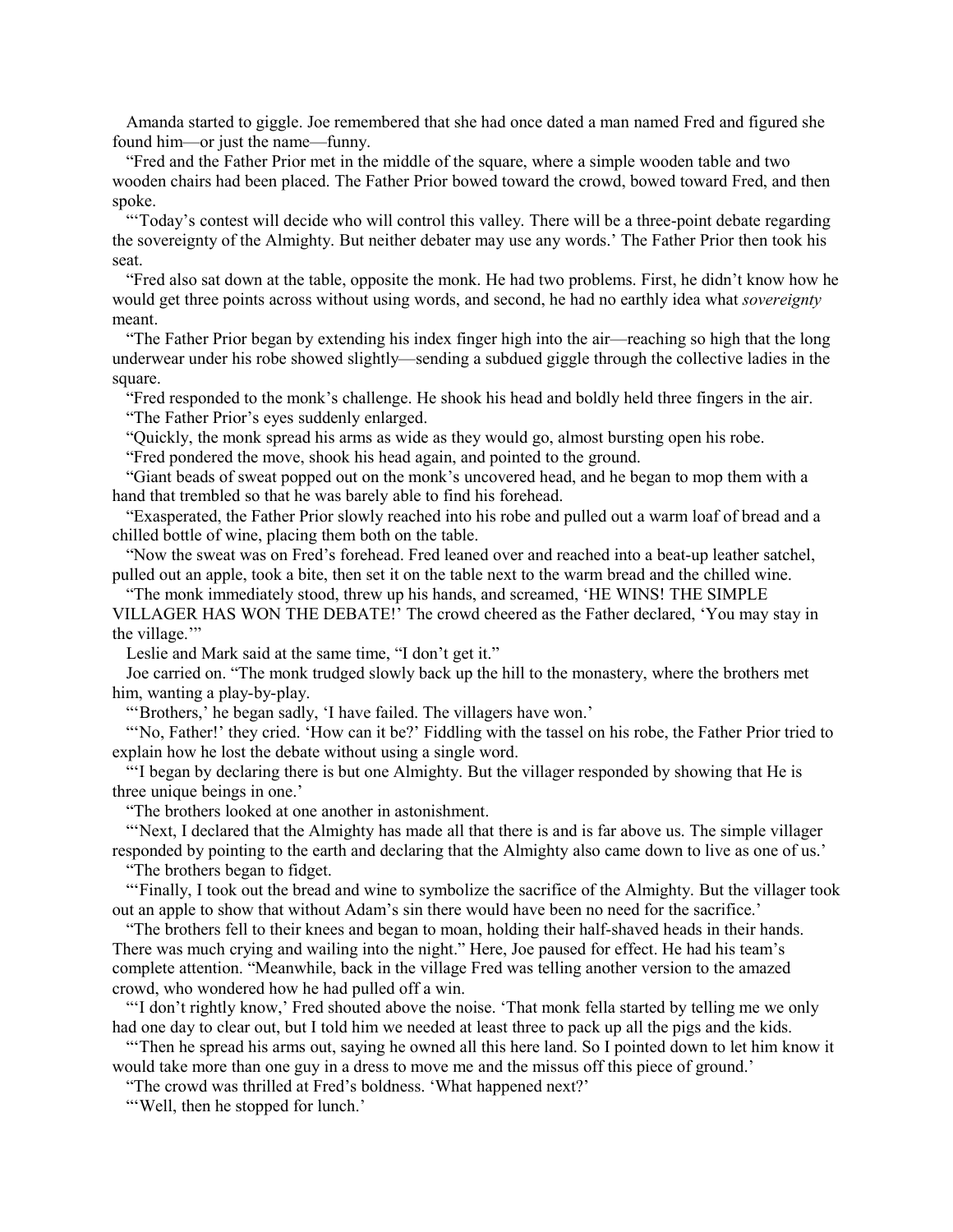"'Lunch?' Fred's mother chimed in.

"Yep!' Fred said. 'Good thing I brought that apple.'"

At first, Joe's team just looked at one another. Joe wasn't usually a storyteller. Amanda looked down at the table and started to giggle. It wasn't long before the giggles began to spread like a bad cold. In only a few moments, the giggles were sent to the dugout, and sidesplitting, tears-on-your-face, it's-not-thatfunny-but-I-can't-stop laughter took to the field. The sight was hilarious.

When they had finally quieted down, Joe spoke up.

"I tell that story for two reasons. First, because it's a pretty good story, and I thought we could all use a laugh. But, second, because I wanted to remind us all—myself included—that we know how to tell stories. Amanda, you're the best I know at coming up with effective TV spots. You won't let us down. Mark, you'll find an even better program to place the spots on. I believe we're the best ad team AguCo could ever have. So, let's just relax, finish these doughnuts, pull out our laptops, and get back to the drawing board."

Joe set another touch-base meeting for 4:30 that afternoon. When they regrouped, Amanda showed the team her storyboards for three television spots she and D'Juan had worked on. When she was finished, the team burst into applause. Amanda blushed and said, "C'mon, guys, they're not that good."

Mark reported he had leads on avails for two other programs and might even come in under budget. Again there was applause.

"I told you we're a great team," Joe bragged. "Now get out of here! Go enjoy the rest of the evening."

No one argued. As they excitedly gathered their notebooks and other belongings to make a fast exit, Mark stopped Joe and said, "Can you tell us that story one more time? I want to make sure I have it right."

On his way home, Joe stopped by Mac's Place to see if he was there and to report on his efforts that day. Charlie was behind the counter, filling a chrome pot with Kenya AA.

"Hi, Charlie. Have you seen Mac?"

Charlie quickly placed the pot on the counter and responded in a soft, sad voice.

"Joe, Mac is in the hospital. The doctors have discovered an aggressive cancer. He's been keeping it from us. But now I'm afraid he's in really bad shape."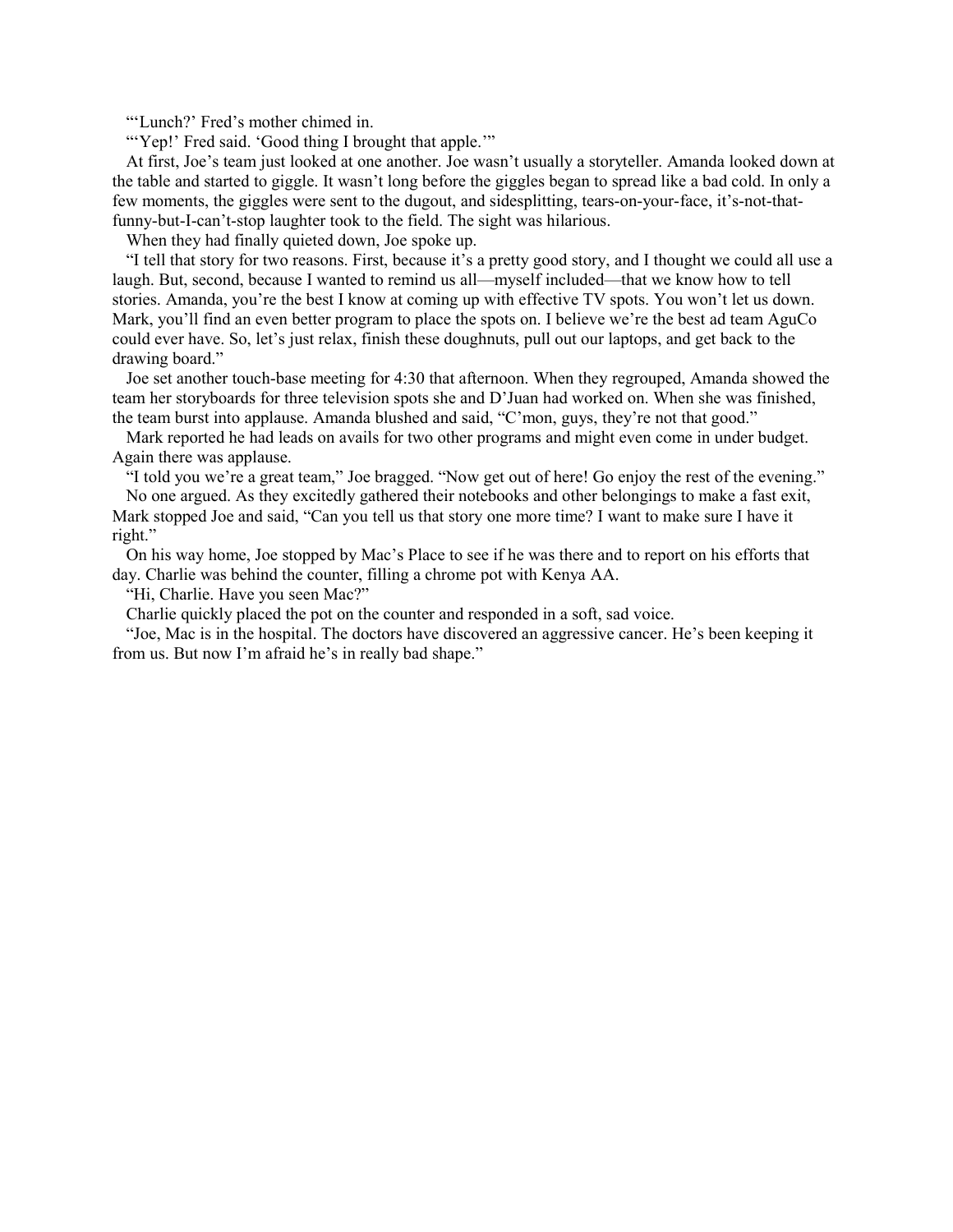<span id="page-54-0"></span>**THERE** *is no such thing as a warm hospital,* Joe thought. *The beds, the chairs, the curtains, even the floor, say, "This isn't really home*." He made the turn down the hallway to Room 1013, knowing he wasn't really prepared for what he was about to see.

Marcy had told him to expect Mac to be heavily sedated. She said having a brain tumor can be extremely painful, but it mercifully claims its victims quickly. Marcy said Mac would be made comfortable but probably wouldn't be able to go home again. Hospice would be available to him in the hospital.

Surprisingly, Mac was sitting up in bed and was fairly alert. He looked peaceful, or as peaceful as one can look with tubes in his arms and up his nose. He was gazing out the window but turned his head when he heard Joe walk in.

"Hey, friend. Thanks for coming." His voice was barely above a whisper.

"I had to, Mac. I haven't had a decent cup of coffee in days."

Mac laughed weakly. "Neither have I. It tastes like they work overtime to make this stuff taste as bad as possible. So, I hear you met the Three Stooges—Mick, Charlie, and Keith?"

"Yeah, great guys." From the way Mac said their names, Joe could tell that they were special to him. "Have they been up to visit?"

"All three. This morning. I wasn't very alert. I don't even remember how long they stayed. But I do remember Charlie reading from the Psalms. I do remember that. I don't have a lot of time left." Joe tried to interrupt.

"No, don't try to lie to me. The doctors have been honest enough. And you know nurses don't lie! By the way, Joe, your wife stopped in to see me during her lunch break. She's a keeper. . . .

"I'm so thankful we got to know each other. I knew the first time we met that you have what it takes to gain true wealth." Mac pointed weakly toward the bedside table.

"See that envelope? There's a note in there for you. It has to do with the coffee shop. But don't open it just yet. I have something I want to talk with you about. Your final lesson."

Mac's voice was so weak, his student had a hard time making out what he was saying.

"Let's talk another time. I think you need some rest."

Mac reached over and gripped Joe's hand as it rested on the bed railing. "Joe, there may not be another time."

He continued, almost in a whisper, "And what I have to tell you is the most important of all. You've learned well. But if you don't get this last one, nothing else will really matter. You'll never become as rich as you want to be."

Joe pulled his chair as close to the bed as he could. "What's the last one, Mac? What is it?"

His best friend closed his eyes, which somehow gave his voice a small boost. It was almost as if he transferred the energy it took to keep his eyes open to his lungs.

"My darling wife, Maggie, and I had one son. His name was Michael." Joe picked up on the use of the past tense.

"Maggie died giving birth. She had been very sick throughout the pregnancy, and the doctors said she used her last bit of energy to bring Michael into the world. At first I was lost as a single parent. I struggled to take care of a baby and build a business at the same time. Looking back, I'm sure I didn't spend enough time building a relationship with my son. But, still, he turned out to be a good boy."

"I'm sure you did all you could," Joe encouraged.

"Michael did well in school and was something of a star athlete. He had a few football offers from some colleges but decided to go to the University of Idaho to become a forest-fire fighter. And he did. He was so happy when he graduated, but he was even more excited when he called me after his first fire. He delighted in trying to save the forests from being destroyed.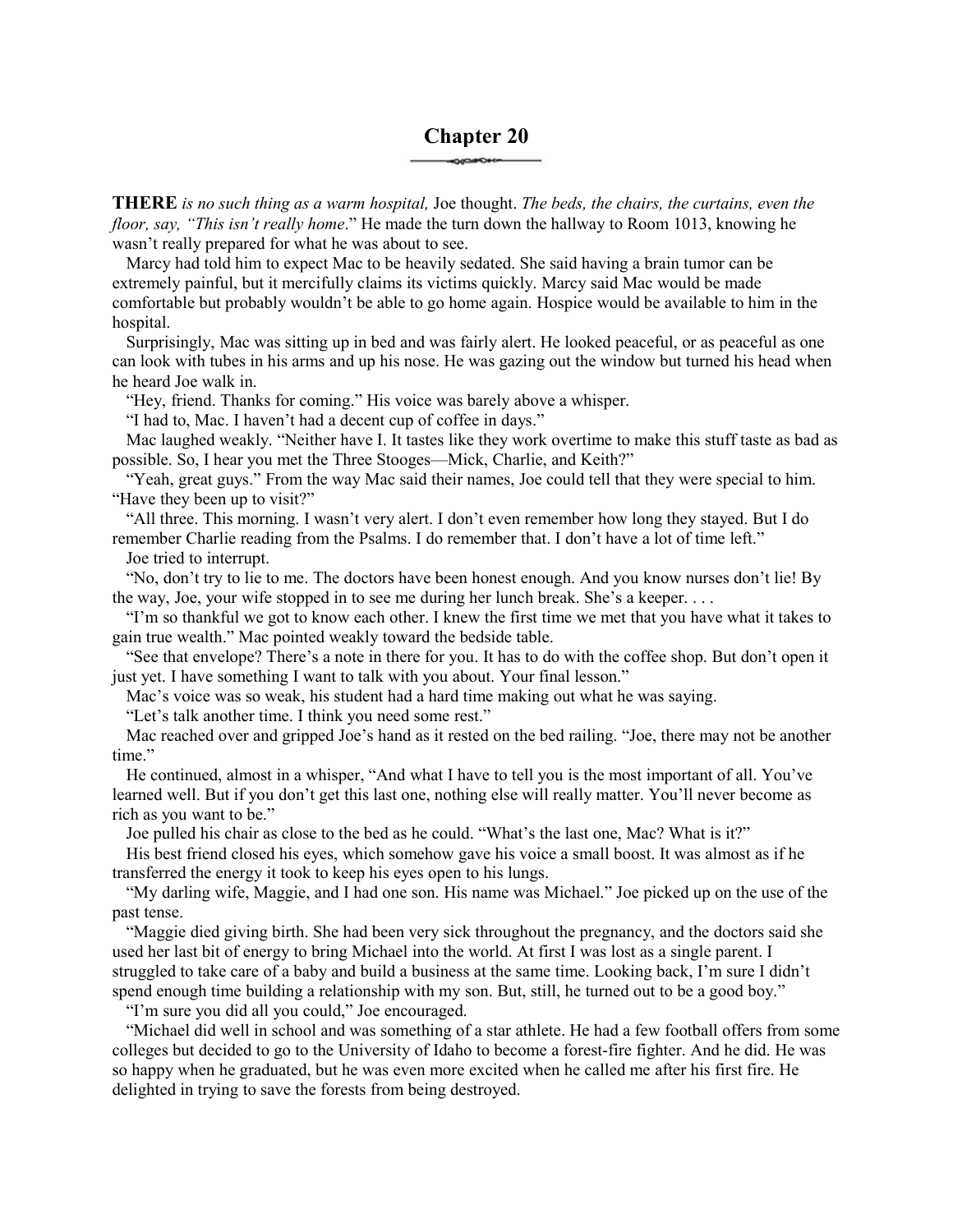"Then one day I got the call. Michael and three others were killed in one of the worst fires Idaho has ever seen. He was given a hero's funeral. When I got home, I went over his whole life in my mind.

"I had told him that he was a good boy, that he was a good student, and a good football player. When he was older, I told him how proud I was of him for pursuing his dreams and that I was proud he was a firefighter.

"But I can never remember a single time I told him I loved him. Not once."

Joe helped Mac take a sip of water, bending the straw to his dried, cracked lips. Mac managed to draw a few drops from the glass, then settled back on his pillow.

"I never said 'I love you' to my own son. The thought of that causes me more pain than all the cancer in the world. Joe, your last lesson—from me, anyway—is this: Learn to say 'I love you.' Say it often. Say it with your mouth, your eyes, your hands, your feet.

There are no more powerful words in our language."

These last words were no more than a raspy breath. Mac's head gently turned to one side; he was asleep. Joe remained with his friend for another half-hour, holding his hand, weeping for the man he had just begun to know, who was now being taken from him. The charge nurse came by and gently told him it would be best if Mac would sleep.

Without looking back toward the bed, Joe picked up the envelope on the table and slipped it in his jacket pocket as he quietly made his way out of the room. By now, the parking lot was as empty as the feeling in his heart.

As he drove, he found himself drawn to Mac's Place. It was after midnight; the store was dark. The "Closed" sign hung in the door. Somehow the sight of this sign overcame Joe. Waves of tears flowed from deep inside. A saying passed through his mind: "Weeping may stay for the night, but rejoicing comes in the morning." *Where have I heard that? Perhaps in church when I went with my parents?* \*\*\*

**Lesson 7**

#### LEARN TO SAY I LOVE YOU. SAY IT OFTEN. SAY IT WITH YOUR MOUTH, YOUR EYES, YOUR HANDS, YOUR FEET. THERE ARE NO MORE POWERFUL WORDS IN OUR LANGUAGE. \*\*\*

Joe was sure he had enough tears to last through the night. But when morning came, would there be any rejoicing?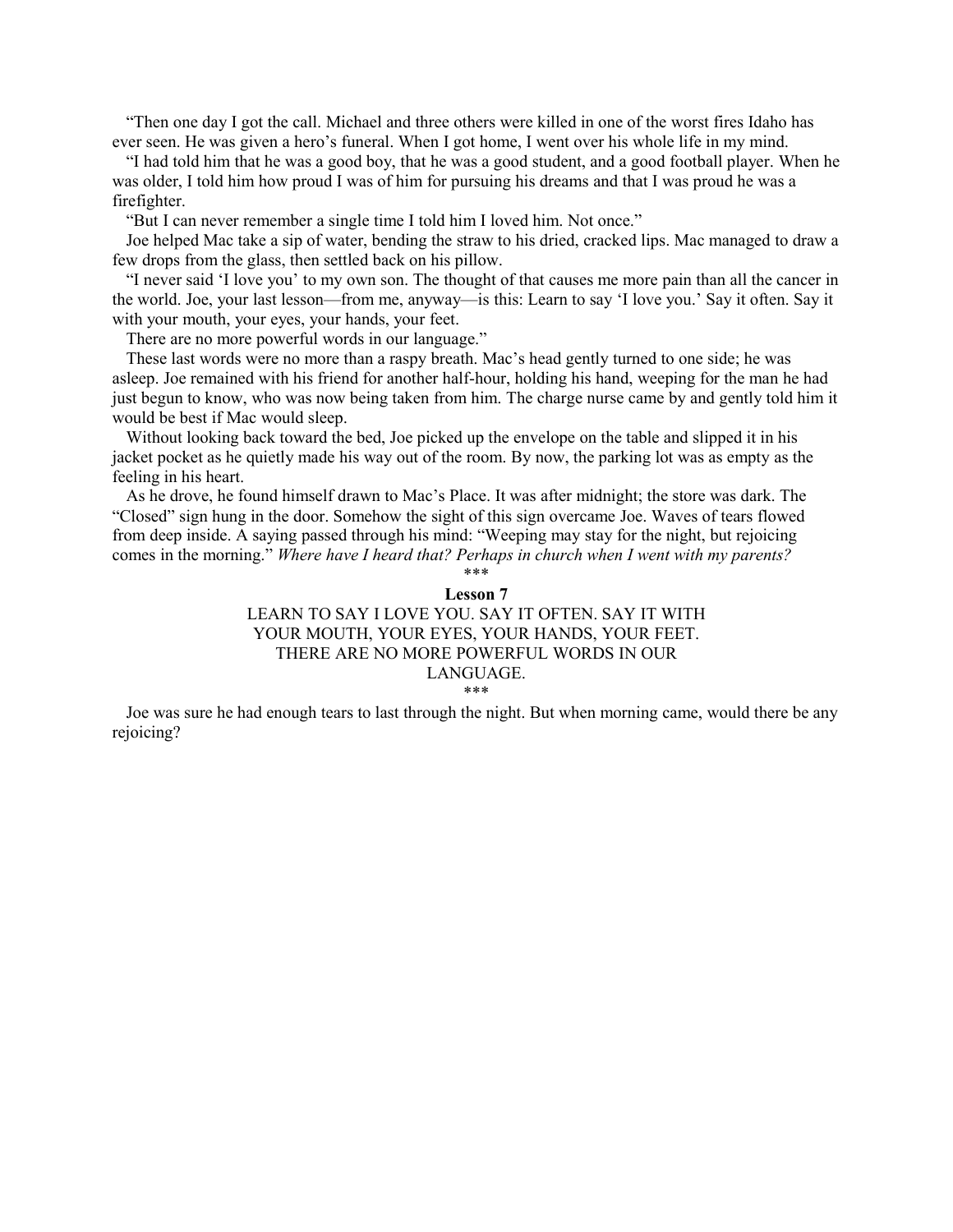<span id="page-56-0"></span>**JOE** had not missed a day of work in more than a year, but he knew he would be worthless there today, so he called in to request a personal day. Marcy had the day off. She said she would go to the hospital with him to visit Mac, but that they should wait until after ten o'clock to give the doctors and nurses time to do their evaluations and administer medications.

"Marcy," Joe said as he took his wife by the hand and led her to the couch. "Sit down for a moment, please. I want to talk with you."

Marcy sat down and, keeping her hand in Joe's, looked for a moment directly into his eyes, then past them ever so slightly. Joe stared directly into his wife's beautiful, dark green eyes.

"I really don't know what to do or what to say right now. Mac has become a good friend in such a short time. But, more than that, he has taught me more than I could have ever imagined.

"Marcy, I've learned a lot from him these past few weeks. I've learned some fun stuff about coffee, but that was just a handy object or the real lessons he taught me. When I first went to his shop, he handed me a coupon for a free cup of coffee. On the back there was a message: 'Are you as rich as you want to be? Ask Mac.' So I asked him. He told me that true riches have nothing to do with money. He said the real measure of a man's wealth lies in the relationships he has with himself and with others. He revealed seven life lessons to me. May I share them with you?"

Marcy nodded her head.

"First, before you can be friends with others, you have to be friends with yourself."

He told his wife about his trip to the mountain and his memories of his dad's words to him. He said he left many of his hurts and pains on the mountain that night and left with the feeling that he could be a good friend to others.

"Next, Mac taught me that in order to have friends, one has to be a friend. That's how Al and I got to be friends. I made the first move, and now look—we get together for running or AA meetings almost every day.

"For my third lesson, Mac showed me how easy and how much fun it is to speak encouraging words to others. I made a game of it one day and had one of the best days at work ever. It felt so good sharing positive comments that I kept trying to find someone else to encourage. I think it became contagious because I've noticed how several other people in my office now speak more kindly to each other."

Joe paused while he tried to think of the next lesson in spite of the overwhelming emotions he was feeling.

"Oh yes, the taste test Mac called 'cupping.'

"The fourth lesson Mac taught me was about listening. I mean really listening—listening in a careful way. I tried that with Bob Service at lunch the next day, and then you got to meet him at dinner last week. You see what kind of person he is and how you and I are becoming his friends. Who knows how this will turn out—I mean, with his dream of an orphanage and all.

"The next lesson—the fifth life lesson—was the hardest to apply. Remember when I came home steaming because of what Alex Redding had done?" Marcy said she remembered all too well.

"Well," Joe continued, "I had actually let out most of my steam at Mac's Place before I came home. He taught me that if I held on to my anger, if I let it become hatred and bitterness, I would be a slave to Alex. Mac showed me that I needed to forgive Alex, to let go of my hatred. And somehow, the next day in Mr. Stuart's office, I was able to do it. I think I shocked Mr. Stuart and Alex. And, to tell the truth, I shocked me! But it felt as if I had just laid down, well, a hundred-pound sack of coffee beans.

"The next lesson came yesterday from three guys at Mac's Place—Mick, Keith, and Charlie. They're the ones who gave me the story about the monk and the villagers." Marcy rolled her eyes just as she had the first time when Joe had called home from work and told it to her. "The lesson I learned from that story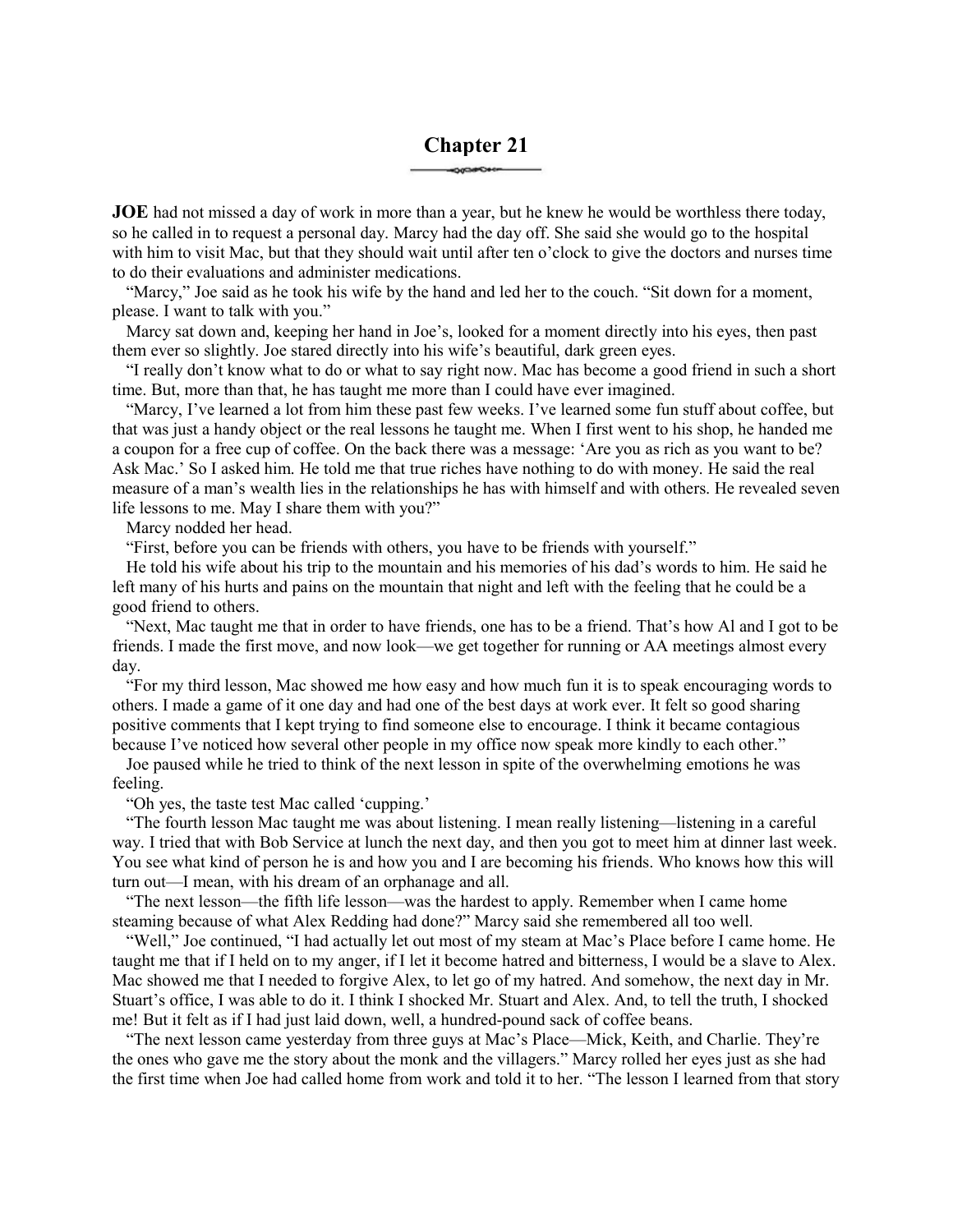was to not take myself or others too seriously. To laugh a lot. I learned that laughing is actually very good medicine."

Joe stopped and looked away. When he turned back to Marcy, his cheeks were wet with tears.

"And now, just as I'm beginning to feel like I understand what Mac was talking about when he referred to 'true wealth,' just when I think I'm starting to learn these lessons, he's being taken away from me. I don't understand. I just don't understand!"

Marcy stroked her husband's shoulder with her free hand. "Joe, you said there were seven lessons."

Joe looked deep into Marcy's eyes. "Marcy, last night Mac told me that the seventh lesson is the most important. I think it's going to be hardest to apply. But I'm going to try.

"Marcy, I love you. I know I haven't been the best husband in the world, but I want to be. You deserve the best. And I want to start by saying this more often: I love you."

He let the words linger in the quiet air for a moment before he spoke again.

"You've had some tough times, Marcy. I know your home life wasn't real good. But I want you to know how much I love you. And if you'll let me, I'll say those words to you every day for the rest of my life. I really do love you."

Marcy took her hand from Joe's and looked down at the floor. When she spoke, her voice was soft, like a child's.

"Why do you love me? I'm nothing special. I'm sure there are lots of better wives out there."

It was a moment of discovery. Joe understood now—if not fully, at least in part—why all these years his wife would not look him in the eye, why she shied away from intimacy. He had always thought maybe he wasn't doing something right or wasn't saying things in the right way. Now he knew it had nothing to do with him. Marcy often didn't act like she was receiving his love because she didn't love herself. Marcy needed to start with lesson one—she needed to learn to like herself.

"Marcy, I want to say something to you, and I want you to hear me. I love you. I think you're wonderful. As a matter of fact, you're my best friend." At these last words, Marcy looked up.

"You are my best friend. I love you, Marcy, and I love being with you."

Now Marcy was the one crying. She began with a few tears that quickly escalated to sobs. Joe let her cry, figuring this was the best way for his beloved wife to wash away years of guilt and self-doubt. After a while, sobbing in Joe's arms, she calmed down. Joe asked if she was all right. She nodded slowly, then did what she seldom did—and what Joe longed for.

She looked into his eyes, holding his gaze for nearly a minute. Then she bent her head against his shoulder and whispered, "From the very first day . . . from the day we first met, I've loved you . . . and I always will."

Later, as they sat together on their covered porch, Joe talked with Marcy about the pleasantness he felt in Mac's Place. "One just feels at peace there," he said. "It would be a shame to see it closed. But since Mac had no partner and no heir, he didn't know what else to do."

"You do."

"What?"

Marcy explained, "I think you know exactly what to do."

Joe nodded and once again read the legal-looking letter that had been in the envelope next to Mac's hospital bed.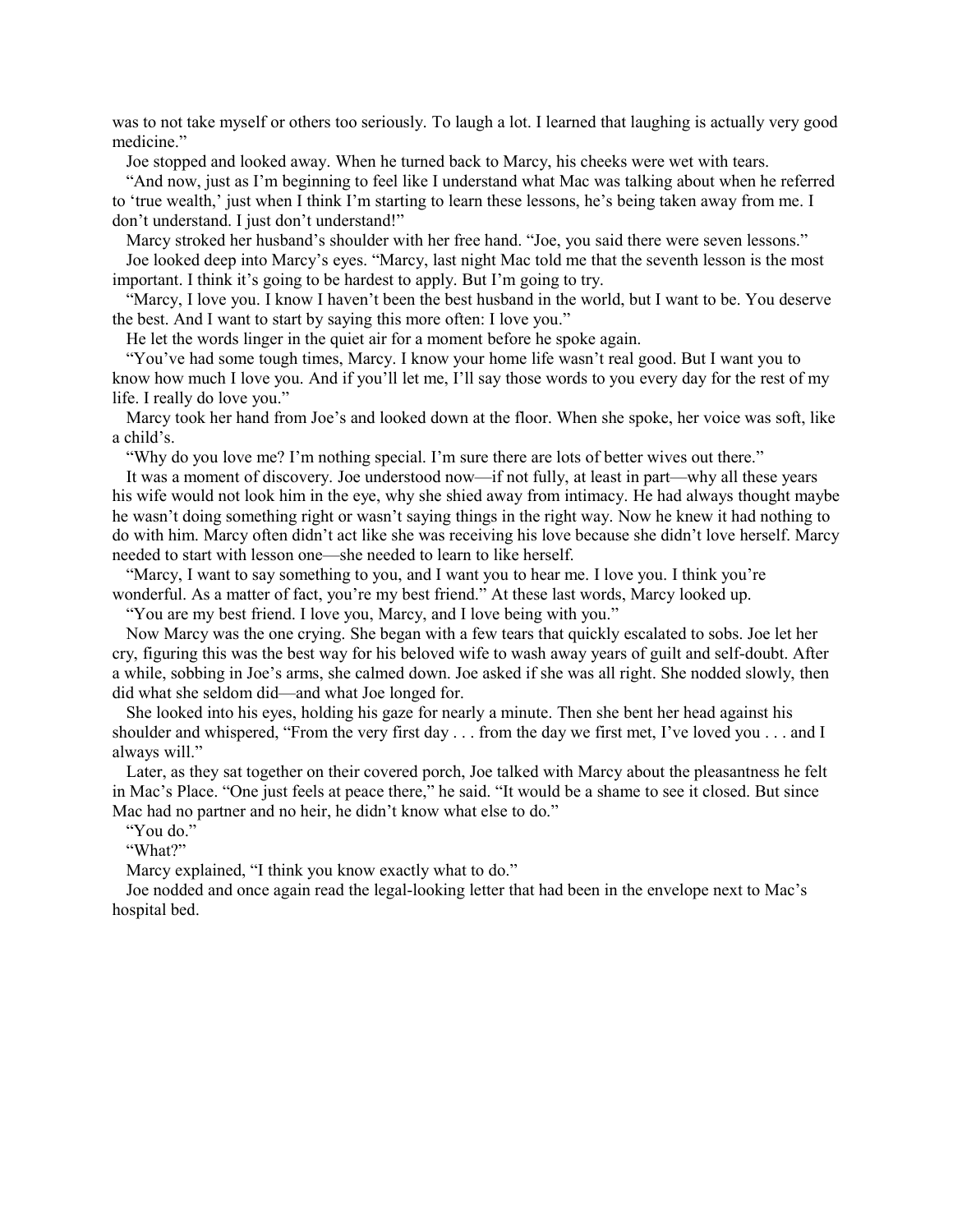<span id="page-58-0"></span>**EVERYONE** who was acquainted with Mac knew he hated funerals. "Funerals are for the dead," he often said. "And since they're dead, what do they care?" So Mac's friends had the idea of an oldfashioned wake. One week after Mac's passing, the coffee shop was opened once again to an overflow crowd.

"I've never seen it this crowded," Mick shouted into Joe's ear. "How did all these people know about this?"

"Oh, I may have mentioned it here and there," Joe said with a laugh. "I thought they would want to pay their respects to Mac."

"But a lot of them have never met Mac."

"That's true," Joe replied. "But they know the difference Mac made in my life in such a short time. I guess that's enough for them."

Al Simpkins came up to the counter for a refill from the Mac's Blend pot. "This is great, Joe. This is a real nice thing you and your friends are doing."

"Thanks, Al. I'm glad you could make it. Do you like the coffee?"

"I should say—best I've ever had! I think you'll be seeing me in here more often."

"I hope so, Al, because this is where I'll be spending much of my time."

"Has the paperwork been approved yet?"

"Not yet," Joe answered. "But the judge gave me temporary power of attorney over Mac's estate to keep things going until it's finalized. And by the way, I need an assistant manager. Would you consider the job?"

"You bet I would!" Al exclaimed.

"Then you're hired," Joe said.

Joe looked up to see Amanda, D'Juan, Leslie, and Mark enter the shop, followed by Mr. Stuart. "Excuse me a minute, Al, will you?"

Joe went around the counter to the door and greeted his former team from Stuart Creative. They took in the warmth of the cozy coffeehouse; Leslie edged her way toward the fireplace.

"So, this is what you're leaving us for?" Mr. Stuart's voice had a gruff edge, but the smile on his face betrayed him.

"Yes, sir," Joe said. "Someone has to carry on the legacy. The day before Mac died, he showed me a copy of his new will. He left me his estate, which consisted of this shop and a sizable sum to keep it running. He didn't exactly ask me to quit my job and come here full time, but I know he'd be pleased."

"Well, we're not pleased that you're leaving us just as we're set to roll out the AguCo campaign," Mark spoke up. "That just means more work for each of us."

"Now, Mark, I told you I'd be available to consult with you throughout the life of the campaign. And I hope it's a long life indeed."

"Joe is on retainer as a consultant for two years, and I'm sure we'll extend that as necessary." Mr. Stuart had been very generous to Joe, allowing him to keep the promised bonus and guaranteeing him enough as a consultant so he wouldn't have to worry about earning an income from selling coffee, at least for a couple of years.

"You see," he told Joe privately in his office when Joe told him of his desire to quit, "I had a Mac who invested in my life. The agency where I began was owned by a man named Jim Mason. He taught me about life and the value of friends, using advertising as a background for our lessons. When it was time for me to open my own agency, Mr. Mason gave me several of his best clients. So I understand why you feel you have to do this, Joe. I may not like it, but I think I understand."

Joe got a coffee for each of his colleagues—and tea for Amanda— then excused himself. He went back to the counter and banged a spoon on one of the pots to get everyone's attention.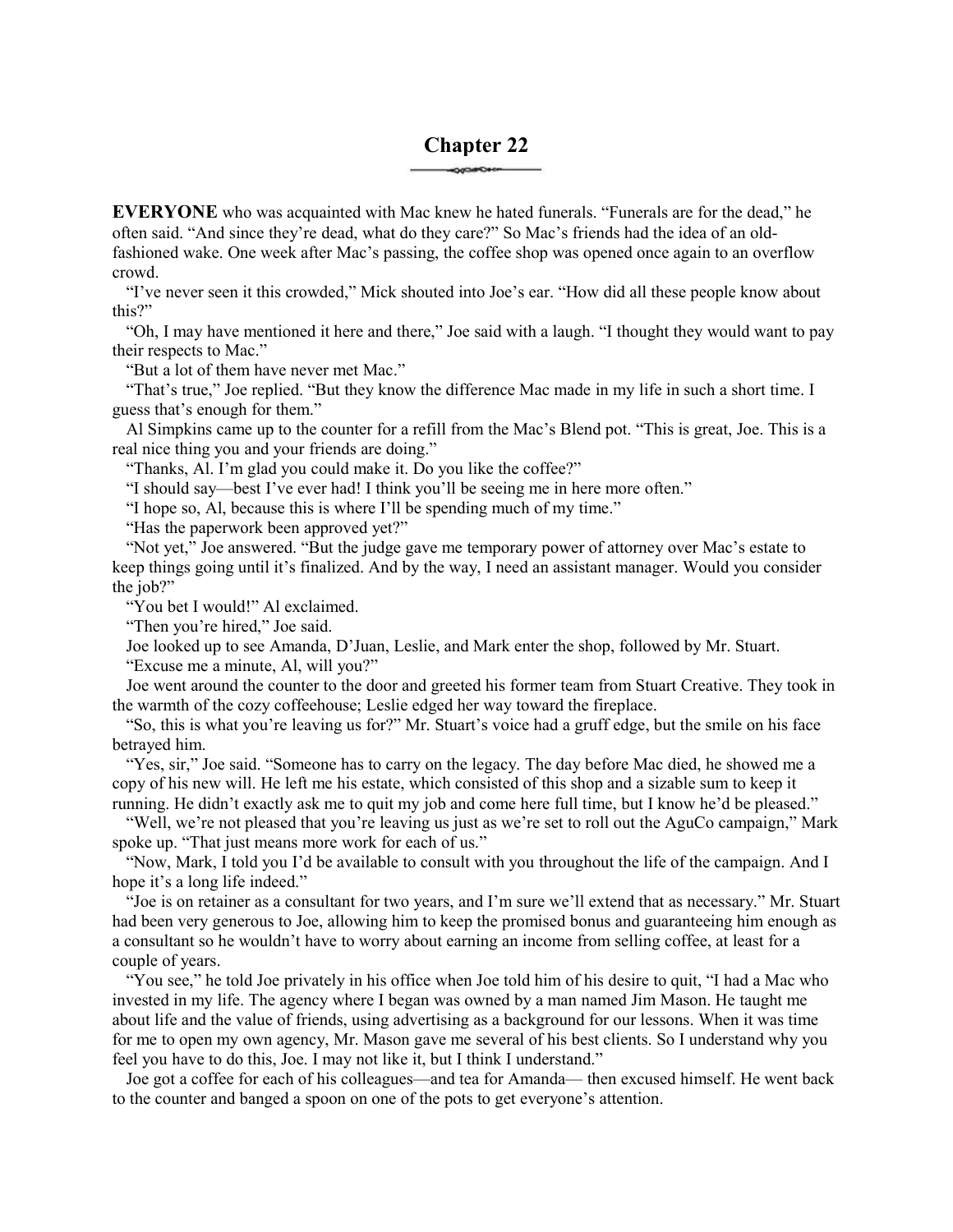"Thanks for coming to Mac's wake. I know he would appreciate it. There are only a couple of things I want to say."

"Well, keep it short," Mick shouted. "Charlie is in the middle of another one of his stories."

There was laughter all around. Joe looked up to see a customer— one he had never seen before—slip in the front door.

"I will, Mick, I will. Actually, that was the first thing I was going to mention: No long faces or sad words here tonight. Mac never felt sorry for himself, even up to the last minute. I'm sure he would be pretty upset with us if we made this a gloomy affair.

"Second, I've heard several people ask if I'll be changing the name of this joint to Joe's Place. The answer is an emphatic NO! As long as I have anything to do with it, this is and always will be Mac's Place."

"Here, here!" Keith and Charlie lifted their coffee mugs in a mock toast.

"And finally, I want to take this occasion to announce a new program we're introducing." Joe reached behind the counter and lifted up a large ceramic coffee mug. "This is our bottomless cup," he said proudly.

"Hard to hold coffee in a bottomless cup, isn't it?" Charlie was on a roll tonight.

"You can clean up all the spills, Charlie." Joe's reply got a good laugh. "Here's how this works. For \$150, you get one of these fancy mugs—and all the coffee you want for a year. And here's the great part: Half of your money will go toward an orphanage we hope to see opened as soon as possible." There was a round of applause at the mention. "You can talk to my wife, Marcy—whom I love dearly— about the plans for that. We're working with Bob Service," Joe nodded to the small, balding, grinning man seated at one of the tables, "to bring this dream to life."

Joe finished his speech and worked his way back around the counter. People turned back to their discussions or to finish their stories about Mac. The new customer wormed his way through the crowd to the counter.

"Good evening," Joe said. "Welcome to Mac's Place. What can I get for you?"

"Well," the man said, "I normally don't drink coffee, but somehow it sounded good tonight. So I guess I'll just have a small cup to go." He looked to his left, then to his right. "Is it always this crowded?"

"This is a special occasion. The founder and owner of this shop passed away recently, and we have gathered as a tribute to him."

"Oh," the man said. "I didn't mean to intrude."

"Not a problem—you're very welcome to join us."

"Well, actually, a wake is probably just what I need."

"What do you mean?" Joe asked, with a slight tingle in his spine.

"I don't know, really. I mean, I moved here a month or so ago to take a job, and the job itself is great. But I really haven't met anyone other than those I work with, and they all have families. So I'm just kind of lonely, I guess."

Joe topped off the cup and put a plastic lid on it before handing it across the counter.

"You've come to the right place! By the way, my name's Joe. What's yours?"

"I'm Gary," said the man. "How much do I owe you?"

Joe smiled and said, "There's no charge for our first-timers. And, Gary, here's a coupon for you to use the next time you come in. I know it's kind of wrinkled, but I think you may find it will come in handy when you need it."